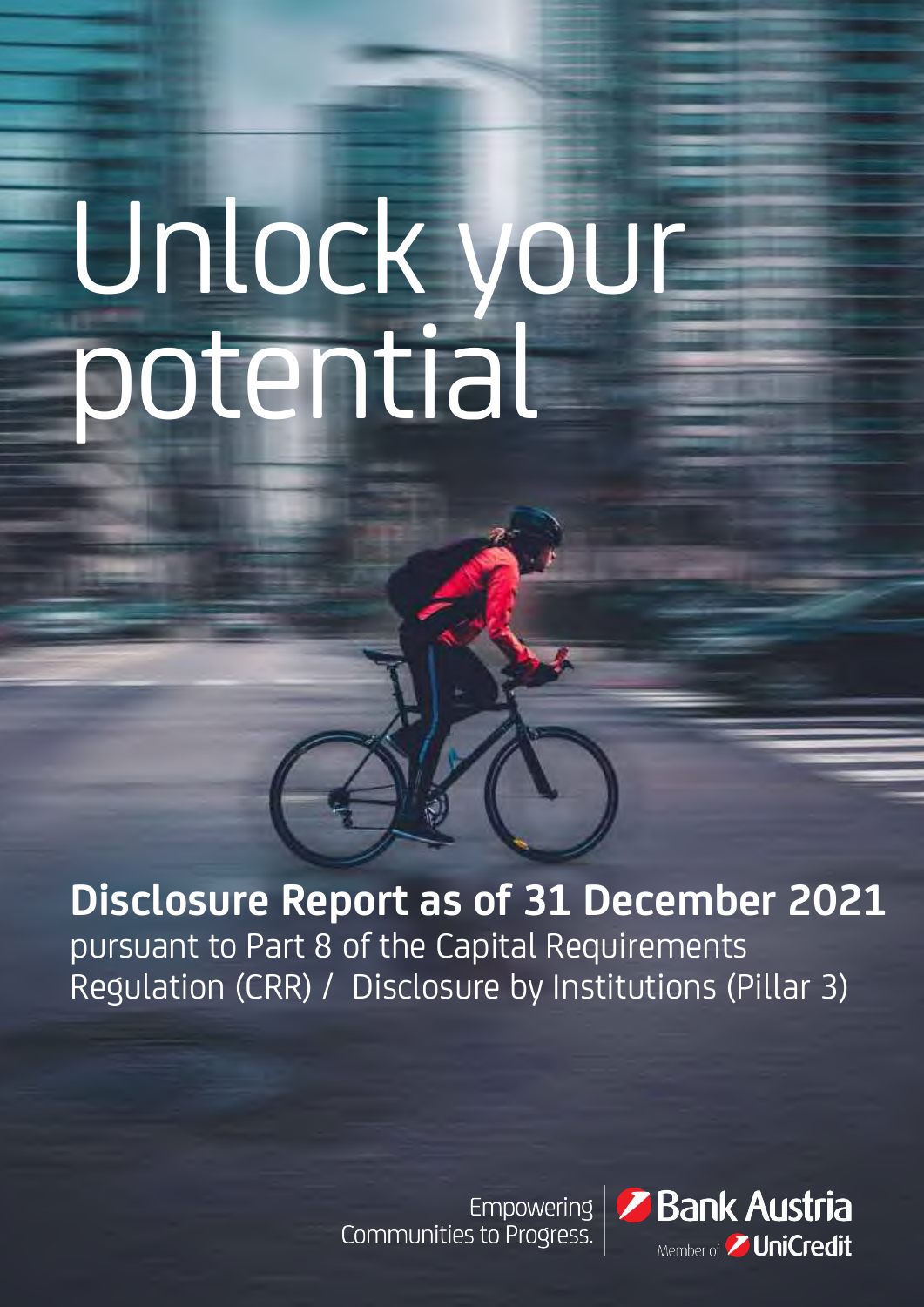

# **Disclosure of UniCredit Bank Austria AG as of 31 December 2021**

UniCredit Bank Austria AG ("Bank Austria") is regarded as large subsidiary of UniCredit S.p.A. pursuant to Article 13 (1) of EU Regulation No. 575/2013 ("CRR") and therefore is subject to the disclosure requirements of CRR (Article 13 (1) in connection with Part 8 CRR).

By means of this disclosure report, Bank Austria fulfills these information requirements on the basis of Bank Austria subgroup. These reports are being published on an annual (with year-end data) on the website of Bank Austria [\(www.bankaustria.at/en](http://www.bankaustria.at/en)) at "About Us " / "Investors" / "Disclosure".

The information required by Article 437 b) and c) CRR – i.e. a description of the main features of Bank Austria's capital instruments and their final terms – are being published separately as well on the website of Bank Austria at "About Us " / "Investors" / "Disclosure".

Article 450 CRR requires disclosure of Bank Austria's remuneration policy and practices for all staff categories if their roles have a major impact on the risk profile of the bank. This information is also disclosed in a separate report which is done annually (as of year-end) and is published in the following year also on the website of Bank Austria at "About Us " / "Investors" / "Disclosure".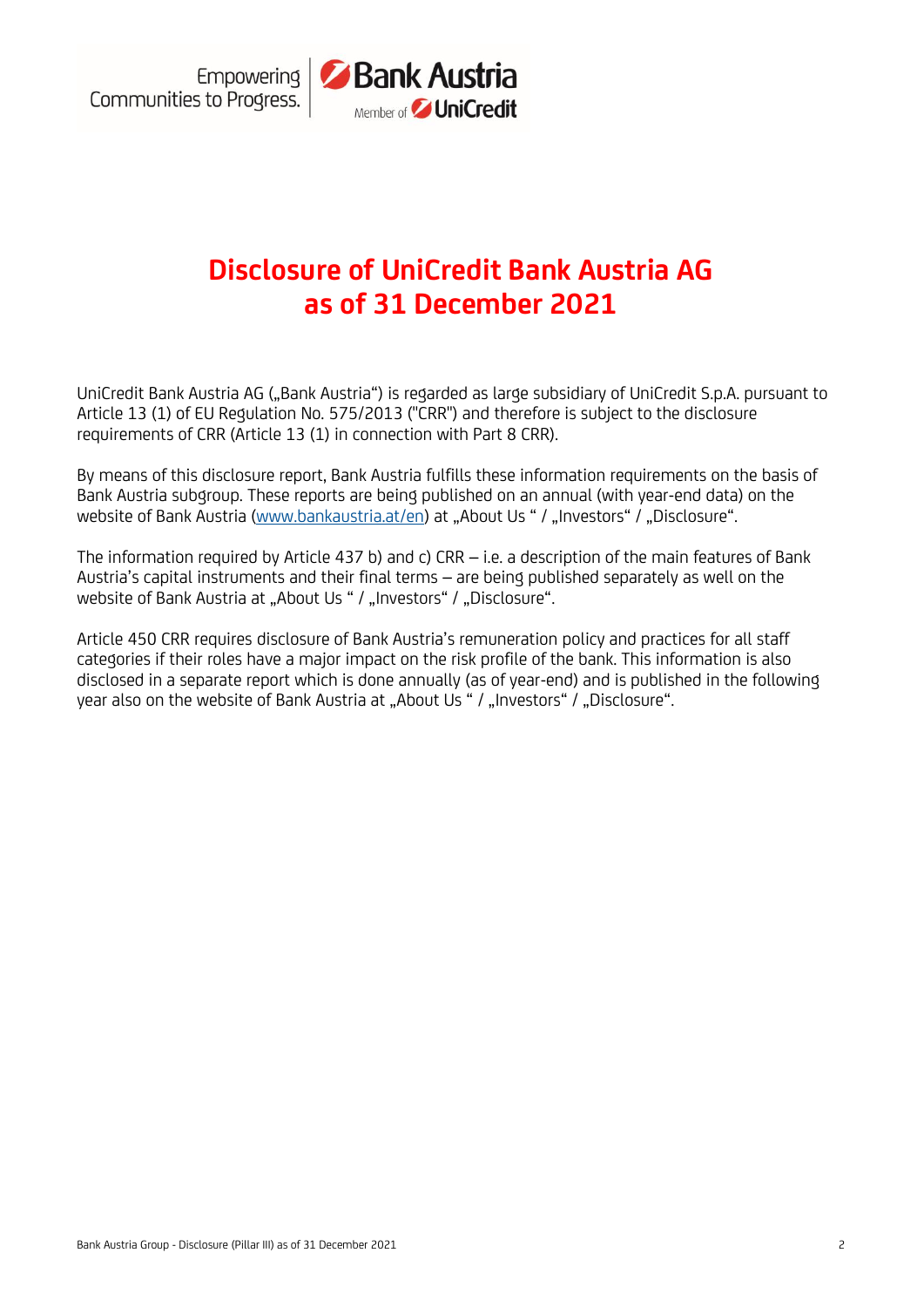

# **Content**

| Declaration pursuant to the EBA Guidelines 2016/11 on disclosure requirements under Part Eight of |  |
|---------------------------------------------------------------------------------------------------|--|
|                                                                                                   |  |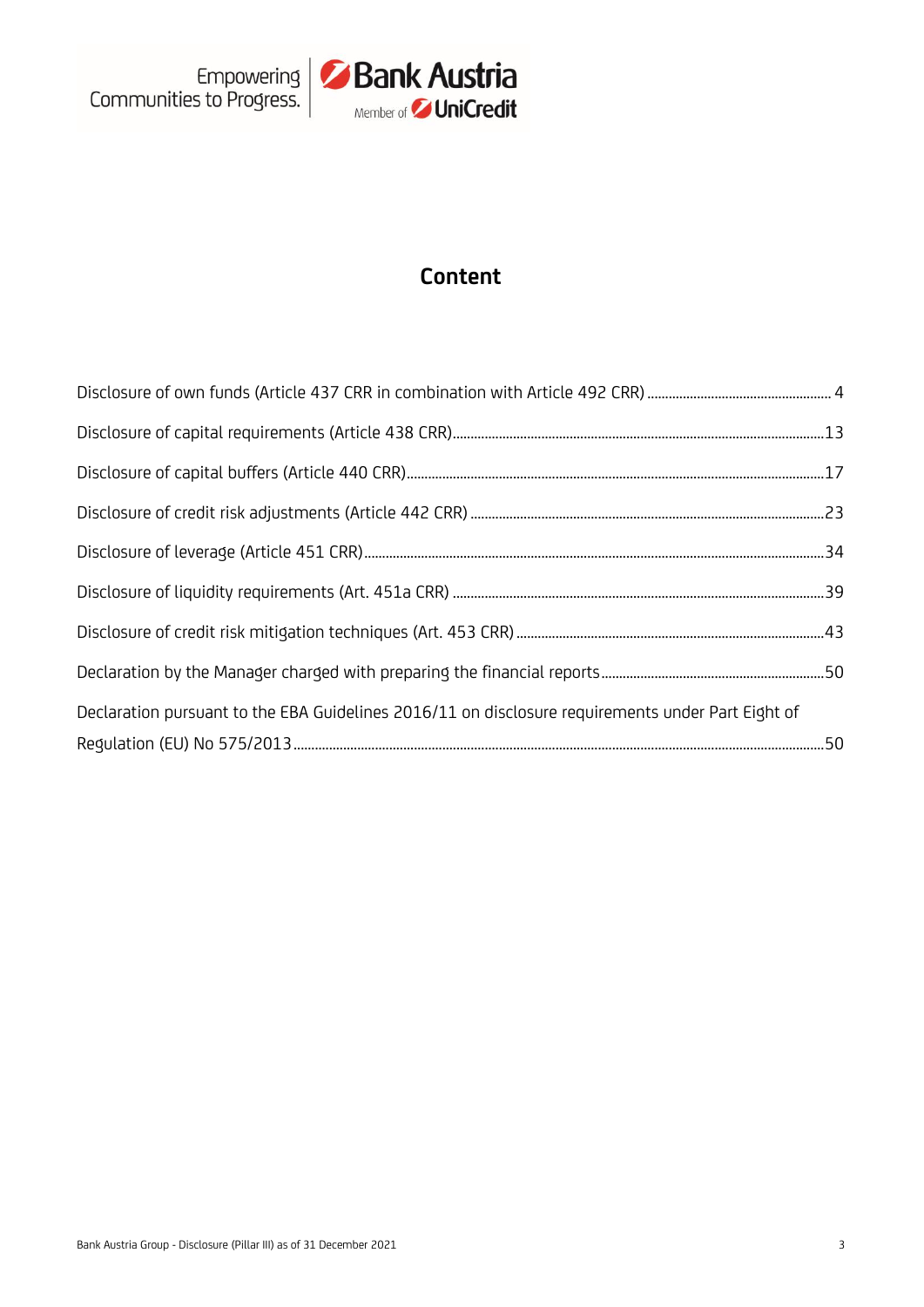

# **Bank Austria Group – Disclosure (Pillar III) – 31 December 2021**

# **Disclosure of own funds (Article 437 CRR in combination with Article 492 CRR)**

The relationships between the following templates EU CC2 and EU CC1 are shown in the respective reference columns. Additional reconciliation information can be obtained from the "Reconciliation tables EU CC2 - EU CC1" shown between both tables.

#### **EU CC2 - Reconciliation of regulatory own funds to balance sheet in the audited financial statements of Bank Austria Group as at 31 December 2021**

|                 | (EUR million)                                                                                              | a                                                                                        | b                                                                   | c                                         | d                                                                         |
|-----------------|------------------------------------------------------------------------------------------------------------|------------------------------------------------------------------------------------------|---------------------------------------------------------------------|-------------------------------------------|---------------------------------------------------------------------------|
|                 | Assets - Breakdown by asset clases according to the balance sheet in the published financial<br>statements | <b>Balance sheet as in</b><br>published financial<br>statements (as at<br>end of period) | Under requlatory scope<br>of consolidation (as at<br>end of period) | <b>Reference to</b><br>lines in<br>EU CC1 | <b>Reference to</b><br>reconciliation<br>tables<br>$EU$ CC2 $-$<br>EU CC1 |
| 1               | Cash and cash balances                                                                                     | 455.6                                                                                    | 454.4                                                               |                                           |                                                                           |
| $\overline{c}$  | Financial assets at fair value through profit or loss                                                      | 1,961.4                                                                                  | 1,961.5                                                             |                                           |                                                                           |
| $\overline{3}$  | a) Financial assets held for trading                                                                       | 976.3                                                                                    | 976.4                                                               |                                           |                                                                           |
| $\overline{4}$  | of which non-significant investments in Common Equity Tier 1                                               | 0.1                                                                                      | 0.1                                                                 |                                           | Tab G                                                                     |
| 5               | b) Financial assets designated at fair value                                                               | 159.9                                                                                    | 159.9                                                               |                                           |                                                                           |
| 6               | c) Financial assets mandatorily at fair value                                                              | 825.3                                                                                    | 825.3                                                               |                                           |                                                                           |
| $\overline{7}$  | of which significant investments in Common Equity Tier 1                                                   | 0.8                                                                                      | 0.8                                                                 |                                           | Tab G                                                                     |
| 8               | of which non-significant investments in Common Equity Tier 1                                               | 3.0                                                                                      | 3.0                                                                 |                                           | Tab G                                                                     |
| 9               | of which non-significant investments in Tier 2 capital                                                     | 12.4                                                                                     | 12.4                                                                |                                           | Tab G                                                                     |
| 10              | Financial assets at fair value through other comprehensive income                                          | 12,427.6                                                                                 | 12,427.6                                                            |                                           |                                                                           |
| 11              | of which significant investments in Common Equity Tier 1                                                   | 52.5                                                                                     | 52.5                                                                |                                           | Tab G                                                                     |
| 12              | of which non-significant investments in Common Equity Tier 1                                               | 7.6                                                                                      | 7.6                                                                 |                                           | Tab G                                                                     |
| 13              | Financial assets at amortised cost                                                                         | 97,723.2                                                                                 | 97,908.9                                                            |                                           |                                                                           |
| 14              | a) loans and advances to banks                                                                             | 29,439.3                                                                                 | 29,439.3                                                            |                                           |                                                                           |
| 15              | of which significant investments in Tier 2 capital                                                         | 0.1                                                                                      | 0.1                                                                 | 55                                        | Tab G                                                                     |
| 16              | of which non-significant investments in Tier 2 capital                                                     | 228.1                                                                                    | 228.1                                                               |                                           | Tab G                                                                     |
| 17              | b) loans and advances to customers                                                                         | 68,283.9                                                                                 | 68.469.6                                                            |                                           |                                                                           |
| 18              | of which significant investments in Tier 2 capital                                                         | 2.0                                                                                      | 2.0                                                                 | 55                                        | Tab G                                                                     |
| 19              | of which non-significant investments in Tier 2 capital                                                     | 22.0                                                                                     | 22.0                                                                |                                           | Tab G                                                                     |
| 20              | Hedging derivatives                                                                                        | 1,305.9                                                                                  | 1,305.9                                                             |                                           |                                                                           |
| 21              | Changes in fair value of portfolio hedged items                                                            | 194.9                                                                                    | 194.9                                                               |                                           |                                                                           |
| 22              | Equity investments                                                                                         | 2.415.3                                                                                  | 2,428.7                                                             |                                           |                                                                           |
| 23              | of which significant investments in Common Equity Tier 1                                                   | 2,369.5                                                                                  | 2,369.5                                                             | 19, 23                                    | Tab G                                                                     |
| 24              | Property; plant and equipment                                                                              | 904.9                                                                                    | 583.7                                                               |                                           |                                                                           |
| $\overline{25}$ | Intangible assets                                                                                          | 5.7                                                                                      | 5.7                                                                 | 8                                         |                                                                           |
| 26              | of which other intangible assets                                                                           | 5.7                                                                                      | 5.7                                                                 |                                           | Tab F                                                                     |
| 27              | <b>Tax assets</b>                                                                                          | 709.5                                                                                    | 709.2                                                               |                                           |                                                                           |
| 28              | a) current                                                                                                 | 22.4                                                                                     | 22.2                                                                |                                           |                                                                           |
| 29              | b) deferred                                                                                                | 687.1                                                                                    | 687.0                                                               | 10, 25                                    | Tab E                                                                     |
| 30              | Non current assets and disposal groups classified as held for sale                                         | 4.1                                                                                      | 3.6                                                                 |                                           |                                                                           |
| 31              | Other assets                                                                                               | 296.3                                                                                    | 459.2                                                               |                                           |                                                                           |
|                 | <b>TOTAL ASSETS</b>                                                                                        | 118,404.3                                                                                | 118,443.2                                                           |                                           |                                                                           |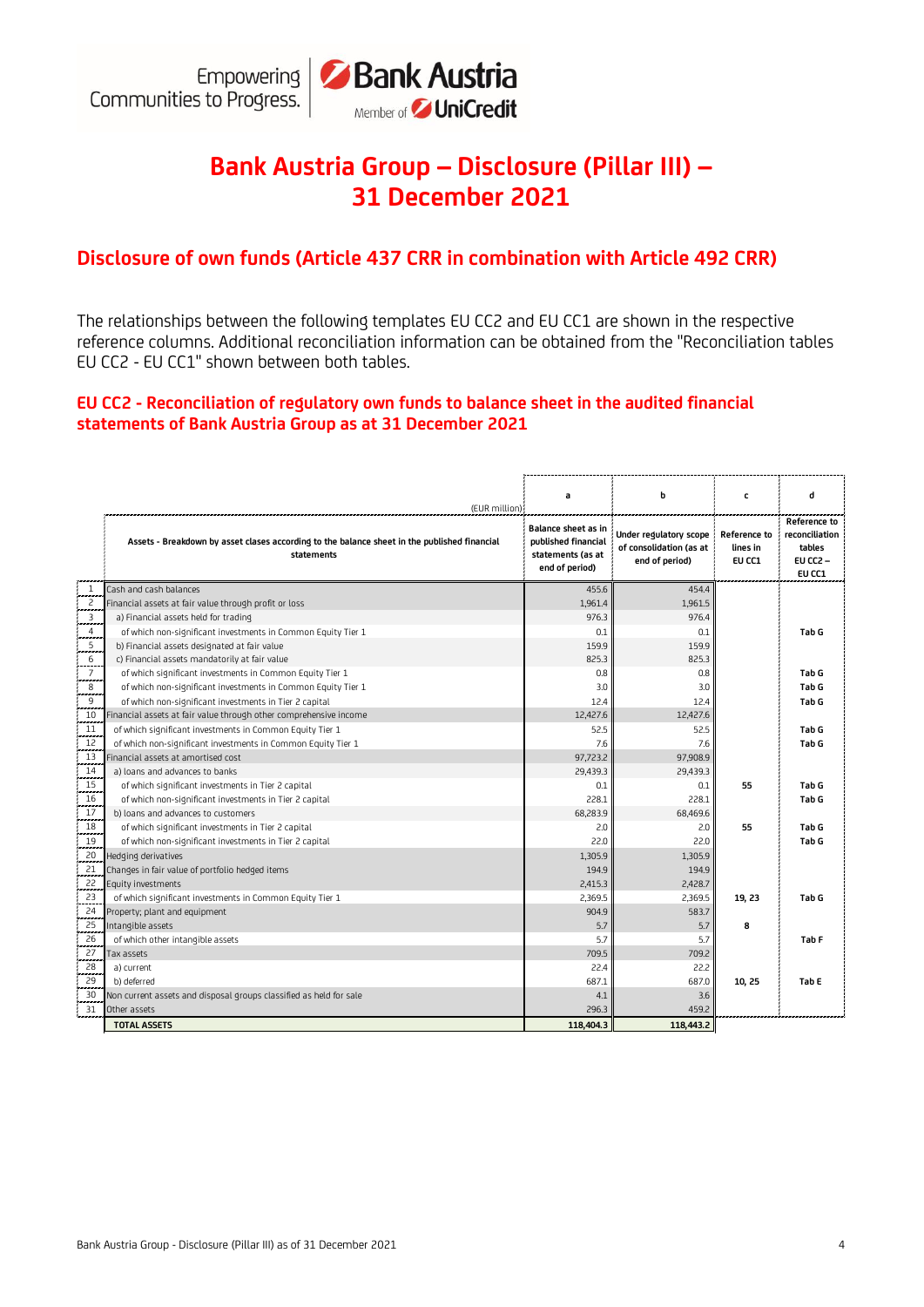



|                |                                                                                                                     | a                                                                                 | b                                                                   | c                                         | d                                                                         |
|----------------|---------------------------------------------------------------------------------------------------------------------|-----------------------------------------------------------------------------------|---------------------------------------------------------------------|-------------------------------------------|---------------------------------------------------------------------------|
|                | Liabilities - Breakdown by liability clases according to the balance sheet in the published financial<br>statements | Balance sheet as in<br>published financial<br>statements (as at<br>end of period) | Under requlatory scope<br>of consolidation (as at<br>end of period) | <b>Reference to</b><br>lines in<br>EU CC1 | <b>Reference to</b><br>reconciliation<br>tables<br>$EU$ CC2 $-$<br>EU CC1 |
| 32             | Financial liabilities at amortised cost                                                                             | 101,502.2                                                                         | 101,476.0                                                           |                                           |                                                                           |
| 33             | a) deposits from banks                                                                                              | 27,096.5                                                                          | 27,096.5                                                            |                                           |                                                                           |
| 34             | b) deposits from customers                                                                                          | 64.642.7                                                                          | 64.616.5                                                            |                                           |                                                                           |
| 35             | of which deposits from customers - Subordinated                                                                     | 43.0                                                                              | 43.0                                                                | 46, 48                                    | Tab I                                                                     |
| 36             | c) debt securities in issue                                                                                         | 9,763.0                                                                           | 9,763.0                                                             |                                           |                                                                           |
| 37             | of which subordinated liabilities                                                                                   | 582.3                                                                             | 582.3                                                               | 47                                        | Tab I                                                                     |
| 38             | Financial liabilities held for trading                                                                              | 1,028.6                                                                           | 1,028.6                                                             |                                           |                                                                           |
| 39             | Financial liabilities designated at fair value                                                                      | 61.4                                                                              | 61.4                                                                |                                           |                                                                           |
| 40             | Hedging derivatives                                                                                                 | 1,400.5                                                                           | 1,400.5                                                             |                                           |                                                                           |
| 41             | Value adjustment of hedged financial liabilities                                                                    | 115.9                                                                             | 115.9                                                               |                                           |                                                                           |
| 42             | Tax liabilities                                                                                                     | 43.0                                                                              | 41.8                                                                |                                           |                                                                           |
| 43             | a) current                                                                                                          | 37.2                                                                              | 36.4                                                                |                                           |                                                                           |
| 44             | b) deferred                                                                                                         | 5.9                                                                               | 5.4                                                                 |                                           | Tab E                                                                     |
| 45             | Liabilities associated with assets classified as held for sale                                                      | 0.0                                                                               | 0.0                                                                 |                                           |                                                                           |
| 46             | Other liabilities                                                                                                   | 943.6                                                                             | 1,017.1                                                             |                                           |                                                                           |
| 47             | Provision for employee severance pay                                                                                | 0.0                                                                               | 0.0                                                                 |                                           |                                                                           |
| 48             | Provisions for risks and charges                                                                                    | 4,370.3                                                                           | 4,363.1                                                             |                                           |                                                                           |
| 49<br>an an an | a) commitments and guarantees given                                                                                 | 233.1                                                                             | 233.2                                                               |                                           |                                                                           |
| 50<br>an an a  | b) post-retirement benefit obligations                                                                              | 3,756.8                                                                           | 3,756.8                                                             |                                           |                                                                           |
| 51             | c) other provisions for risks and charges                                                                           | 380.4                                                                             | 373.1                                                               |                                           |                                                                           |
|                | <b>EQUITY</b>                                                                                                       | 8,938.9                                                                           | 8,938.9                                                             |                                           |                                                                           |
| 52             | Valuation reserves                                                                                                  | $-1,901.6$                                                                        | $-1.902.2$                                                          | 3                                         | Tab C                                                                     |
| 53             | of which not eligible cash flow hedges                                                                              | 0.4                                                                               | 0.4                                                                 |                                           | Tab C                                                                     |
| 54             | Equity instruments                                                                                                  | 600.0                                                                             | 600.0                                                               | 30                                        | Tab A                                                                     |
| 55             | Reserves                                                                                                            | 4,278.5                                                                           | 4,279.2                                                             |                                           |                                                                           |
| 56             | Retained earnings                                                                                                   | 2,659.4                                                                           | 2,659.4                                                             | 2                                         | Tab B                                                                     |
| 57             | Other reserves                                                                                                      | 1,619.2                                                                           | 1,619.8                                                             | 3                                         | Tab <sub>C</sub>                                                          |
| 58             | Share premium                                                                                                       | 4,134.6                                                                           | 4,134.6                                                             | $\mathbf{1}$                              | Tab A                                                                     |
| 59             | Share capital                                                                                                       | 1,681.0                                                                           | 1,681.0                                                             | $\mathbf{1}$                              | Tab A                                                                     |
| 60             | Minority shareholders' equity (+/-)                                                                                 | 31.3                                                                              | 31.3                                                                | 5, 34                                     | Tab D                                                                     |
| 61             | Profit (Loss) of the year (+/-)                                                                                     | 115.0                                                                             | 115.0                                                               | $\overline{2}$                            | Tab B                                                                     |
|                | TOTAL LIABILITIES and SHAREHOLDERS' EQUITY                                                                          | 118,404.3                                                                         | 118,443.2                                                           |                                           |                                                                           |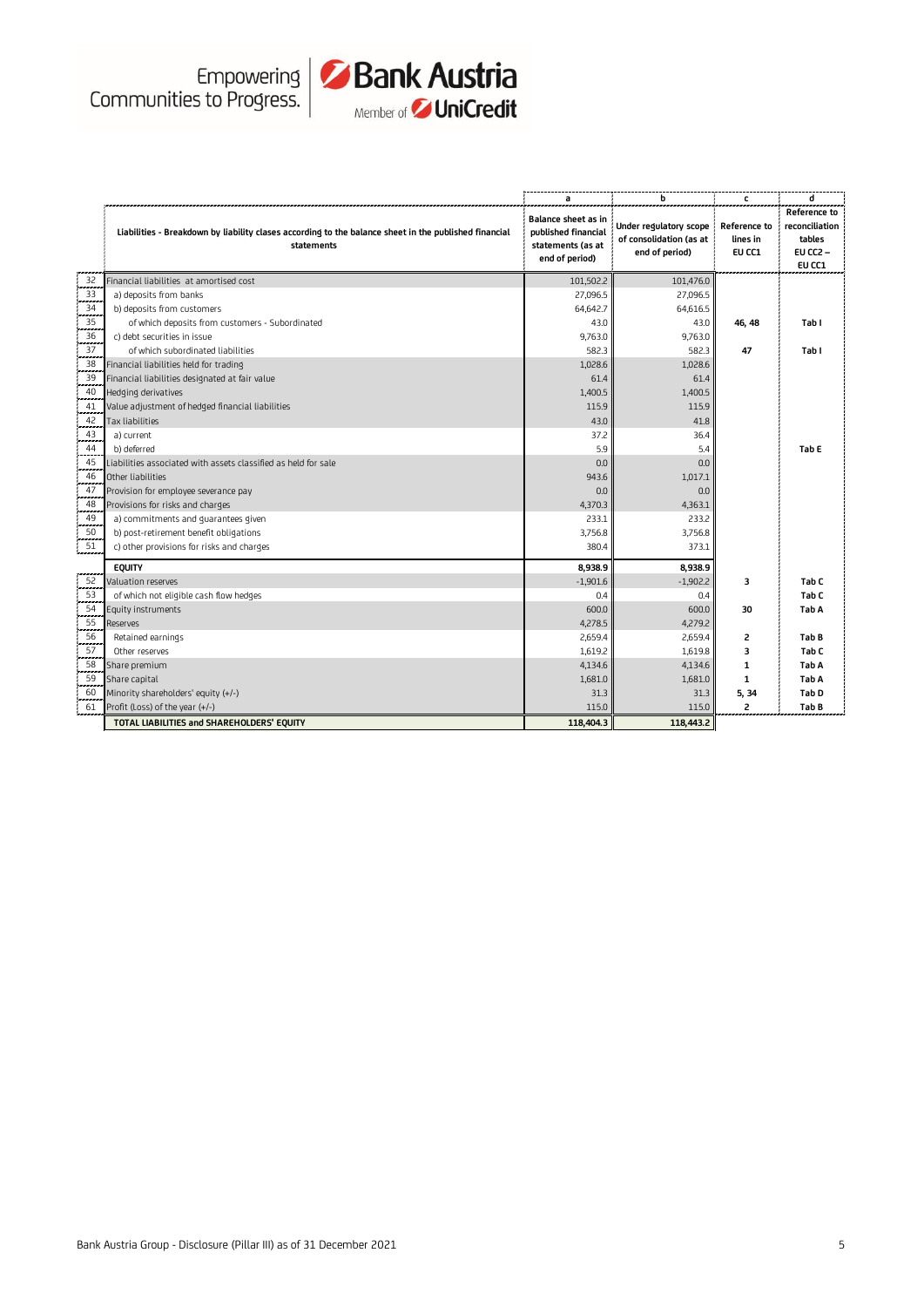

#### **Reconciliation tables EU CC2 – EU CC1:**

| <b>TABLES</b>  |                                                                                                                                         | $\epsilon$ million      |                |
|----------------|-----------------------------------------------------------------------------------------------------------------------------------------|-------------------------|----------------|
| Table A        |                                                                                                                                         |                         | Reference      |
|                | Share capital (ordinary shares)                                                                                                         | 1.681.0                 | EU CC1, row 1a |
|                | add Share premium                                                                                                                       | $4,134.6$ <sup>1)</sup> |                |
|                | Capital Instruments and the related share premium accounts                                                                              | 5,815.6                 | EU CC1, row 1  |
|                | Issued equity instruments                                                                                                               | 600.0                   | EU CC1, row 30 |
|                | 1) In addition to the share premium, it also includes the free capital reserve from shareholder's contribution of $\epsilon$ 1 billion. |                         |                |
| Table B        |                                                                                                                                         |                         | Reference      |
|                | Retained earnings                                                                                                                       | 2,659.4                 |                |
|                | add Net profit                                                                                                                          | 115.0                   |                |
|                | less Planned dividend                                                                                                                   | $-60.1$                 |                |
|                | Sum of retained earnings                                                                                                                | 2,714.3                 | EU CC1, row 2  |
| <b>Table C</b> |                                                                                                                                         |                         | Reference      |
|                | Valuation reserves                                                                                                                      | $-1,902.2$              |                |
|                | add Other reserves                                                                                                                      | 1,619.8                 |                |
|                | Accumulated other comprehensive income and other reserves                                                                               | $-282.4$                | EU CC1, row 3  |
|                | of which relating to cash flow hedges not eligible for own funds                                                                        | 0.4                     | EU CC1, row 11 |
| <b>Table D</b> |                                                                                                                                         |                         | Reference      |
|                | Minority interests                                                                                                                      | 31.3                    |                |
|                | less Surplus capital attributed to minority shareholders                                                                                | $-15.3$                 |                |
|                | Minority Interests (amount allowed in consolidated Common Equity Tier 1)                                                                | 16.0                    | EU CC1, row 5  |
|                |                                                                                                                                         |                         |                |
|                | Qualifying Tier 1 capital included in consolidated AT1 capital issued by subsidiaries and held by third<br>parties                      | 3.4                     | EU CC1, row 34 |
|                | Qualifying own funds Instruments included in consolidated Tier 2 capital 2)                                                             | 0.6                     | EU CC1, row 48 |
|                | <sup>2)</sup> Subordinated instruments in the amount of €2 million, subject to minority calculation.                                    |                         |                |
|                |                                                                                                                                         |                         |                |
| <b>Table E</b> |                                                                                                                                         |                         | Reference      |
|                | Deferred tax assets                                                                                                                     | 687.0                   |                |
|                | of which deferred tax assets that rely on future profitability and do not arise from temporary differences                              | 187.9                   |                |
|                | Deferred tax liabilities                                                                                                                | $5.4^{2}$               |                |
|                | of which deductible deferred tax liabilities associated with deferred tax assets that rely on future profitability                      |                         |                |
|                | and do not arise from temporary differences                                                                                             | 59.5                    |                |
|                | Deferred tax assets that rely on future profitability and do not arise from temporary differences                                       | 187.9                   |                |
|                | less deductible deferred tax liabilities associated with deferred tax assets that rely on future profitability and do not               |                         |                |
|                | arise from temporary differences                                                                                                        | $-59.5$                 |                |
|                | Deferred tax assets that rely on future profitability and do not arise from temporary differences net of associated                     | 128.4                   | EU CC1, row 10 |
|                | tax liabilities                                                                                                                         |                         |                |
|                | Deferred taxes assets less deductible deferred tax liabilities associated with deferred tax assets that rely on                         |                         |                |
|                | future profitability and arise from temporary differences                                                                               | 553.2                   | Table H        |
|                | <sup>2)</sup> Netted view of the consolidated FINREP                                                                                    |                         |                |
|                |                                                                                                                                         |                         |                |
| Table F        |                                                                                                                                         |                         | Reference      |
|                | Goodwill                                                                                                                                | 0.0                     |                |
|                | Other intangible assets                                                                                                                 | 5.7                     |                |
|                | Intangible assets held for sale                                                                                                         | 0.0                     |                |
|                | Minority portion of intangible assets according Art. 32 (c) CRR2                                                                        | $-0.4$ <sup>3)</sup>    |                |
|                | Prudential valued software - Amount subject to RW=100%                                                                                  | $-4.0$                  |                |
|                | Deferred tax liabilities associated to goodwill and other intangible assets                                                             | 0.0                     |                |
|                | Intangible assets                                                                                                                       | 1.3                     | EU CC1, row 8  |
|                | (-) Goodwill included in the valuation of significant investments                                                                       | 42.7                    | EU CC1, row 8  |
|                | <sup>3)</sup> The minority portion of intangible assets must not be deducted according Art. 32 (c) CRR2.                                |                         |                |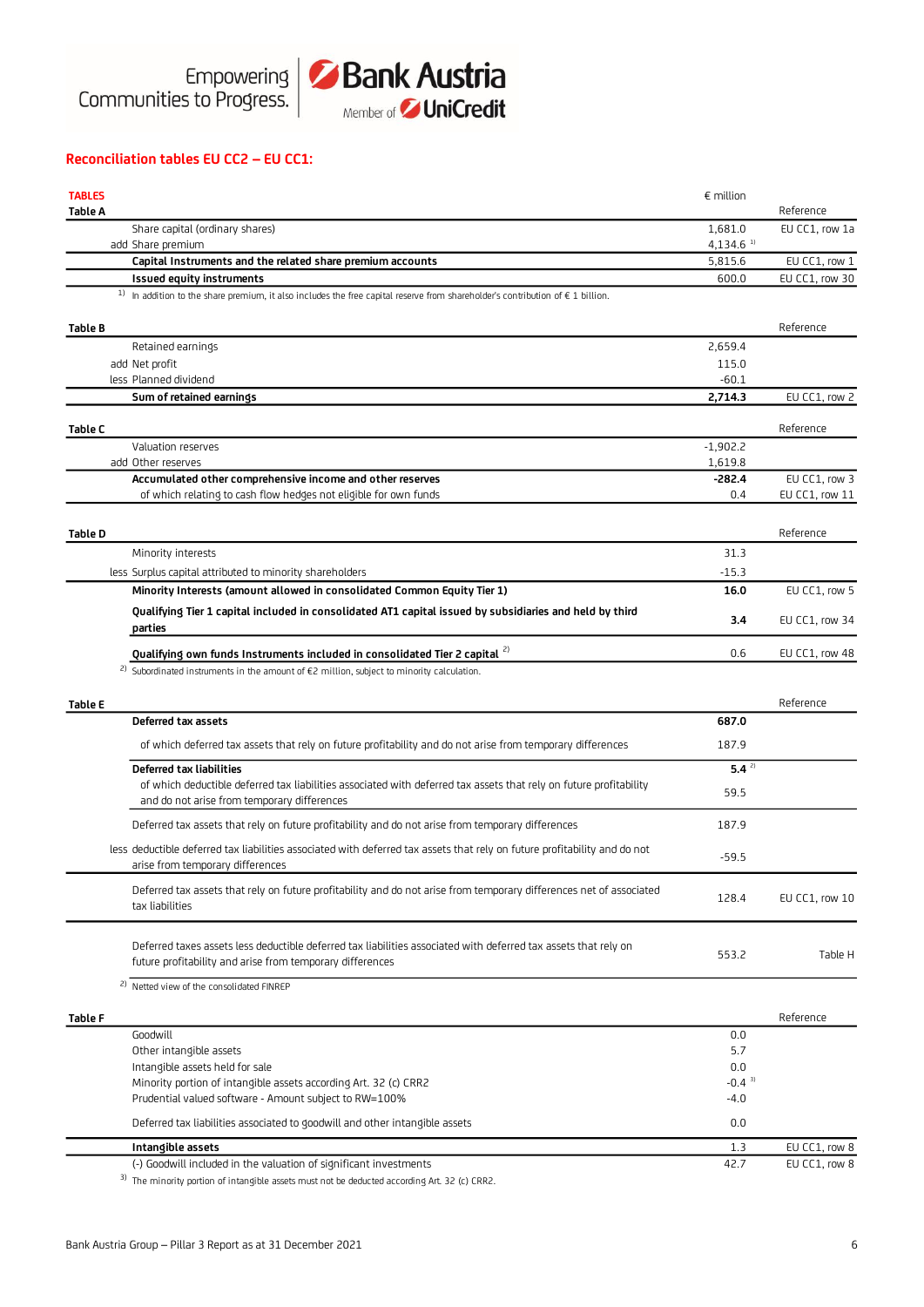

| <b>Table G</b> |                                                                                                                         |            | Reference           |
|----------------|-------------------------------------------------------------------------------------------------------------------------|------------|---------------------|
|                | Financial assets at fair value through profit or loss                                                                   | 16.3       |                     |
|                | Financial assets held for trading                                                                                       | 0.1        |                     |
|                | of which non-significant investments in Common Equity Tier 1                                                            | 0.1        |                     |
|                | Financial assets mandatorily at fair value                                                                              | 16.2       |                     |
|                | of which significant investments in Common Equity Tier 1                                                                | 0.8        |                     |
|                | of which non-significant investments in Common Equity Tier 1                                                            | 3.0        |                     |
|                | of which non-significant investments in Tier 2 capital                                                                  | 12.4       |                     |
|                | Financial assets at fair value through other comprehensive income                                                       | 60.1       |                     |
|                | of which significant investments in Common Equity Tier 1                                                                | 52.5       |                     |
|                | of which non-significant investments in Common Equity Tier 1                                                            | 7.6        |                     |
|                | Financial assets at amortised cost                                                                                      | 252.2      |                     |
|                | Loans and receivables with banks                                                                                        | 228.2      |                     |
|                | of which significant investments in Tier 2 capital                                                                      | 0.1        |                     |
|                | of which non-significant investments in Tier 2 capital                                                                  | 228.1      |                     |
|                | Loans and receivables with customers                                                                                    | 24.0       |                     |
|                | of which significant investments in Tier 2 capital                                                                      | 2.0        |                     |
|                | of which non-significant investments in Tier 2 capital                                                                  | 22.0       |                     |
|                | Investments in associates and joint ventures                                                                            | 2,369.5    |                     |
|                | of which significant investments in Common Equity Tier 1                                                                | 2,369.5    |                     |
|                |                                                                                                                         |            |                     |
|                | Significant investments                                                                                                 | 2,424.9    | sum of EU CC1, rows |
|                | in Common Equity Tier 1                                                                                                 | 2,422.8    | 19, 23, 73          |
|                | in AT 1 capital                                                                                                         | 0.0        | EU CC1, row 40      |
|                | in Tier 2 capital                                                                                                       | 2.1        | EU CC1, row 55      |
|                |                                                                                                                         |            |                     |
|                | Non-significant investments                                                                                             | 273.1      |                     |
|                | in Common Equity Tier 1                                                                                                 | 10.6       |                     |
|                | in AT 1 capital                                                                                                         | 0.0        |                     |
|                | in Tier 2 capital                                                                                                       | 262.5      |                     |
|                | Amount of significant investments in Common Equity Tier 1 above the 10% threshold                                       | $-1,616.0$ | EU CC1, row 19      |
|                | Amount of significant investments in Common Equity Tier 1 above the 17,65% threshold                                    | $-281.8$   | EU CC1, row 23      |
|                | Amount of significant investments in Common Equity Tier 1 below threshold                                               | 525.0      | EU CC1, row 73      |
|                | Amount of non-significant investments above the 10% threshold                                                           | 0.0        | EU CC1, row 18      |
|                | Amount of non-significant investments below the 10% threshold                                                           | 273.1      | EU CC1, row 72      |
| Table H        |                                                                                                                         |            |                     |
|                | Deferred taxes assets less deductible deferred tax liabilities associated with deferred tax assets that rely on         | 553.2      | Table E             |
|                | future profitability and arise from temporary differences                                                               |            |                     |
|                |                                                                                                                         |            |                     |
|                | Deferred tax assets that rely on future profitability and arise from temporary differences                              | 832.6      |                     |
|                | Deductible deferred tax liabilities associated with deferred tax assets that rely on future profitability and arise     | 262.8      |                     |
|                | from temporary differences                                                                                              |            |                     |
|                | Deferred taxes assets (net)                                                                                             | 569.8      |                     |
|                | of which amount of deferred taxes above the 10% threshold                                                               | 0.0        |                     |
|                | of which amount of deferred tax assets above the 15% threshold                                                          | $-199.0$   | EU CC1, row 25      |
|                | of which amount of deferred tax assets below threshold                                                                  | 370.8      | EU CC1, row 75      |
|                | Not deductible deferred tax liabilities associated with deferred tax assets that rely on future profitability and arise | 16.6       |                     |
|                | from temporary differences (mainly due to cash flow hedge reserves and intangible assets)                               |            |                     |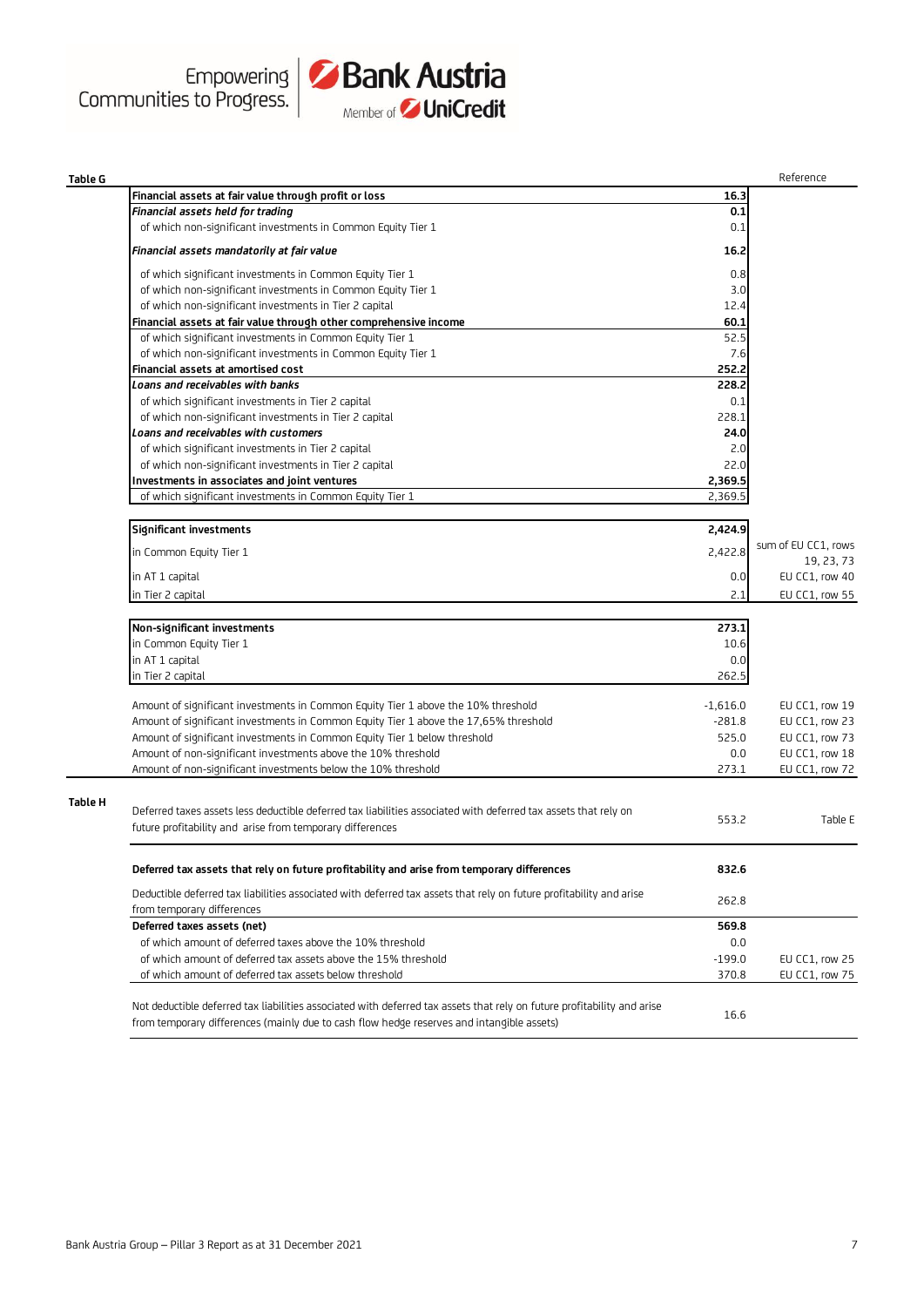

| Table I                                                                                                                            |                  | Reference                 |
|------------------------------------------------------------------------------------------------------------------------------------|------------------|---------------------------|
| Subordinated deposits from customers                                                                                               | 43.0             |                           |
| Subordinated debt securities issued                                                                                                | 582.3            |                           |
| Subordinated liabilities included in disposal groups classified as held for sale                                                   | 0.0              |                           |
| Sum of subordinated liabilities / balance sheet value                                                                              | 625.2            |                           |
| of which attributed to UniCredit Bank Austria AG                                                                                   | 623.2            |                           |
| of which subject to minority calculation                                                                                           | 2.0 <sup>4</sup> |                           |
| of which grandfathered instruments (Art. 484 (4), 486 (3))                                                                         | 0.0 <sup>5</sup> |                           |
|                                                                                                                                    | 623.2            |                           |
| less amortization, disagio, interest and hedging                                                                                   | $-38.3$          |                           |
| Computable amount under requlatory scope                                                                                           | 585.0            | EU CC1, rows 46 and<br>47 |
| of which capital instruments and the related share premium accounts                                                                | 585.0            |                           |
| of which direct and indirect holdings by an institution of own Tier 2 instruments and subordinated loans                           | 0.0              | EU CC1, row 52            |
| of which: Instruments governed by third-country law without effective and enforceable exercise of Article 59<br><b>BRRD</b> powers | 560.7            |                           |
| $4)$ see table D                                                                                                                   |                  |                           |

4)<br>5) <sup>4)</sup> see table D

Redeemed in first half year 2021

| Table J |                                                                                                                                                                                        |            | Reference       |
|---------|----------------------------------------------------------------------------------------------------------------------------------------------------------------------------------------|------------|-----------------|
|         | Deductions from and adjustments to CET1                                                                                                                                                | $-2,167.1$ | EU CC1, row 28  |
|         | of which Additional value adjustments (CRR Art. $34 +$ Art. 150)                                                                                                                       | $-11.1$    | EU CC1, row 7   |
|         | of which intangible assets                                                                                                                                                             | $-44.0$    | EU CC1, row 8   |
|         | of which deferred tax assets that rely an future profitability excluding those arising from<br>temporary differences                                                                   | $-128.4$   | EU CC1, row 10  |
|         | of which fair value reserves related to gains or losses on cash flow hedges                                                                                                            | $-0.4$     | EU CC1, row 11  |
|         | of which negative amounts resulting from the calculation of expected loss amounts                                                                                                      | $-0.6$     | EU CC1, row 12  |
|         | of which gains or losses on liabilities valued at fair value resulting from changes in own credit<br>standing                                                                          | 0.2        | EU CC1, row 14  |
|         | of which exceeding the 10% threshold for direct, indirect and synthetic holdings by the Institution<br>of financial sector entities where the institution has a significant Investment | $-1,616.0$ | EU CC1, row 19  |
|         | of which additional deductions of CET1 Capital due to Article 3 CRR                                                                                                                    | 0.0        | EU CC1, row 20  |
|         | of which exposure amount of the following items which qualify for a RW of 1250%                                                                                                        | 0.0        | EU CC1, row 20a |
|         | of which exceeding the 15% threshold for direct and indirect holdings by the Institution of the                                                                                        |            |                 |
|         | CET1 Instruments of financial sector entities where the Institution has a significant Investment in<br>those entities                                                                  | $-281.8$   | EU CC1, row 23  |
|         | of which exceeding the 15% threshold for deferred tax assets arising from temporary differences                                                                                        | $-199.0$   | EU CC1, row 25  |
|         | of which: other regulatory adjustments to CET1 capital (including IFRS 9 transitional adjustments)                                                                                     | 114.1      | EU CC1, row 27a |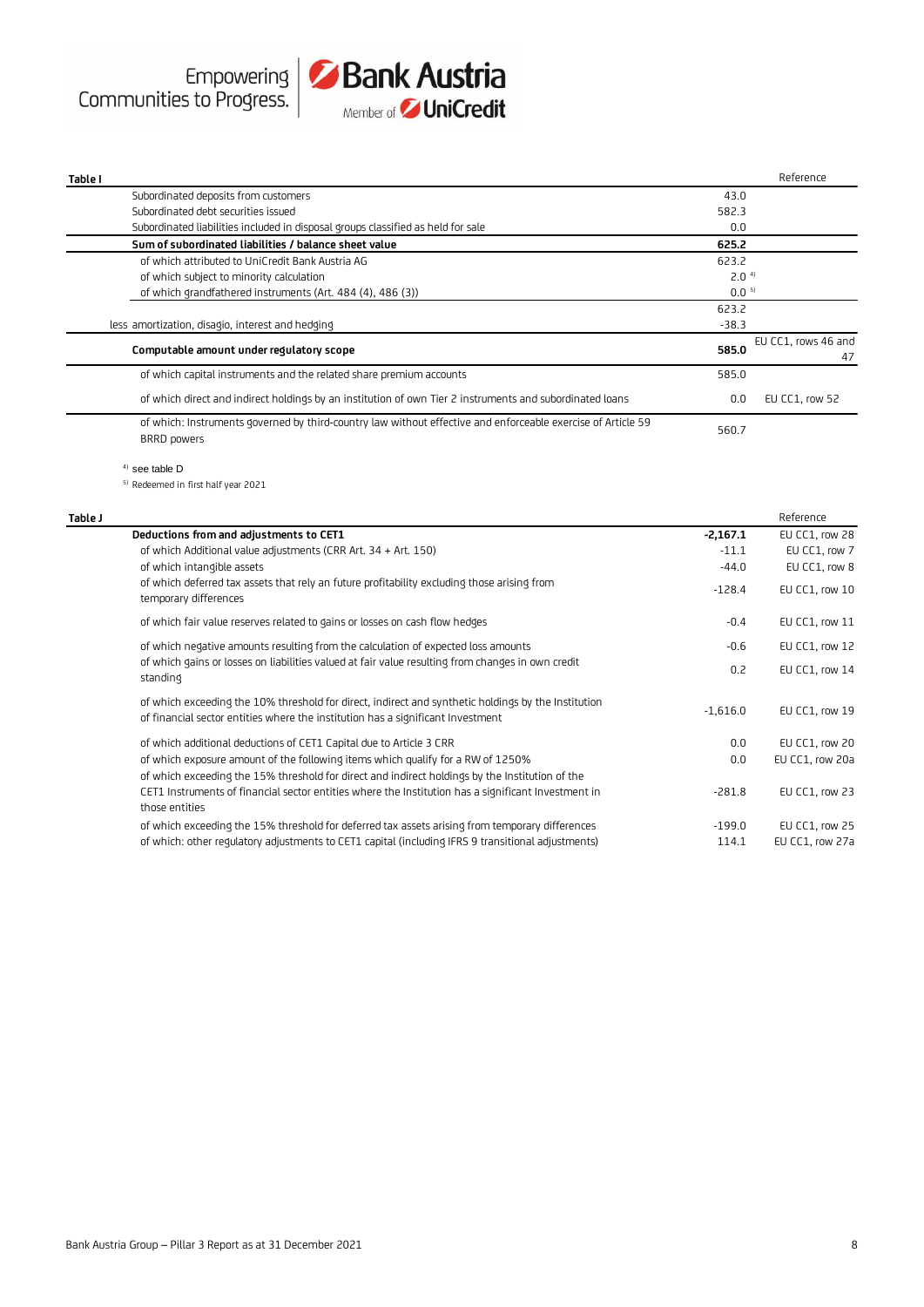

## **EU CC1 - Composition of regulatory own funds**

|                         |                                                                                                                                                                                                                                                                                            | (a)                 | (b)                                                                                                               | (c)                                                             |
|-------------------------|--------------------------------------------------------------------------------------------------------------------------------------------------------------------------------------------------------------------------------------------------------------------------------------------|---------------------|-------------------------------------------------------------------------------------------------------------------|-----------------------------------------------------------------|
|                         |                                                                                                                                                                                                                                                                                            | Amounts (€ million) | <b>Reference to line</b><br>numbers in the<br>balance sheet under<br>the regulatory scope<br>of consolidation (EU | <b>Reference to</b><br>reconciliation tables<br>EU CC2 - EU CC1 |
|                         | Common Equity Tier 1 (CET1) capital: instruments and reserves                                                                                                                                                                                                                              |                     | CC2)                                                                                                              |                                                                 |
| $\,1\,$                 | Capital instruments and the related share premium accounts                                                                                                                                                                                                                                 | 5,815.6             | 58.59                                                                                                             | Tab A                                                           |
|                         | of which: ordinary shares                                                                                                                                                                                                                                                                  | 1,681.0             | 59                                                                                                                |                                                                 |
| $\overline{c}$          | Retained earnings                                                                                                                                                                                                                                                                          | 2,714.3             | 56.61                                                                                                             | Tab B                                                           |
| $\overline{\mathbf{3}}$ | Accumulated other comprehensive income (and other reserves)                                                                                                                                                                                                                                | $-282.4$            | 52, 57                                                                                                            | Tab C                                                           |
| EU-3a                   | Funds for general banking risk                                                                                                                                                                                                                                                             | 0.0                 |                                                                                                                   |                                                                 |
| $\overline{4}$          | Amount of qualifying items referred to in Article 484 (3) and the related share<br>premium accounts subject to phase out from CET1                                                                                                                                                         | 0.0                 |                                                                                                                   |                                                                 |
| 5                       | Minority interests (amount allowed in consolidated CET1)                                                                                                                                                                                                                                   | 16.0                | 60                                                                                                                | Tab D                                                           |
| EU-5a                   | Independently reviewed interim profits net of any foreseeable charge or dividend                                                                                                                                                                                                           | 0.0                 |                                                                                                                   |                                                                 |
| 6                       | Common Equity Tier 1 (CET1) capital before regulatory adjustments                                                                                                                                                                                                                          | 8,263.5             |                                                                                                                   |                                                                 |
|                         | Common Equity Tier 1 (CET1) capital: regulatory adjustments                                                                                                                                                                                                                                |                     |                                                                                                                   |                                                                 |
| 7                       | Additional value adjustments (negative amount)                                                                                                                                                                                                                                             | $-11.1$             |                                                                                                                   | Tab J                                                           |
| 8                       | Intangible assets (net of related tax liability) (negative amount)                                                                                                                                                                                                                         | $-44.0$             | 25                                                                                                                | Tab F, Tab J                                                    |
| 9                       | Empty set in the EU                                                                                                                                                                                                                                                                        |                     |                                                                                                                   |                                                                 |
|                         |                                                                                                                                                                                                                                                                                            |                     |                                                                                                                   |                                                                 |
| 10                      | Deferred tax assets that rely on future profitability excluding those arising from<br>temporary differences (net of related tax liability where the conditions in Article 38<br>(3) are met) (negative amount)                                                                             | $-128.4$            | 29                                                                                                                | Tab E, Tab J                                                    |
| 11                      | Fair value reserves related to gains or losses on cash flow hedges of financial<br>instruments that are not valued at fair value                                                                                                                                                           | $-0.4$              |                                                                                                                   | Tab J                                                           |
| 12                      | Negative amounts resulting from the calculation of expected loss amounts                                                                                                                                                                                                                   | $-0.6$              |                                                                                                                   | Tab J                                                           |
| 13                      | Any increase in equity that results from securitised assets (negative amount)                                                                                                                                                                                                              | 0.0                 |                                                                                                                   |                                                                 |
| 14                      | Gains or losses on liabilities valued at fair value resulting from changes in own                                                                                                                                                                                                          | 0.2                 |                                                                                                                   | Tab J                                                           |
| 15                      | credit standing<br>Defined-benefit pension fund assets (negative amount)                                                                                                                                                                                                                   | 0.0                 |                                                                                                                   |                                                                 |
| 16                      | Direct, indirect and synthetic holdings by an institution of own CET1 instruments                                                                                                                                                                                                          | 0.0                 |                                                                                                                   |                                                                 |
|                         | (negative amount)                                                                                                                                                                                                                                                                          |                     |                                                                                                                   |                                                                 |
| 17                      | Direct, indirect and synthetic holdings of the CET 1 instruments of financial sector<br>entities where those entities have reciprocal cross holdings with the institution<br>designed to inflate artificially the own funds of the institution (negative amount)                           | 0.0                 |                                                                                                                   |                                                                 |
| 18                      | Direct, indirect and synthetic holdings by the institution of the CET1 instruments of<br>financial sector entities where the institution does not have a significant<br>investment in those entities (amount above 10% threshold and net of eligible short<br>positions) (negative amount) | 0.0                 |                                                                                                                   |                                                                 |
| 19                      | Direct, indirect and synthetic holdings by the institution of the CET1 instruments of<br>financial sector entities where the institution has a significant investment in those<br>entities (amount above 10% threshold and net of eligible short positions) (negative<br>amount)           | $-1,616.0$          | 23                                                                                                                | Tab G, Tab J                                                    |
| 20                      | Empty set in the EU                                                                                                                                                                                                                                                                        |                     |                                                                                                                   |                                                                 |
| EU-20a                  | Exposure amount of the following items which qualify for a RW of 1250%, where<br>the institution opts for the deduction alternative                                                                                                                                                        | 0.0                 |                                                                                                                   |                                                                 |
| EU-20b                  | of which: qualifying holdings outside the financial sector (negative amount)                                                                                                                                                                                                               | 0.0                 |                                                                                                                   |                                                                 |
| EU-20c                  | of which: securitisation positions (negative amount)                                                                                                                                                                                                                                       | 0.0                 |                                                                                                                   |                                                                 |
| EU-20d                  | of which: free deliveries (negative amount)                                                                                                                                                                                                                                                | 0.0                 |                                                                                                                   |                                                                 |
| 21                      | Deferred tax assets arising from temporary differences (amount above 10%<br>threshold, net of related tax liability where the conditions in Article 38 (3) are met)<br>(negative amount)                                                                                                   | 0.0                 |                                                                                                                   |                                                                 |
| 22                      | Amount exceeding the 17,65% threshold (negative amount)                                                                                                                                                                                                                                    | $-480.8$            |                                                                                                                   |                                                                 |
| 23                      | of which: direct, indirect and synthetic holdings by the institution of the CET1<br>instruments of financial sector entities where the institution has a significant<br>investment in those entities                                                                                       | $-281.8$            | 23                                                                                                                | Tab G, Tab J                                                    |
| 24                      | Empty set in the EU                                                                                                                                                                                                                                                                        |                     |                                                                                                                   |                                                                 |
| 25                      | of which: deferred tax assets arising from temporary differences                                                                                                                                                                                                                           | $-199.0$            | 29                                                                                                                | Tab H, Tab J                                                    |
| EU-25a                  | Losses for the current financial year (negative amount)                                                                                                                                                                                                                                    | 0.0                 |                                                                                                                   |                                                                 |
| EU-25b                  | Foreseeable tax charges relating to CET1 items except where the institution suitably<br>adjusts the amount of CET1 items insofar as such tax charges reduce the amount<br>up to which those items may be used to cover risks or losses (negative amount)                                   | 0.0                 |                                                                                                                   |                                                                 |
| 26                      | Empty set in the EU                                                                                                                                                                                                                                                                        |                     |                                                                                                                   |                                                                 |
| 27                      | Qualifying AT1 deductions that exceed the AT1 items of the institution (negative<br>amount)                                                                                                                                                                                                | 0.0                 |                                                                                                                   |                                                                 |
| 27a                     | Other regulatory adjustments to CET1 capital (including IFRS 9 transitional<br>adjustments when relevant)                                                                                                                                                                                  | 114.1               | 49, 51                                                                                                            |                                                                 |
| 28                      | Total regulatory adjustments to Common Equity Tier 1 (CET1)                                                                                                                                                                                                                                | $-2,167.1$          |                                                                                                                   |                                                                 |
| 29                      | Common Equity Tier 1 (CET1) capital                                                                                                                                                                                                                                                        | 6,096.5             |                                                                                                                   |                                                                 |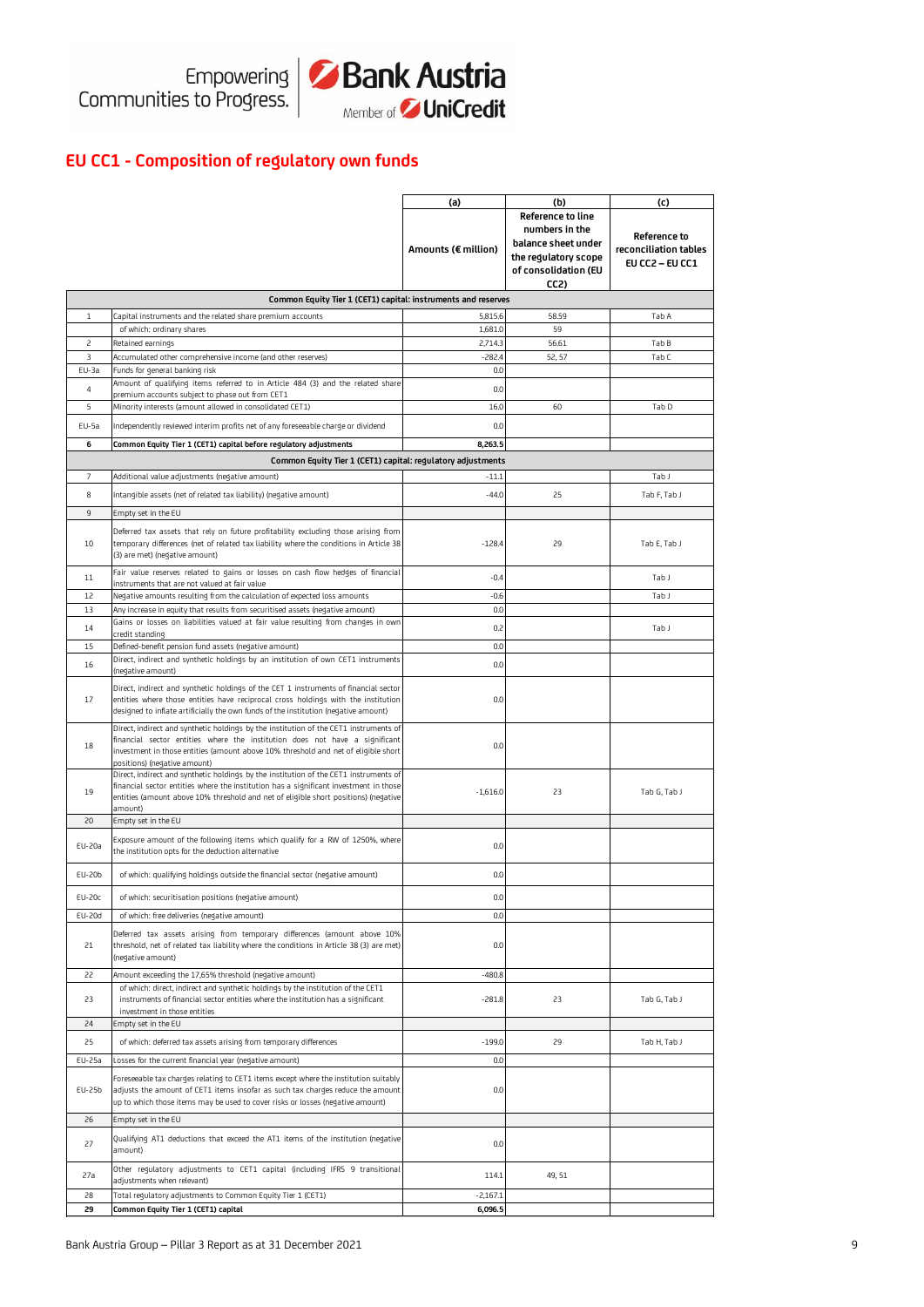

| Additional Tier 1 (AT1) capital: instruments |                                                                                                                                                                                                                                                                        |                  |        |       |
|----------------------------------------------|------------------------------------------------------------------------------------------------------------------------------------------------------------------------------------------------------------------------------------------------------------------------|------------------|--------|-------|
| 30                                           | Capital instruments and the related share premium accounts                                                                                                                                                                                                             | 600              | 54     |       |
| 31                                           | of which: classified as equity under applicable accounting standards                                                                                                                                                                                                   | 600              |        |       |
| 32                                           | of which: classified as liabilities under applicable accounting standards                                                                                                                                                                                              | $\boldsymbol{0}$ |        |       |
| 33                                           | Amount of qualifying items referred to in Article 484 (4) and the related share<br>premium accounts subject to phase out from AT1 as described in Article 486(3) of<br><b>CRR</b>                                                                                      | 0                |        |       |
| EU-33a                                       | Amount of qualifying items referred to in Article 494a(1) subject to phase out from<br>AT1                                                                                                                                                                             | 0                |        |       |
| EU-33b                                       | Amount of qualifying items referred to in Article 494b(1) subject to phase out from<br>AT1                                                                                                                                                                             | $\boldsymbol{0}$ |        |       |
| 34                                           | Qualifying Tier 1 capital included in consolidated AT1 capital (including minority<br>interests not included in row 5) issued by subsidiaries and held by third parties                                                                                                | 3.4              | 60     | Tab D |
| 35                                           | of which: instruments issued by subsidiaries subject to phase out                                                                                                                                                                                                      | $\mathbf 0$      |        |       |
| 36                                           | Additional Tier 1 (AT1) capital before regulatory adjustments                                                                                                                                                                                                          | 603.4            |        |       |
|                                              | Additional Tier 1 (AT1) capital: regulatory adjustments                                                                                                                                                                                                                |                  |        |       |
| 37                                           | Direct, indirect and synthetic holdings by an institution of own AT1 instruments<br>(negative amount)                                                                                                                                                                  | 0.0              |        |       |
| 38                                           | Direct, indirect and synthetic holdings of the AT1 instruments of financial sector<br>entities where those entities have reciprocal cross holdings with the institution<br>designed to inflate artificially the own funds of the institution (negative amount)         | 0.0              |        |       |
| 39                                           | Direct, indirect and synthetic holdings of the AT1 instruments of financial sector<br>entities where the institution does not have a significant investment in those<br>entities (amount above 10% threshold and net of eligible short positions) (negative<br>amount) | 0.0              |        |       |
| 40                                           | Direct, indirect and synthetic holdings by the institution of the AT1 instruments of<br>financial sector entities where the institution has a significant investment in those<br>entities (net of eligible short positions) (negative amount)                          | 0.0              |        |       |
| 41                                           | Empty set in the EU                                                                                                                                                                                                                                                    |                  |        |       |
| 42                                           | Qualifying T2 deductions that exceed the T2 items of the institution (negative<br>amount)                                                                                                                                                                              | 0.0              |        |       |
| 42a                                          | Other regulatory adjustments to AT1 capital                                                                                                                                                                                                                            | 0.0              |        |       |
| 43                                           | Total regulatory adjustments to Additional Tier 1 (AT1) capital                                                                                                                                                                                                        | 0.0              |        |       |
| 44                                           | Additional Tier 1 (AT1) capital                                                                                                                                                                                                                                        | 603.4            |        |       |
| 45                                           | Tier 1 capital (T1 = $CET1 + AT1$ )                                                                                                                                                                                                                                    | 6,699.9          |        |       |
|                                              | Tier 2 (T2) capital: instruments                                                                                                                                                                                                                                       |                  |        |       |
| 46                                           | Capital instruments and the related share premium accounts<br>Amount of qualifying items referred to in Article 484 (5) and the related share                                                                                                                          | 24.3             | 35     |       |
| 47                                           | premium accounts subject to phase out from T2 as described in Article 486(4) of<br><b>CRR</b>                                                                                                                                                                          | 560.7            | 37     | Tab I |
| EU-47a                                       | Amount of qualifying items referred to in Article 494a (2) subject to phase out from<br>T2                                                                                                                                                                             | 0.0              |        |       |
| EU-47b                                       | Amount of qualifying items referred to in Article 494b (2) subject to phase out from<br>T2                                                                                                                                                                             | 560.7            |        |       |
| 48                                           | Qualifying own funds instruments included in consolidated T2 capital (including<br>minority interests and AT1 instruments not included in rows 5 or 34) issued by<br>subsidiaries and held by third parties                                                            | 0.6              | 35     | Tab D |
| 49                                           | of which: instruments issued by subsidiaries subject to phase out                                                                                                                                                                                                      | 0.0              |        |       |
| 50                                           | Credit risk adjustments                                                                                                                                                                                                                                                | 137.3            | 49, 51 |       |
| 51                                           | Tier 2 (T2) capital before regulatory adjustments                                                                                                                                                                                                                      | 722.8            |        |       |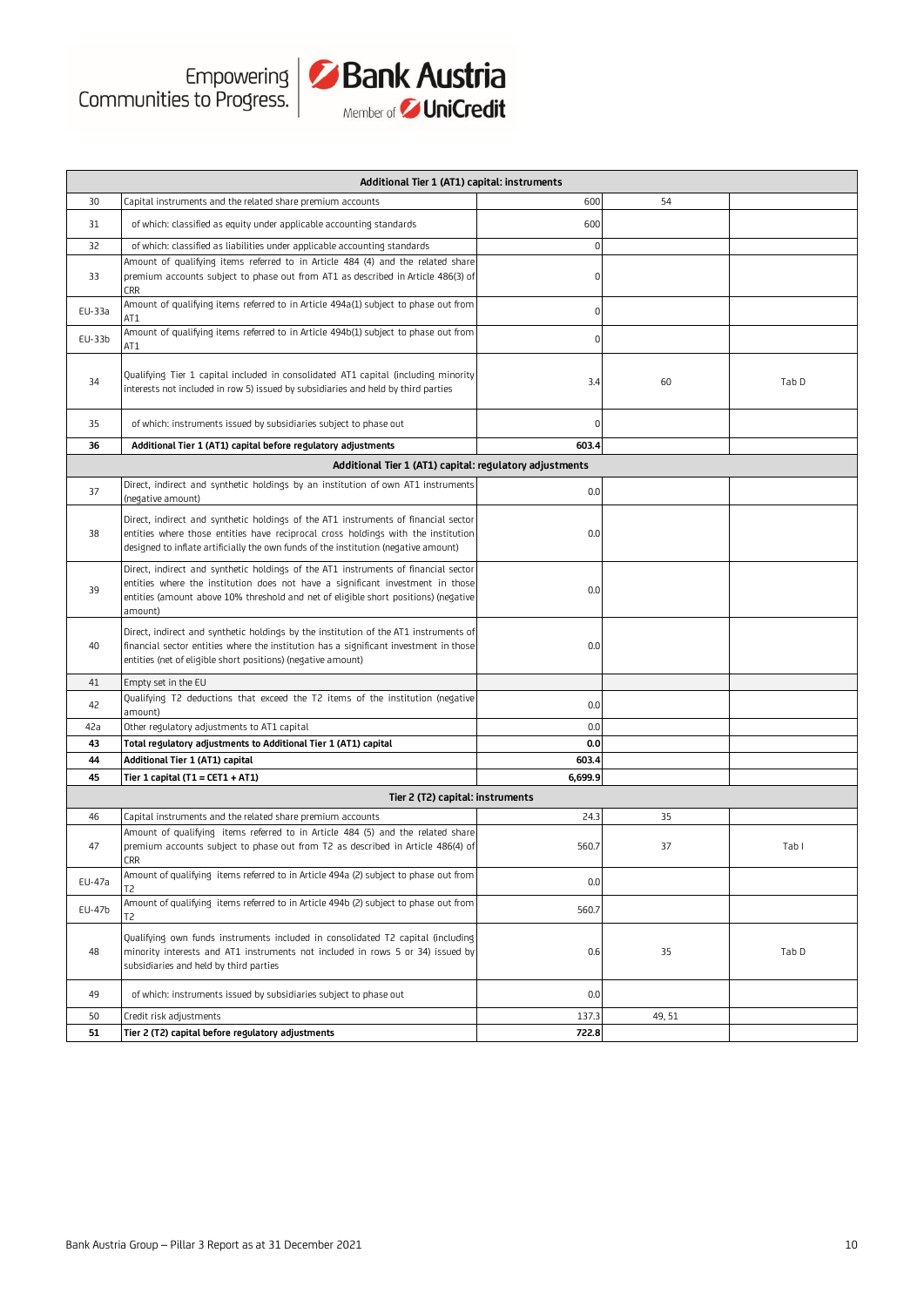

|        | Member of <b>y UI II'LI EUIL</b>                                                                                                                                                                                                                                                                                                                                                                                                     |          |        |  |  |  |
|--------|--------------------------------------------------------------------------------------------------------------------------------------------------------------------------------------------------------------------------------------------------------------------------------------------------------------------------------------------------------------------------------------------------------------------------------------|----------|--------|--|--|--|
|        | Tier 2 (T2) capital: regulatory adjustments                                                                                                                                                                                                                                                                                                                                                                                          |          |        |  |  |  |
| 52     | Direct, indirect and synthetic holdings by an institution of own T2 instruments and<br>subordinated loans (negative amount)                                                                                                                                                                                                                                                                                                          | 0.0      |        |  |  |  |
| 53     | Direct, indirect and synthetic goldings of the T2 instruments and subordinated<br>loans of financial sector entities where those entities have reciprocal cross holdings<br>with the institution designed to inflate artificially the own funds of the institution<br>(negative amount)                                                                                                                                              | 0.0      |        |  |  |  |
| 54     | Direct, indirect and synthetic holdings of the T2 instruments and subordinated<br>loans of financial sector entities where the institution does not have a significant<br>investment in those entities (amount above 10% threshold and net of eligible short<br>positions) (negative amount)                                                                                                                                         | 0.0      |        |  |  |  |
| 54a    | Empty set in the EU                                                                                                                                                                                                                                                                                                                                                                                                                  |          |        |  |  |  |
| 55     | Direct, indirect and synthetic holdings by the institution of the T2 instruments and<br>subordinated loans of financial sector entities where the institution has a<br>significant investment in those entities (net of eligible short positions) (negative<br>amount)                                                                                                                                                               | $-2.1$   | 15, 18 |  |  |  |
| 56     | Empty set in the EU                                                                                                                                                                                                                                                                                                                                                                                                                  |          |        |  |  |  |
| EU-56a | Qualifying eligible liabilities deductions that exceed the eligible liabilities items of<br>the institution (negative amount)                                                                                                                                                                                                                                                                                                        | 0.0      |        |  |  |  |
| EU-56b | Other regulatory adjustments to T2 capital                                                                                                                                                                                                                                                                                                                                                                                           | 0.0      |        |  |  |  |
| 57     | Total regulatory adjustments to Tier 2 (T2) capital                                                                                                                                                                                                                                                                                                                                                                                  | $-2.1$   |        |  |  |  |
| 58     | Tier 2 (T2) capital                                                                                                                                                                                                                                                                                                                                                                                                                  | 720.7    |        |  |  |  |
| 59     | Total capital (TC = $T1 + T2$ )                                                                                                                                                                                                                                                                                                                                                                                                      | 7,420.6  |        |  |  |  |
| 60     | <b>Total Risk exposure amount</b>                                                                                                                                                                                                                                                                                                                                                                                                    | 36,220.0 |        |  |  |  |
|        | Capital ratios and buffers                                                                                                                                                                                                                                                                                                                                                                                                           |          |        |  |  |  |
| 61     | Common Equity Tier 1 (as a percentage of total risk exposure amount)                                                                                                                                                                                                                                                                                                                                                                 | 16.8%    |        |  |  |  |
| 62     | Tier 1 (as a percentage of total risk exposure amount)                                                                                                                                                                                                                                                                                                                                                                               | 18.5%    |        |  |  |  |
| 63     | Total capital (as a percentage of total risk exposure amount)                                                                                                                                                                                                                                                                                                                                                                        | 20.5%    |        |  |  |  |
| 64     | Institution CET1 overall capital requirement (CET1 requirement in accordance with<br>article 92 (1) of Regulation (EU) No 575/2013, plus additional CET1 requirement<br>which the institution is required to hold in accordance with Article 104(1)(a) of<br>Directive 2013/36/EU, plus combined buffer requirement in accordance with Article<br>128(6) of Directive 2013/36/EU) expressed as a percentage of risk exposure amount) | 10.0%    |        |  |  |  |
| 65     | of which: capital conservation buffer requirement                                                                                                                                                                                                                                                                                                                                                                                    | 2.5%     |        |  |  |  |
| 66     | of which: countercyclical buffer requirement                                                                                                                                                                                                                                                                                                                                                                                         | 0.015%   |        |  |  |  |
| 67     | of which: systemic risk buffer requirement                                                                                                                                                                                                                                                                                                                                                                                           | 1.0%     |        |  |  |  |
| 67a    | of which: Global Systemically Important Institution (G-SII) or Other Systemically<br>Important Institution (O-SII) buffer                                                                                                                                                                                                                                                                                                            | 1.0%     |        |  |  |  |
| 68     | Common Equity Tier 1 available to meet buffers (as a percentage of risk<br>exposure amount)                                                                                                                                                                                                                                                                                                                                          | 5.8%     |        |  |  |  |
| 69     | [non relevant in EU regulation]                                                                                                                                                                                                                                                                                                                                                                                                      |          |        |  |  |  |
| 70     | [non relevant in EU regulation]                                                                                                                                                                                                                                                                                                                                                                                                      |          |        |  |  |  |
| 71     | [non relevant in EU regulation]                                                                                                                                                                                                                                                                                                                                                                                                      |          |        |  |  |  |
|        | Amounts below the thresholds for deduction (before risk weighting)                                                                                                                                                                                                                                                                                                                                                                   |          |        |  |  |  |
|        |                                                                                                                                                                                                                                                                                                                                                                                                                                      |          |        |  |  |  |
| 72     | Direct and indirect holdings of own funds and eligible liabilities of financial sector<br>entities where the institution does not have a significant investment in those<br>entities (amount below 10% threshold and net of eligible short positions)                                                                                                                                                                                | 273.1    |        |  |  |  |
| 73     | Direct and indirect holdings by the institution of the CET1 instruments of financial<br>sector entities where the institution has a significant investment in those entities<br>(amount below 17.65% thresholds and net of eligible short positions)                                                                                                                                                                                 | 525.0    |        |  |  |  |
| 74     | Empty set in the EU                                                                                                                                                                                                                                                                                                                                                                                                                  |          |        |  |  |  |
| 75     | Deferred tax assets arising from temporary differences (amount below 10%<br>threshold, net of related tax liability where the conditions in Article 38 (3) are met)                                                                                                                                                                                                                                                                  | 370.8    |        |  |  |  |
|        | Applicable caps on the inclusion of provisions in Tier 2                                                                                                                                                                                                                                                                                                                                                                             |          |        |  |  |  |
| 76     | Credit risk adjustments included in T2 in respect of exposures subject to<br>standardised approach (prior to the application of the cap)                                                                                                                                                                                                                                                                                             | 0.0      |        |  |  |  |
| 77     | Cap on inclusion of credit risk adjustments in T2 under standardised approach                                                                                                                                                                                                                                                                                                                                                        | 76.0     |        |  |  |  |
| 78     | Credit risk adjustments included in T2 in respect of exposures subject to internal<br>ratings-based approach (prior to the application of the cap)                                                                                                                                                                                                                                                                                   | 495.0    |        |  |  |  |
| 79     | Cap for inclusion of credit risk adjustments in T2 under internal ratings-based<br>approach                                                                                                                                                                                                                                                                                                                                          | 137.3    |        |  |  |  |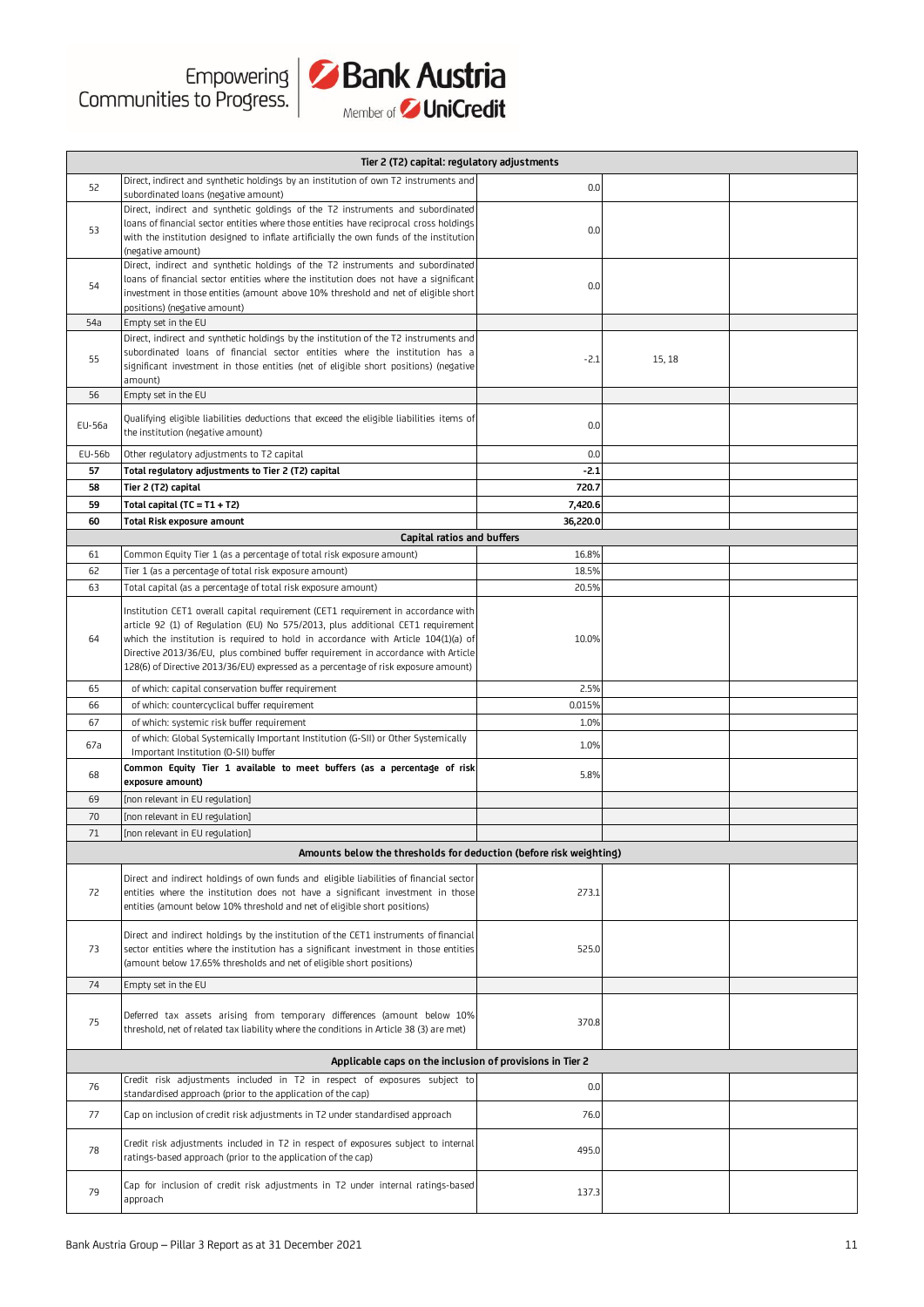|    | Capital instruments subject to phase-out arrangements (only applicable between 1 Jan 2014 and 1 Jan 2022) |     |  |  |  |  |
|----|-----------------------------------------------------------------------------------------------------------|-----|--|--|--|--|
| 80 | Current cap on CET1 instruments subject to phase out arrangements                                         | 0.0 |  |  |  |  |
| 81 | Amount excluded from CET1 due to cap (excess over cap after redemptions and<br>maturities)                | 0.0 |  |  |  |  |
| 82 | Current cap on AT1 instruments subject to phase out arrangements                                          | 0.0 |  |  |  |  |
| 83 | Amount excluded from AT1 due to cap (excess over cap after redemptions and<br>maturities)                 | 0.0 |  |  |  |  |
| 84 | Current cap on T2 instruments subject to phase out arrangements                                           | 0.0 |  |  |  |  |
| 85 | Amount excluded from T2 due to cap (excess over cap after redemptions and<br>maturities)                  | 0.0 |  |  |  |  |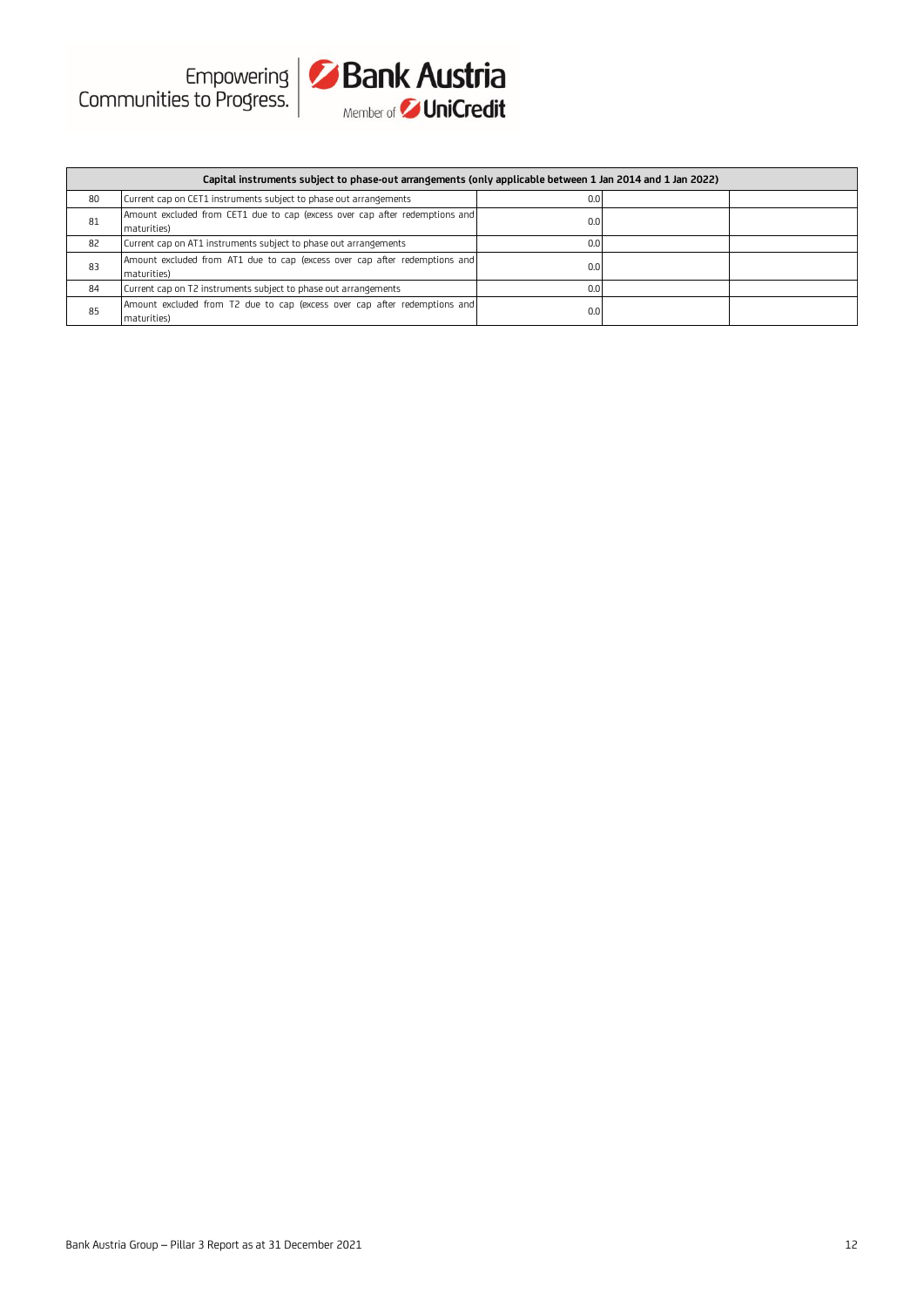

# **Disclosure of capital requirements (Article 438 CRR)**

The capital planning, budgeting and monitoring processes within UniCredit Bank Austria are carried out by the responsible local functions and are in line with the respective UniCredit Holding guidelines.

The Capital Requirements Regulation (CRR) and the Capital Requirements Directive (CRD IV) for the implementation of Basel 3 in the European Union were published in the EU Official Journal on 27 June 2013. The legal framework replaces Capital Requirements Directives 2006/48/EC and 2006/49/EC and came into force in Austria on 1 January 2014. The EU banking package introduced further, essential changes to the Basel 3 framework with regards to CRR ( $\rightarrow$  "CRR II") and CRD IV ( $\rightarrow$  "CRD V"). It was published in the EU Official Journal on 7 June 2019 and entered into force on 27 June 2019.

Basel 3 framework (2019) asks for stricter capital requirements with a minimum of Common Equity Tier 1 Capital of 4.5%, Total Tier 1 Capital of 6% and Total Capital of 8% of RWAs.

In addition, all banks are required to hold a capital conservation buffer consisting of Common Equity Tier 1 Capital of 2.5% on top of the new minimum requirements. This will lead to an effective total requirement of 7% Common Equity Tier 1 Capital, 8.5% Tier 1 Capital and 10.5% Total Capital.

Furthermore, Member States can set an additional buffer requirement to dampen excess lending growth (counter-cyclical buffer up to 2.5%). According to legislation (*Kapitalpuffer-Verordnung* / KP-V) and starting with 1.1.2016, the countercyclical buffer for Austrian exposure was set to 0%. In addition, the authorities can set systemic risk buffers (SRB) and capital surcharges for systemically important banks. According to CRD V, the two buffers (systemic risk buffer and the surcharge for systemically important banks) have to be applied cumulatively starting with June 2021. The authorities may also impose a sectoral risk buffer.

The SRB for UniCredit Bank Austria Group is currently set at 1% and the surcharge for systemically important banks is 1%, they are applied cumulatively starting with June 2021.

UniCredit Bank Austria AG shall at all times meet, on an individual basis and on a subconsolidated basis a total SREP capital requirement (TSCR) of 9.75% (which includes a Pillar 2 additional own funds requirement of 1.75%, to be held in the form of 56.25% of Common Equity Tier 1 (CET1) capital and 75% of Tier 1 capital, as a minimum).

In Austria, the BRRD II was transposed into national law by amending the Bank Recovery and Resolution Act (*BaSAG*) as published on 28 May 2021.

The MREL determination, based on the "Total Liabilities and Own Funds" (TLOF), was cancelled and replaced by the calculation based on RWA (TREA) and on the Leverage Exposure (LRE).

Regulatory intermediate MREL target are binding starting with 1 January 2022.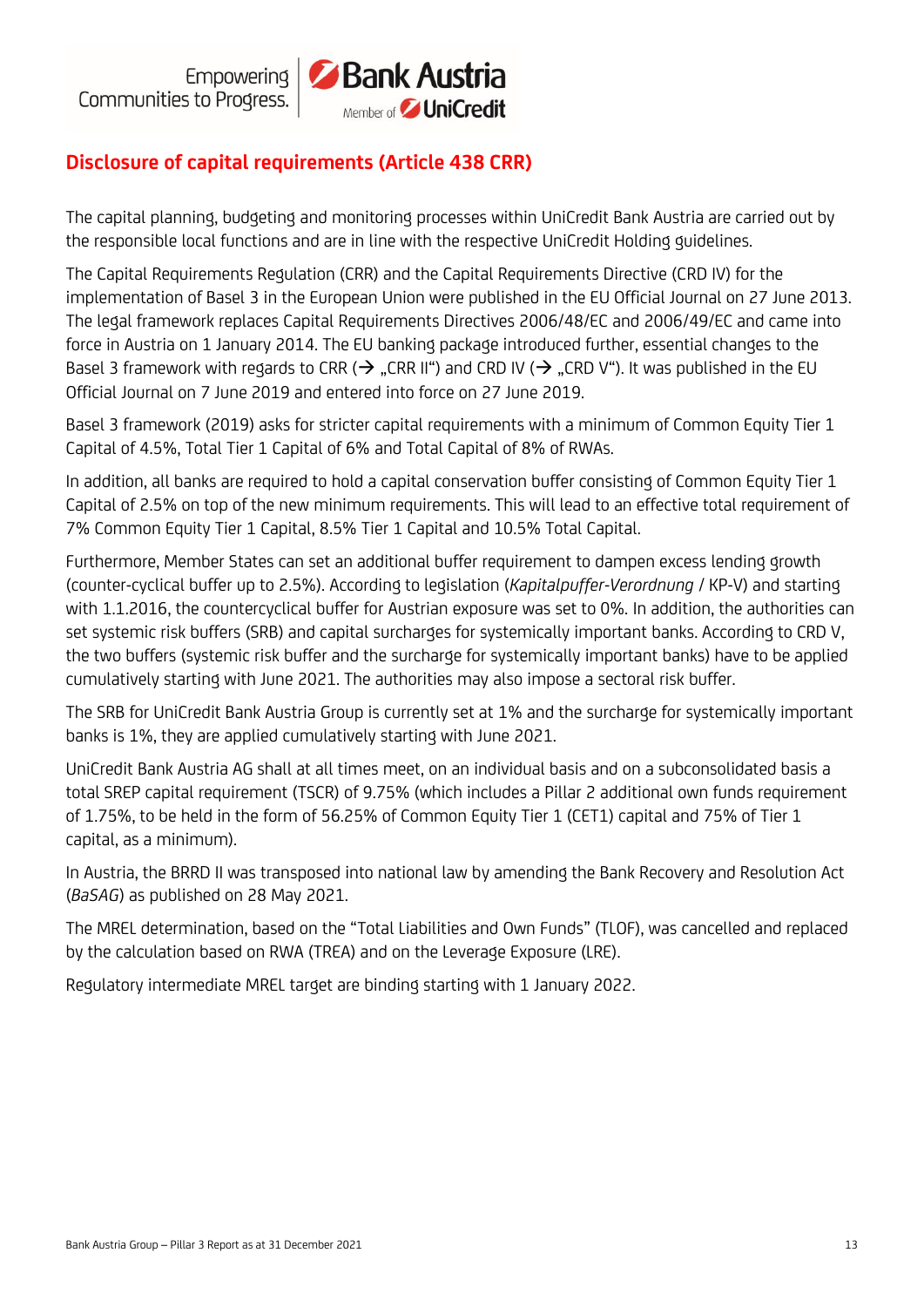Empowering Communities to Progress.



The CET1 ratio transitional as of 31 December 2021 decreased vs. previous year by -327bps to 16.83%. The main driver was the RWA increase (€+4.8bn) mostly impacted by the introduction of the new IRB PD model. CET1 capital decreased by €-0.2bn, driven partly by effects regarding DBO (pension obligations), debt securities and DTA (deferred tax assets). Due to the issue of additional tier 1 capital of €0.6 bn, tier 1 capital at 31 December 2021 increased by €0.4bn y/y.

Bank Austria continues to have a solid capital base to meet the own funds requirements pursuant to Art. 92 CRR / Art. 129 CRD IV.

With reference to EU law (CRR, CRD IV) the following applies:

Should there be a reference to stipulations of the EU Regulation "CRR" as mentioned in this document, the Regulation (EU) No. 575/2013 on prudential requirements for credit institutions and investment firms and amending the Regulation (EU) No. 648/2012, lastly amended by EU Regulation 2019/876 dated 7 June 2019, has to be applied.

Should there be a reference to stipulations of the EU Directive "CRD IV" as mentioned in this document, the Directive (EU) No. 2013/36 on access to the activity of credit institutions and the prudential supervision of credit institutions and investment firms, lastly amended by EU Directive 2019/878 dated 7 June 2019, has to be applied.

# **Internal Capital Adequacy Assessment Process (ICAAP)**

Bank Austria deems as priority the activities of capital management and capital allocation based on the risks taken, with the aim of expanding business activities with respective value creation. Therefore, the capital and its allocation are of relevant importance in the definition of corporate strategies.

The ICAAP forms an integral part of the Pillar 2 requirements according to CRR. Maintaining an adequate level of capital is a core objective of Bank Austria, it is measured by the Risk-Taking Capacity (RTC). Bank Austria's RTC calculates the economic risks across all relevant risk types and relates them to the available financial resources (AFR) which are held to cover such risks.

The risk side of the calculation serves to determine the economic capital requirement from unexpected losses with regard to credit, market, operational and other risks. The risk is calculated in a going concern approach and at a confidence level of 99.90%. The economic capital requirement is then related to the AFR, which are based on regulatory own funds and additional coverage positions available. The RTC is accounted for in the Risk Appetite Framework (RAF) of Bank Austria. The RAF defines, from a strategic perspective, the risk level that Bank Austria is willing to take on by setting limit, trigger and target for the respective Key Performance Indicators (KPIs). This setup enables management at any point in time to monitor the appropriateness and sufficiency of Bank Austria's economic capital adequacy.

The management board and the risk committee are informed at least quarterly on the results of the risk taking capacity, showing also the development of the single components (economic capital, AFR). The calculation, monitoring and steering of the RTC forms a fundamental part of the management of risk and capital at Bank Austria.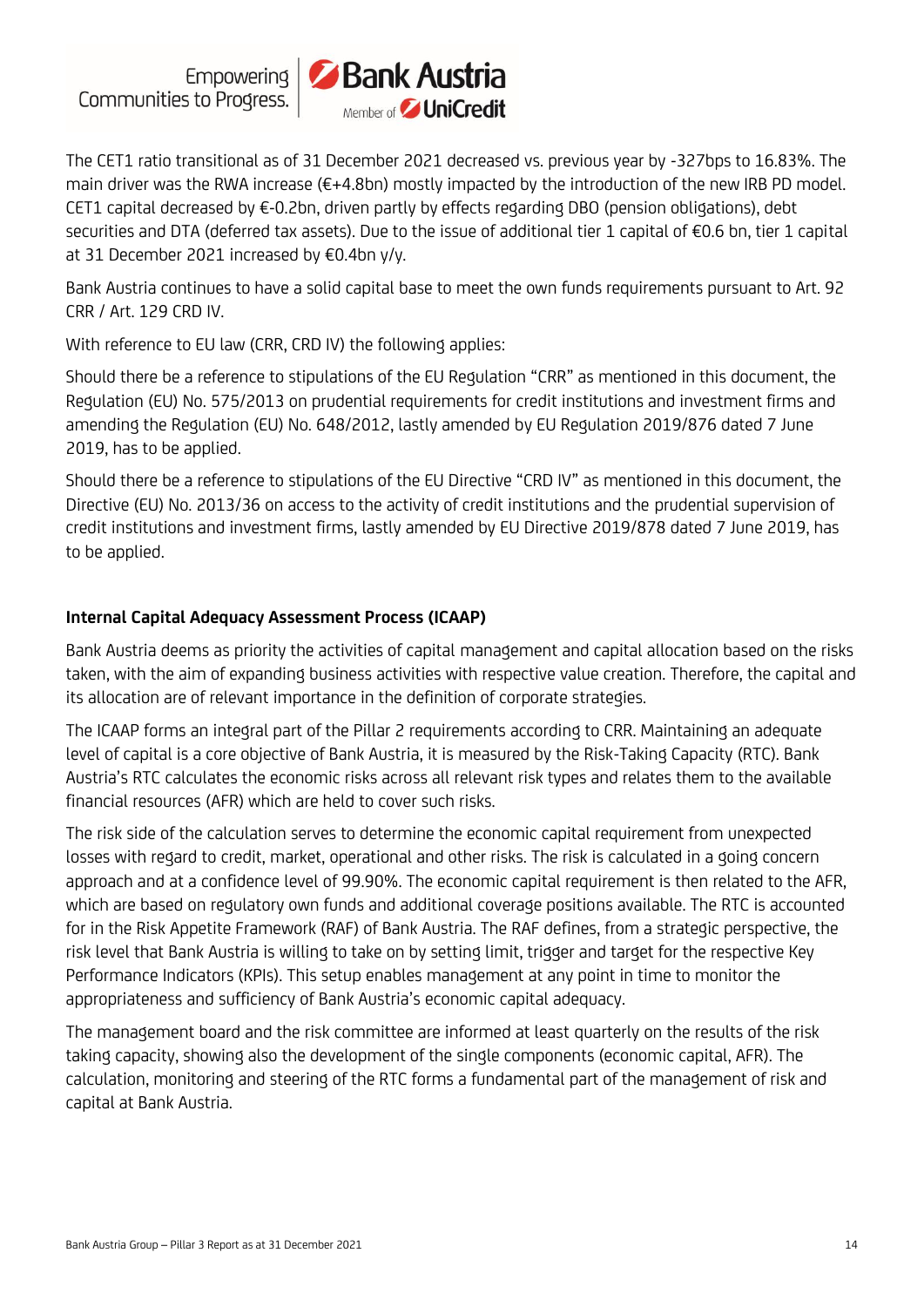

# **EU OV1 – Overview of risk-weighted exposure amounts (Artikel 438)**

|                |                                                                             |                                           |            | (EUR million)                          |  |
|----------------|-----------------------------------------------------------------------------|-------------------------------------------|------------|----------------------------------------|--|
|                | <b>Categories</b>                                                           | Risk weighted exposure amounts<br>(RWEAs) |            | <b>Total own funds</b><br>requirements |  |
|                |                                                                             | 31.12.2021                                | 31.12.2020 |                                        |  |
| $\mathbf{1}$   | Credit risk (excluding CCR)                                                 | 32,044.2                                  | 27,059.0   | 2,563.5                                |  |
| $\overline{c}$ | of which: the standardised approach                                         | 6,056.9                                   | 6,334.1    | 484.6                                  |  |
| 3              | of which: the foundation IRB (FIRB) approach                                | 656.6                                     | 1,469.8    | 52.5                                   |  |
| $\overline{4}$ | of which: slotting approach                                                 | 915.2                                     | 0.0        | 73.2                                   |  |
| $EU$ 4a        | of which: equity IRB under the simple riskweighted<br>approach              | 21.0                                      | 43.6       | 1.7                                    |  |
| 5              | of which: the advanced IRB (AIRB) approach                                  | 20,031.0                                  | 18,345.9   | 1,602.5                                |  |
| 6              | Counterparty credit risk - CCR                                              | 764.4                                     | 904.0      | 61.2                                   |  |
| $\overline{7}$ | of which: standardised approach                                             | 5.3                                       | 0.0        | 0.4                                    |  |
| 8              | of which: internal model method (IMM)                                       | 706.1                                     | 0.0        | 56.5                                   |  |
| EU 8a          | of which: exposures to a CCP                                                | 13.3                                      | 3.5        | 1.1                                    |  |
| EU 8b          | of which: credit valuation adjustment - CVA                                 | 39.2                                      | 44.0       | 3.1                                    |  |
| 9              | of which: other CCR                                                         | 0.5                                       | 856.5      | 0.0                                    |  |
| 15             | <b>Settlement Risk</b>                                                      | 0.1                                       | 0.0        | 0.0                                    |  |
| 16             | Securitisation exposures in the non-trading book (after<br>the cap)         | 5.5                                       | 42.9       | 0.4                                    |  |
| 17             | of which: SEC-IRBA approach                                                 |                                           | 0.0        |                                        |  |
| 18             | of which: SEC-ERBA (including IAA)                                          |                                           | 0.0        |                                        |  |
| 19             | of which: SEC- SA approach                                                  |                                           | 0.0        |                                        |  |
| <b>EU 19a</b>  | of which: 1250%/ deduction                                                  |                                           | 0.0        |                                        |  |
| 20             | Position, foreign exchange and commodities risks<br>(Market risk)           | 229.8                                     | 348.0      | 18.4                                   |  |
| 21             | of which: the standardised approach                                         | 2.1                                       | 6.4        | 0.2                                    |  |
| 22             | of which: IMA                                                               | 227.7                                     | 341.6      | 18.2                                   |  |
| <b>EU 22a</b>  | Large exposures                                                             | 0.0                                       | 0.0        | 0.0                                    |  |
| 23             | <b>Operational Risk</b>                                                     | 3,176.0                                   | 3,110.4    | 254.1                                  |  |
| <b>EU 23a</b>  | of which: Basic Indicator Approach                                          | 0.0                                       | 0.0        | 0.0                                    |  |
| EU 23b         | of which: Standardised Approach                                             | 468.4                                     | 542.2      | 37.5                                   |  |
| <b>EU 23c</b>  | of which: advanced measurement approach                                     | 2,707.6                                   | 2,568.2    | 216.6                                  |  |
| 24             | Amounts below the thresholds for deduction (subject to<br>250% risk weight) | 2,239.4                                   | 917.0      | 179.2                                  |  |
| 30             | <b>Total</b>                                                                | 36,220.0                                  | 31,464.3   | 2,897.6                                |  |

Compared to the end of 2020, the risk-weighted exposure assets (RWEAs) increased from €31.5 billion to €36.2 billion. The sharp year-on-year increase in credit risk is primarily due to the new IRB PD model introduced in the third quarter of 2021. Market risk decreased by €0.1 billion.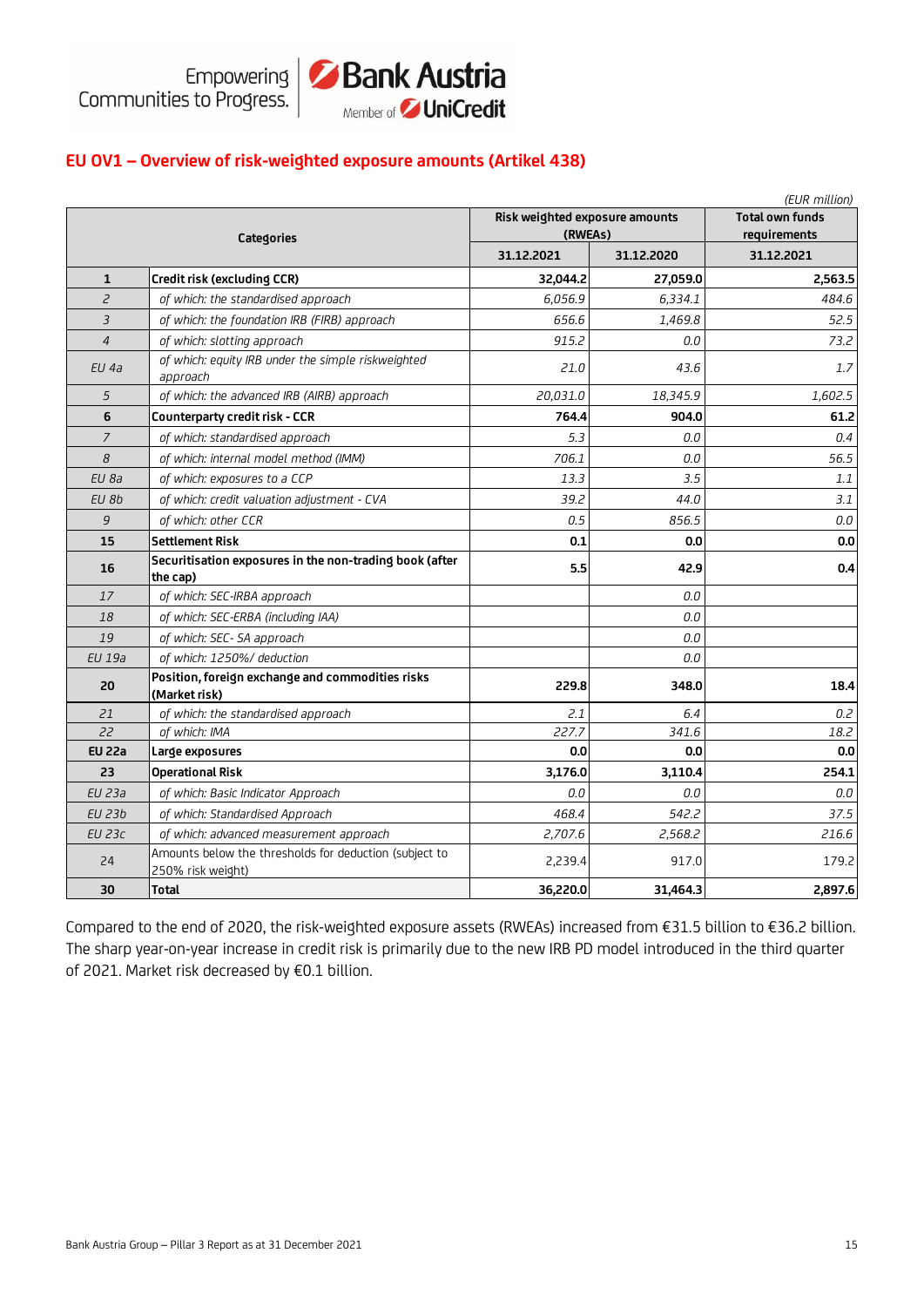#### **EU CR8 – RWA flow statements of credit risk exposures under the IRB approach (Art. 438 CRR)**

|   |                                                     |                    | (EUR million)        |                 |
|---|-----------------------------------------------------|--------------------|----------------------|-----------------|
|   |                                                     | a                  |                      |                 |
|   | <b>Description</b>                                  | <b>RWA amounts</b> | Capital requirements | <b>Comments</b> |
|   | RWAs as at the end of the previous reporting period | 20,528.2           | 1,642.3              |                 |
|   | Asset size                                          | 787.7              | 63.0                 |                 |
|   | Asset quality                                       | 54.0               | 4.3                  |                 |
| 4 | Model updates                                       | 923.0              | 73.8                 |                 |
|   | Methodology and policy                              | 0.0                | 0.0                  |                 |
| 6 | Acquisitions and disposals                          | 0.0                | 0.0                  |                 |
|   | Foreign exchange movements                          | 202.0              | 16.2                 |                 |
| 8 | <b>Other</b>                                        | $-620.0$           | $-49.6$              |                 |
| 9 | RWAs as at the end of the reporting period          | 21,874.9           | 1,750.0              |                 |

1) Increase of loan volume in 4Q21 (mainly due to TLTRO)

2) Recalibration of rating model for private customers

3) mainly due to changed risk-weighting for macro hedges

#### **EU CR10 – IRB (Specialized lending and equities) (Art. 438 CRR)**

|                                  |                                 |                            |                                                  |             |                        |             | (EUR million)               |
|----------------------------------|---------------------------------|----------------------------|--------------------------------------------------|-------------|------------------------|-------------|-----------------------------|
|                                  |                                 |                            | Specialised lending - slotting criteria          |             |                        |             |                             |
| Regulatory<br>categories         | Remaining maturity              | On-balance sheet<br>amount | Off-balance sheet<br>amount                      | Risk weight | <b>Exposure amount</b> | <b>RWAs</b> | <b>Expected losses</b>      |
| Category 1                       | Less than 2.5 years             | 38.4                       | 0.0                                              | 50%         | 38.4                   | 16.3        | 0.0                         |
|                                  | Equal to or more than 2.5 years | 799.7                      | 1.0                                              | 70%         | 800.4                  | 516.2       | 3.2                         |
| Category 2                       | Less than 2.5 years             | 141.9                      | 0.0                                              | 70%         | 141.9                  | 89.7        | 0.6                         |
|                                  | Equal to or more than 2.5 years | 369.3                      | 1.4                                              | 90%         | 370.4                  | 293.0       | 3.0                         |
| Category 3                       | Less than 2.5 years             | 0.0                        | 0.0                                              | 115%        | 0.0                    | 0.0         | 0.0                         |
|                                  | Equal to or more than 2.5 years | 0.0                        | 0.0                                              | 115%        | 0.0                    | 0.0         | 0.0                         |
| Category 4                       | Less than 2.5 years             | 0.0                        | 0.0                                              | 250%        | 0.0                    | 0.0         | 0.0                         |
|                                  | Equal to or more than 2.5 years | 0.0                        | 0.0                                              | 250%        | 0.0                    | 0.0         | 0.0                         |
| Category 5                       | Less than 2.5 years             | 0.0                        | 0.0                                              | 0%          | 0.0                    | 0.0         | 0.0                         |
|                                  | Equal to or more than 2.5 years | 0.0                        | 0.0                                              | 0%          | 0.0                    | 0.0         | 0.0                         |
| <b>Total</b>                     | Less than 2.5 years             | 180.3                      | 0.0                                              |             | 180.3                  | 106.0       | 0.6                         |
|                                  | Equal to or more than 2.5 years | 1,169.0                    | 2.3                                              |             | 1,170.8                | 809.2       | 6.2                         |
|                                  |                                 |                            | Equities under the simple risk-weighted approach |             |                        |             |                             |
| <b>Categories</b>                |                                 | On-balance sheet<br>amount | Off-balance sheet<br>amount                      | Risk weight | <b>Exposure amount</b> | <b>RWAs</b> | <b>Capital Requirements</b> |
| Private equity exposures         |                                 |                            |                                                  | 190%        |                        |             |                             |
| Exchange-traded equity exposures |                                 |                            |                                                  | 290%        |                        |             |                             |
| Other equity exposures           |                                 |                            |                                                  | 370%        |                        |             |                             |
| <b>Total</b>                     |                                 |                            |                                                  |             |                        |             |                             |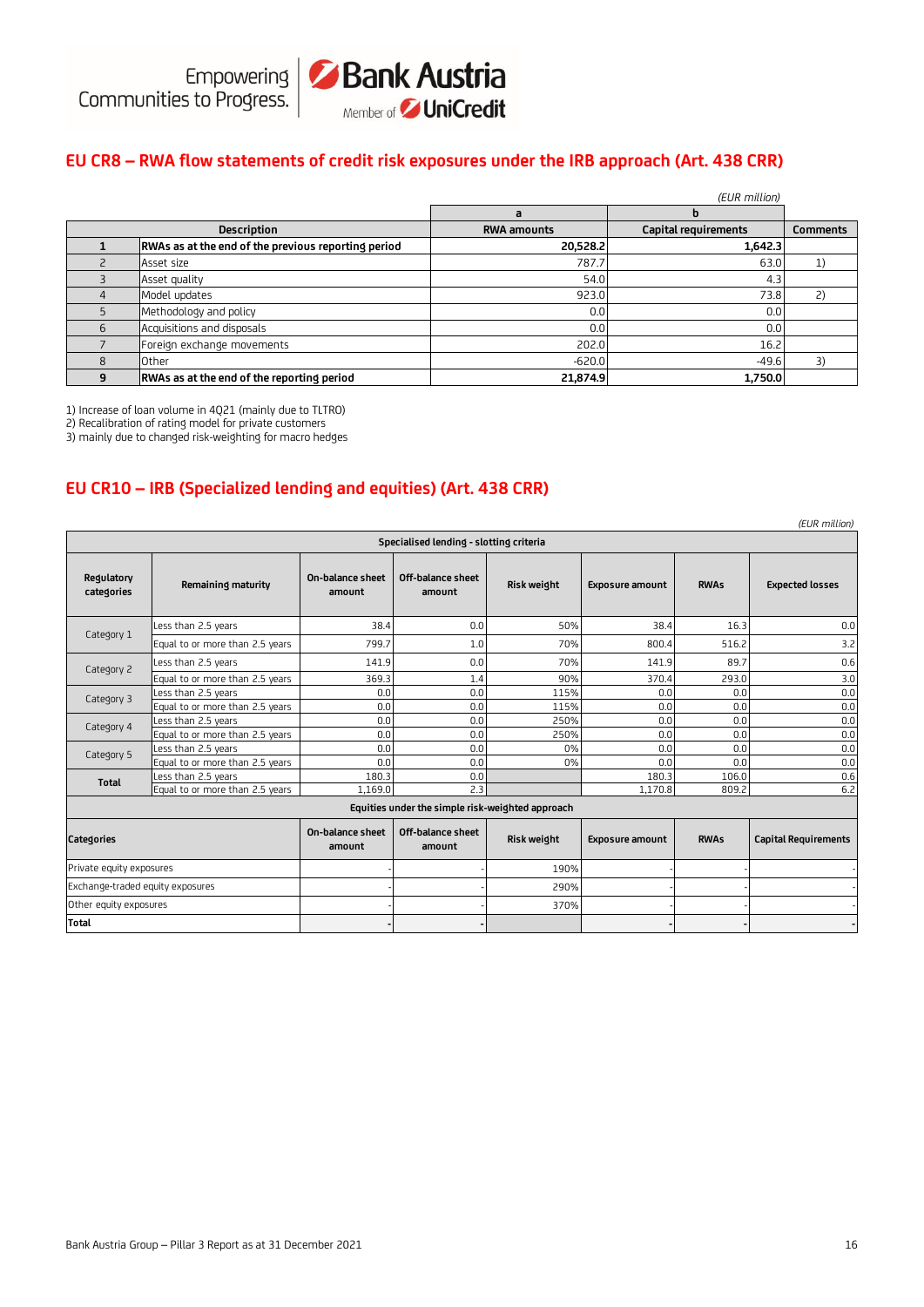

# **Disclosure of capital buffers (Article 440 CRR)**

#### **EU CCyB1 – Geographical distribution of credit exposures relevant for the calculation of the countercyclical buffer (Art. 440 CRR)**

|                                  | $\overline{a}$                                                             | b            | $\Gamma$                                                               | d                                                         | e                                                                   |                      | $\mathsf{q}$                                    |                                            |                                                                                  |         |                                   |                                         | m                                  |
|----------------------------------|----------------------------------------------------------------------------|--------------|------------------------------------------------------------------------|-----------------------------------------------------------|---------------------------------------------------------------------|----------------------|-------------------------------------------------|--------------------------------------------|----------------------------------------------------------------------------------|---------|-----------------------------------|-----------------------------------------|------------------------------------|
|                                  | General credit exposures                                                   |              | Relevant credit exposures - Market risk                                |                                                           |                                                                     |                      |                                                 | Own fund requirements                      |                                                                                  |         |                                   |                                         |                                    |
| (EUR million)                    | Exposure value under the Exposure value under the<br>standardised approach | IRB approach | Sum of long and short<br>positions of trading book<br>exposures for SA | Value of trading book<br>exposures for internal<br>models | Securitisation exposures<br>Exposure value for non-<br>trading book | Total exposure value | Relevant credit risk<br>exposures - Credit risk | Relevant credit exposures<br>- Market risk | Relevant credit exposures<br>Securitisation positions<br>in the non-trading book | Total   | Risk-weighted exposure<br>amounts | Own fund requirements<br>weights<br>(%) | Countercyclical buffer rate<br>(%) |
| <b>Breakdown by</b><br>country:  |                                                                            |              |                                                                        |                                                           |                                                                     |                      |                                                 |                                            |                                                                                  |         |                                   |                                         |                                    |
| (AD) Andorra                     | 0.0                                                                        | $\sim$       | $\sim$                                                                 | $\sim$                                                    | $\sim$                                                              | 0.0                  | 0.0                                             | $\sim$                                     |                                                                                  | 0.0     | 0.0                               | 0.00%                                   | 0.0%                               |
| (AE) United Arab<br>Emirates     | $4.8\,$                                                                    | 370.2        |                                                                        | $\sim$                                                    | $\sim$                                                              | 375.0                | 6.8                                             | $\sim$                                     | $\sim$                                                                           | 6.8     | 84.5                              | 0.32%                                   | 0.0%                               |
| (AL) Albania                     | $\sim$                                                                     | 0.0          |                                                                        | $\sim$                                                    | $\sim$                                                              | 0.0                  | 0.0                                             |                                            |                                                                                  | 0.0     | 0.0                               | 0.00%                                   | 0.0%                               |
| (AM) Armenia                     | 0.1                                                                        | 1.6          |                                                                        | $\sim$                                                    | $\sim$                                                              | 1.7                  | 0.1                                             |                                            |                                                                                  | 0.1     | 1.8                               | 0.01%                                   | 0.0%                               |
| (AO) Angola                      | $0.0\,$                                                                    |              |                                                                        | $\sim$                                                    | $\sim$                                                              | 0.0                  | $0.0\,$                                         |                                            |                                                                                  | 0.0     | $0.0\,$                           | 0.00%                                   | 0.0%                               |
| (AR) Argentina                   | 0.0                                                                        | 0.0          |                                                                        | $\sim$                                                    | $\sim$                                                              | 0.0                  | 0.0                                             | ٠                                          | $\sim$                                                                           | 0.0     | 0.0                               | 0.00%                                   | 0.0%                               |
| (AT) Austria                     | 7,116.9                                                                    | 53,655.0     |                                                                        | 91.9                                                      | 13.8                                                                | 60,877.6             | 1,594.3                                         | 0.5                                        | 0.4                                                                              | 1,595.3 | 19,941.1                          | 76.30%                                  | 0.0%                               |
| (AU) Australia                   | 4.2                                                                        | 0.4          |                                                                        | $\sim$                                                    | $\sim$                                                              | 4.6                  | 0.2                                             |                                            |                                                                                  | 0.2     | 2.3                               | 0.01%                                   | 0.0%                               |
| (AZ) Azerbaijan                  | 0.0                                                                        | 0.0          |                                                                        | $\sim$                                                    | $\sim$                                                              | 0.0                  | 0.0                                             | $\overline{\phantom{a}}$                   |                                                                                  | 0.0     | 0.0                               | 0.00%                                   | 0.0%                               |
| (BA) Bosnia-<br>Herzegovina      | $1.5\,$                                                                    | 0.0          |                                                                        | $\sim$                                                    | $\sim$                                                              | 1.5                  | 0.1                                             | $\sim$                                     | $\sim$                                                                           | 0.1     | 0.6                               | 0.00%                                   | 0.0%                               |
| (BD) Bangladesh                  | $\sim$                                                                     | 0.2          |                                                                        | $\sim$                                                    | $\sim$                                                              | 0.2                  | 0.0                                             |                                            | $\sim$                                                                           | 0.0     | 0.3                               | 0.00%                                   | 0.0%                               |
| (BE) Belgium                     | 9.6                                                                        | 2.3          |                                                                        | $\sim$                                                    | $\sim$                                                              | 11.9                 | 1.3                                             |                                            |                                                                                  | 1.3     | 16.3                              | 0.06%                                   | 0.0%                               |
| (BG) Bulgaria                    | 24.8                                                                       | 43.3         |                                                                        | $\sim$                                                    | $\sim$                                                              | 68.1                 | 6.2                                             |                                            |                                                                                  | 6.2     | 77.9                              | 0.30%                                   | 0.5%                               |
| (BH) Bahrain                     | 0.0                                                                        | 4.2          |                                                                        | $\sim$                                                    | $\sim$                                                              | 4.2                  | 0.4                                             | $\sim$                                     |                                                                                  | 0.4     | 4.5                               | 0.02%                                   | 0.0%                               |
| (BO) Bolivia                     | $0.0\,$                                                                    | $\sim$       |                                                                        | $\sim$                                                    | $\sim$                                                              | 0.0                  | 0.0                                             |                                            |                                                                                  | 0.0     | 0.0                               | 0.00%                                   | 0.0%                               |
| (BR) Brazil                      | 7.4                                                                        | 12.5         | $\sim$                                                                 | $\sim$                                                    | $\sim$                                                              | 19.8                 | 0.7                                             | $\sim$                                     |                                                                                  | 0.7     | $8.6\,$                           | 0.03%                                   | 0.0%                               |
| (BY) Belarus                     | 36.5                                                                       | 1.7          |                                                                        | $\sim$                                                    | $\sim$                                                              | 38.2                 | 0.7                                             |                                            |                                                                                  | 0.7     | 9.1                               | 0.03%                                   | 0.0%                               |
| (CA) Canada                      | 8.7                                                                        | 26.7         |                                                                        | $\sim$                                                    | $\sim$                                                              | 35.4                 | 1.0                                             | $\sim$                                     | $\sim$                                                                           | 1.0     | 12.6                              | 0.05%                                   | 0.0%                               |
| (CF) Central African<br>Republic | $\sim$                                                                     | $\sim$       |                                                                        | $\sim$                                                    | $\sim$                                                              |                      | $\sim$                                          | ٠                                          |                                                                                  | $\sim$  | ٠                                 | 0.00%                                   | 0.0%                               |
| (CG) Congo                       | $\sim$                                                                     |              |                                                                        | $\sim$                                                    | $\sim$                                                              | $\sim$               | $\sim$                                          |                                            |                                                                                  | $\sim$  | $\sim$                            | 0.00%                                   | 0.0%                               |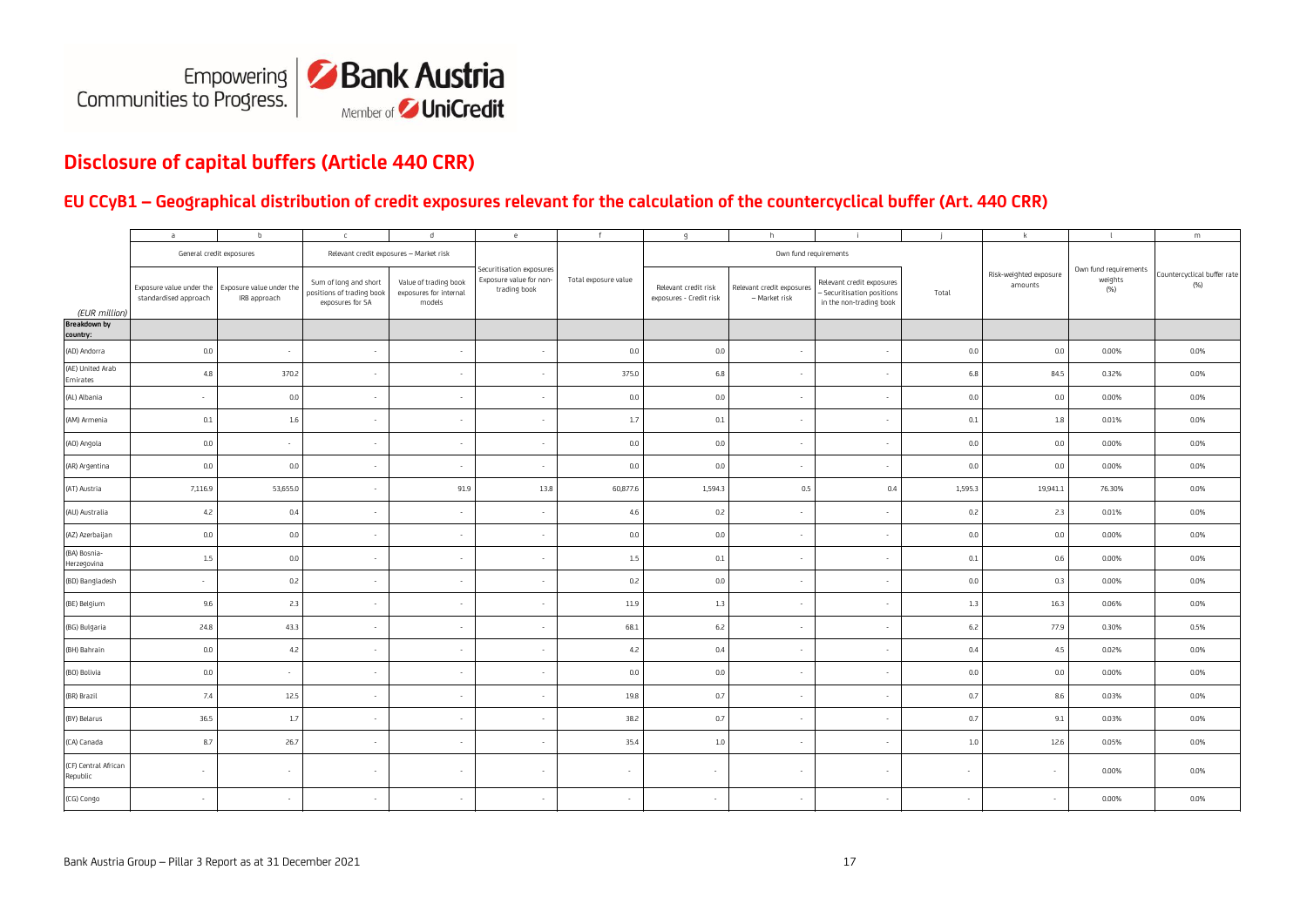

|                            | $\mathsf{a}$                                      | b                                        | $\mathsf{C}$                                                           | $\mathsf{d}$                                              | e                                                                   | f                    | $\mathfrak{g}$                                  | h                                          | -i.                                                                                |         | $\mathsf{k}$                      | $\mathbb{R}$                            | ${\sf m}$                          |
|----------------------------|---------------------------------------------------|------------------------------------------|------------------------------------------------------------------------|-----------------------------------------------------------|---------------------------------------------------------------------|----------------------|-------------------------------------------------|--------------------------------------------|------------------------------------------------------------------------------------|---------|-----------------------------------|-----------------------------------------|------------------------------------|
|                            | General credit exposures                          |                                          | Relevant credit exposures - Market risk                                |                                                           |                                                                     |                      |                                                 | Own fund requirements                      |                                                                                    |         |                                   |                                         |                                    |
| (EUR million)              | Exposure value under the<br>standardised approach | Exposure value under the<br>IRB approach | Sum of long and short<br>positions of trading book<br>exposures for SA | Value of trading book<br>exposures for internal<br>models | Securitisation exposures<br>Exposure value for non-<br>trading book | Total exposure value | Relevant credit risk<br>exposures - Credit risk | Relevant credit exposures<br>- Market risk | Relevant credit exposures<br>- Securitisation positions<br>in the non-trading book | Total   | Risk-weighted exposure<br>amounts | Own fund requirements<br>weights<br>(%) | Countercyclical buffer rate<br>(%) |
| (CH) Switzerland           | 46.3                                              | 622.8                                    | $\sim$                                                                 | $\sim$                                                    | $\sim$                                                              | 669.1                | 30.9                                            |                                            | $\overline{\phantom{a}}$                                                           | 30.9    | 386.5                             | 1.48%                                   | 0.0%                               |
| (CI) Ivory Coast           | 0.0                                               | $\overline{\phantom{a}}$                 |                                                                        | $\sim$                                                    | $\overline{\phantom{a}}$                                            | 0.0                  | 0.0                                             |                                            | $\sim$                                                                             | 0.0     | 0.0                               | 0.00%                                   | 0.0%                               |
| (CL) Chile                 | 2.3                                               | 0.0                                      | ×.                                                                     | $\sim$                                                    | $\sim$                                                              | 2.3                  | 0.1                                             |                                            | $\sim$                                                                             | 0.1     | $1.8\,$                           | 0.01%                                   | 0.0%                               |
| (CN) China                 | 6.4                                               | 29.9                                     | ×.                                                                     | $\sim$                                                    | $\sim$                                                              | 36.3                 | $1.1\,$                                         |                                            | $\sim$                                                                             | $1.1\,$ | 14.0                              | 0.05%                                   | 0.0%                               |
| (CO) Colombia              | 0.4                                               | 2.0                                      |                                                                        | $\sim$                                                    | $\sim$                                                              | 2.4                  | 0.1                                             |                                            |                                                                                    | 0.1     | 0.7                               | 0.00%                                   | 0.0%                               |
| (CR) Costa Rica            | 0.4                                               | $\overline{\phantom{a}}$                 |                                                                        | $\sim$                                                    | $\overline{\phantom{a}}$                                            | 0.4                  | 0.0                                             |                                            |                                                                                    | 0.0     | 0.4                               | 0.00%                                   | 0.0%                               |
| (CU) Cuba                  | $\sim$                                            | 0.0                                      |                                                                        | $\sim$                                                    | $\overline{\phantom{a}}$                                            | 0.0                  | $0.0\,$                                         |                                            | $\sim$                                                                             | 0.0     | 0.0                               | 0.00%                                   | 0.0%                               |
| (CY) Cyprus                | 13.6                                              | 100.1                                    | $\sim$                                                                 | $\sim$                                                    | $\sim$                                                              | 113.7                | 6.6                                             |                                            | $\sim$                                                                             | 6.6     | 81.9                              | 0.31%                                   | 0.0%                               |
| (CZ) Czech Republic        | 24.1                                              | 215.1                                    | $\sim$                                                                 | $\sim$                                                    | $\sim$                                                              | 239.2                | 8.1                                             | $\sim$                                     | $\sim$                                                                             | 8.1     | 100.9                             | 0.39%                                   | 0.5%                               |
| (DE) Germany               | 466.3                                             | 2,315.9                                  |                                                                        | $\sim$                                                    | $\overline{\phantom{a}}$                                            | 2,782.2              | 79.1                                            |                                            | $\overline{\phantom{a}}$                                                           | 79.1    | 989.1                             | 3.78%                                   | 0.0%                               |
| (DK) Denmark               | 4.5                                               | 339.0                                    | ÷.                                                                     | $\sim$                                                    | $\overline{\phantom{a}}$                                            | 343.5                | 11.9                                            |                                            | $\sim$                                                                             | 11.9    | 148.4                             | 0.57%                                   | 0.0%                               |
| (DM) Dominica              | 0.0                                               | $\sim$                                   | $\overline{\phantom{a}}$                                               | $\sim$                                                    | $\overline{\phantom{a}}$                                            | 0.0                  | 0.0                                             |                                            | $\sim$                                                                             | 0.0     | $0.0\,$                           | 0.00%                                   | 0.0%                               |
| (DO) Dominican<br>Republic | $\sim$                                            | $\sim$                                   | $\sim$                                                                 | $\sim$                                                    | $\sim$                                                              | $\sim$               | $\mathbf{r}$                                    |                                            | ÷.                                                                                 | $\sim$  | $\sim$                            | 0.00%                                   | 0.0%                               |
| (DZ) Algeria               | 0.1                                               | 4.9                                      | ÷.                                                                     | $\sim$                                                    | $\sim$                                                              | 5.0                  | 0.5                                             | $\sim$                                     | $\sim$                                                                             | 0.5     | 6.0                               | 0.02%                                   | 0.0%                               |
| (EC) Ecuador               | $\sim$                                            | $\overline{\phantom{a}}$                 | $\sim$                                                                 | $\sim$                                                    | $\sim$                                                              | $\sim$               | $\sim$                                          |                                            | $\sim$                                                                             | $\sim$  | $\sim$                            | 0.00%                                   | 0.0%                               |
| (EE) Estonia               | 0.7                                               | 40.0                                     | ÷.                                                                     | $\sim$                                                    | $\sim$                                                              | 40.7                 | 1.6                                             | $\sim$                                     | $\sim$                                                                             | 1.6     | 20.0                              | 0.08%                                   | 0.0%                               |
| (EG) Egypt                 | 7.5                                               | 3.6                                      |                                                                        | $\sim$                                                    | $\overline{\phantom{a}}$                                            | 11.2                 | 0.7                                             |                                            | $\overline{\phantom{a}}$                                                           | 0.7     | 9.3                               | 0.04%                                   | 0.0%                               |
| (ES) Spain                 | 54.5                                              | 2,345.4                                  | ×.                                                                     | $\sim$                                                    | $\sim$                                                              | 2,399.9              | 84.0                                            |                                            | $\sim$                                                                             | 84.0    | 1,050.5                           | 4.02%                                   | 0.0%                               |
| (ET) Ethiopia              | 0.7                                               | 0.0                                      | $\overline{\phantom{a}}$                                               | $\sim$                                                    | $\sim$                                                              | 0.7                  | 0.1                                             |                                            | $\sim$                                                                             | 0.1     | 0.7                               | 0.00%                                   | 0.0%                               |
| (FI) Finland               | 14.5                                              | 601.8                                    | $\sim$                                                                 | $\sim$                                                    | $\sim$                                                              | 616.3                | 23.8                                            |                                            | $\sim$                                                                             | 23.8    | 297.9                             | 1.14%                                   | 0.0%                               |
| (FJ) Fiji                  | 0.0                                               | ×,                                       |                                                                        | $\sim$                                                    | $\overline{\phantom{a}}$                                            | 0.0                  | 0.0                                             |                                            | $\sim$                                                                             | 0.0     | 0.0                               | 0.00%                                   | 0.0%                               |
| (FR) France                | 287.2                                             | 402.5                                    |                                                                        | $\sim$                                                    | $\sim$                                                              | 689.7                | 9.1                                             |                                            |                                                                                    | 9.1     | 114.4                             | 0.44%                                   | 0.0%                               |
| (GB) Great Britain         | 102.2                                             | 277.0                                    | $\overline{\phantom{a}}$                                               | $\sim$                                                    | $\sim$                                                              | 379.2                | 10.7                                            |                                            | $\sim$                                                                             | 10.7    | 134.3                             | 0.51%                                   | 0.0%                               |
| (GE) Georgia               | $\sim$                                            | 4.4                                      | $\sim$                                                                 | $\sim$                                                    | $\sim$                                                              | 4.4                  | 0.5                                             | $\sim$                                     | $\sim$                                                                             | 0.5     | 5.9                               | 0.02%                                   | 0.0%                               |
| (GG) Guernsey              | 0.7                                               | $\sim$                                   |                                                                        |                                                           | $\overline{\phantom{a}}$                                            | 0.7                  | 0.7                                             |                                            |                                                                                    | 0.7     | 9.3                               | 0.04%                                   | 0.0%                               |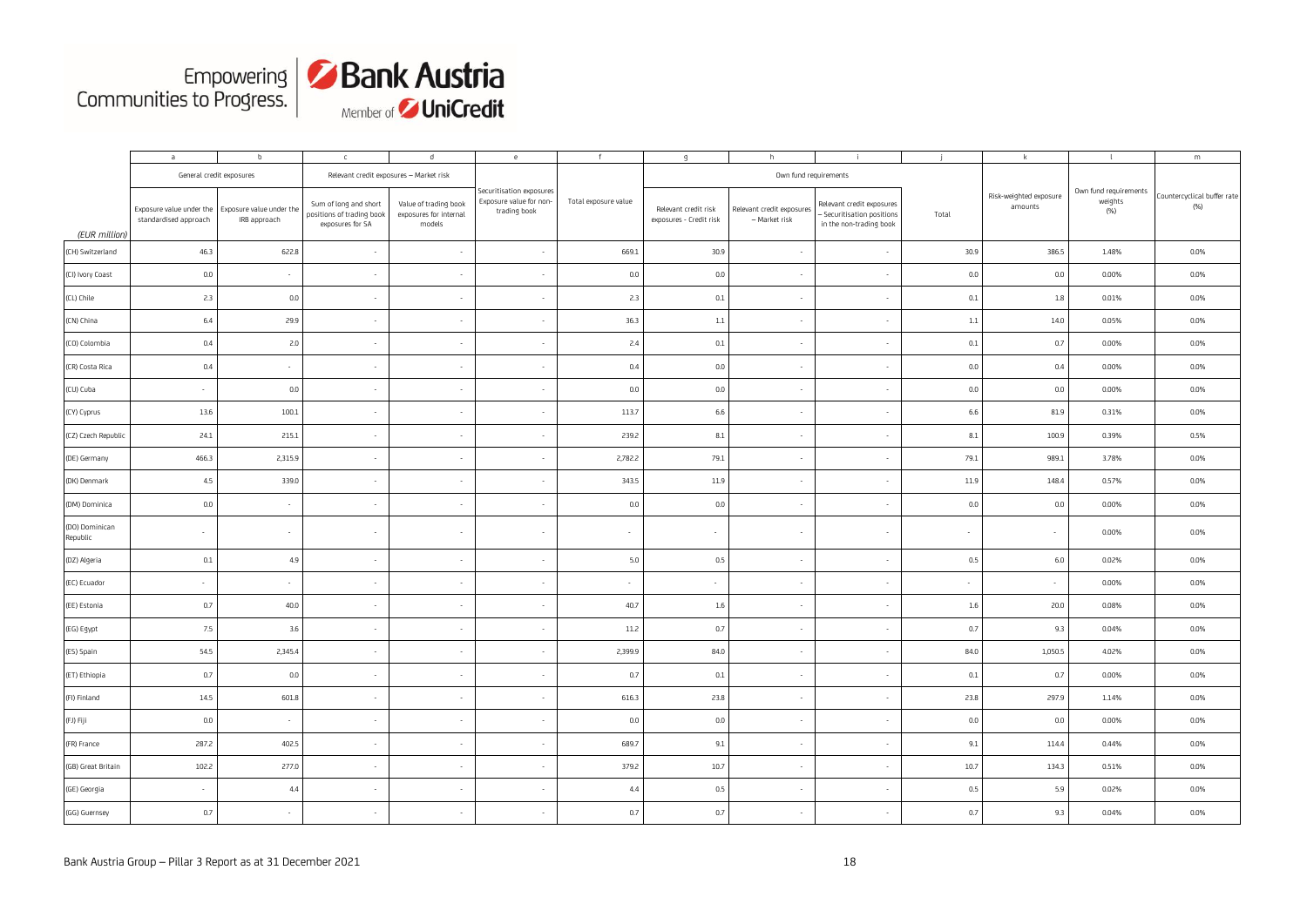

|                                           | $\overline{a}$                                    | b                                        | $\mathsf{C}$                                                           | d                                                         | e                                                                   | $\mathsf{f}$         | $\mathfrak{g}$                                  | h                                          |                                                                                    |         | $\mathbf k$                       |                                         | m                                  |
|-------------------------------------------|---------------------------------------------------|------------------------------------------|------------------------------------------------------------------------|-----------------------------------------------------------|---------------------------------------------------------------------|----------------------|-------------------------------------------------|--------------------------------------------|------------------------------------------------------------------------------------|---------|-----------------------------------|-----------------------------------------|------------------------------------|
|                                           | General credit exposures                          |                                          | Relevant credit exposures - Market risk                                |                                                           |                                                                     |                      |                                                 | Own fund requirements                      |                                                                                    |         |                                   |                                         |                                    |
| (EUR million)                             | Exposure value under the<br>standardised approach | Exposure value under the<br>IRB approach | Sum of long and short<br>positions of trading book<br>exposures for SA | Value of trading book<br>exposures for internal<br>models | Securitisation exposures<br>Exposure value for non-<br>trading book | Total exposure value | Relevant credit risk<br>exposures - Credit risk | Relevant credit exposures<br>- Market risk | Relevant credit exposures<br>- Securitisation positions<br>in the non-trading book | Total   | Risk-weighted exposure<br>amounts | Own fund requirements<br>weights<br>(%) | Countercyclical buffer rate<br>(%) |
| (GH) Ghana                                | $0.0\,$                                           | $\mathcal{L}$                            | $\sim$                                                                 |                                                           | $\cdot$                                                             | $0.0\,$              | $0.0\,$                                         |                                            | $\sim$                                                                             | $0.0\,$ | 0.0                               | 0.00%                                   | 0.0%                               |
| (GI) Gibraltar                            | $\sim$                                            | 0.0                                      | ÷                                                                      |                                                           | ×,                                                                  | 0.0                  | 0.0                                             |                                            |                                                                                    | 0.0     | 0.0                               | 0.00%                                   | 0.0%                               |
| (GR) Greece                               | 0.9                                               | 14.8                                     | $\mathcal{L}_{\mathcal{A}}$                                            |                                                           | $\overline{\phantom{a}}$                                            | 15.7                 | 0.4                                             |                                            |                                                                                    | 0.4     | 5.3                               | 0.02%                                   | 0.0%                               |
| (GT) Guatemala                            | 0.3                                               | ÷,                                       | ÷.                                                                     |                                                           | ×,                                                                  | 0.3                  | 0.0                                             |                                            |                                                                                    | 0.0     | 0.3                               | 0.00%                                   | 0.0%                               |
| (HK) Hong Kong                            | 0.9                                               | 10.8                                     | $\sim$                                                                 |                                                           | $\sim$                                                              | 11.6                 | 0.3                                             |                                            |                                                                                    | 0.3     | 3.4                               | 0.01%                                   | 1.0%                               |
| (HN) Honduras                             | 6.5                                               | 0.0                                      | ÷.                                                                     |                                                           | $\overline{\phantom{a}}$                                            | 6.5                  | $0.0\,$                                         |                                            |                                                                                    | $0.0\,$ | 0.0                               | 0.00%                                   | 0.0%                               |
| (HR) Croatia                              | 1.5                                               | 90.7                                     | $\mathcal{L}_{\mathcal{A}}$                                            |                                                           | $\sim$                                                              | 92.2                 | 6.4                                             |                                            |                                                                                    | 6.4     | 79.9                              | 0.31%                                   | 0.0%                               |
| (HU) Hungary                              | 127.1                                             | 119.9                                    | ÷.                                                                     |                                                           | $\sim$                                                              | 247.0                | 8.0                                             |                                            | $\overline{\phantom{a}}$                                                           | 8.0     | 99.4                              | 0.38%                                   | 0.0%                               |
| (ID) Indonesia                            | 0.8                                               | 7.1                                      | ÷.                                                                     |                                                           | $\sim$                                                              | 7.9                  | 0.3                                             |                                            |                                                                                    | 0.3     | 3.5                               | 0.01%                                   | 0.0%                               |
| (IE) Ireland                              | 1.9                                               | 54.2                                     | $\sim$                                                                 |                                                           | $\cdot$                                                             | 56.1                 | $1.4\,$                                         |                                            | $\overline{\phantom{a}}$                                                           | 1.4     | 17.5                              | 0.07%                                   | 0.0%                               |
| (IL) Israel                               | $0.5\,$                                           | 2.8                                      | ÷.                                                                     |                                                           | $\sim$                                                              | 3.4                  | 0.2                                             |                                            |                                                                                    | 0.2     | 1.9                               | 0.01%                                   | 0.0%                               |
| (IM) Isle of Man                          | $0.1\,$                                           | 0.0                                      | $\sim$                                                                 | $\sim$                                                    | $\overline{\phantom{a}}$                                            | 0.1                  | 0.0                                             |                                            | $\overline{\phantom{a}}$                                                           | 0.0     | $0.1\,$                           | 0.00%                                   | 0.0%                               |
| (IN) India                                | 4.2                                               | 0.3                                      | ÷.                                                                     |                                                           | $\cdot$                                                             | 4.5                  | 0.3                                             |                                            |                                                                                    | 0.3     | 3.3                               | 0.01%                                   | 0.0%                               |
| (IQ) Iraq                                 | 0.0                                               | 0.0                                      | $\sim$                                                                 |                                                           | $\sim$                                                              | 0.0                  | 0.0                                             |                                            | $\sim$                                                                             | 0.0     | 0.0                               | 0.00%                                   | 0.0%                               |
| (IR) Iran                                 | $0.0\,$                                           | 0.0                                      | ÷.                                                                     |                                                           | $\cdot$                                                             | 0.0                  | 0.0                                             |                                            |                                                                                    | 0.0     | 0.0                               | 0.00%                                   | 0.0%                               |
| (IS) Iceland                              | 0.0                                               | $\sim$                                   | $\sim$                                                                 |                                                           | $\sim$                                                              | 0.0                  | 0.0                                             |                                            |                                                                                    | 0.0     | 0.0                               | 0.00%                                   | 0.0%                               |
| (IT) Italy                                | 83.9                                              | 933.8                                    | ÷.                                                                     |                                                           | $\sim$                                                              | 1,017.7              | 23.9                                            |                                            |                                                                                    | 23.9    | 299.3                             | 1.15%                                   | 0.0%                               |
| (JO) Jordan                               | 0.3                                               | 10.2                                     | ×.                                                                     |                                                           | $\sim$                                                              | 10.6                 | 0.4                                             |                                            | $\sim$                                                                             | 0.4     | 4.8                               | 0.02%                                   | 0.0%                               |
| (JP) Japan                                | $1.8\,$                                           | 0.0                                      | $\overline{\phantom{a}}$                                               |                                                           | $\cdot$                                                             | $1.8\,$              | 0.1                                             |                                            | $\sim$                                                                             | 0.1     | 1.3                               | 0.00%                                   | 0.0%                               |
| (KE) Kenya                                | $1.2\,$                                           | 0.0                                      | ×.                                                                     |                                                           | $\sim$                                                              | 1.3                  | 0.1                                             |                                            | $\sim$                                                                             | 0.1     | $1.3\,$                           | 0.00%                                   | 0.0%                               |
| (KN) St. Christoph<br>(St. Kitts) - Nevis | $0.0\,$                                           | $\overline{\phantom{a}}$                 | $\sim$                                                                 |                                                           | $\sim$                                                              | $0.0\,$              | 0.0                                             |                                            |                                                                                    | 0.0     | 0.0                               | 0.00%                                   | 0.0%                               |
| (KR) South Korea                          | 4.3                                               | 0.1                                      | ×.                                                                     |                                                           | $\sim$                                                              | 4.4                  | 0.1                                             |                                            | $\sim$                                                                             | 0.1     | 1.6                               | 0.01%                                   | 0.0%                               |
| (KW) Kuwait                               | $\sim$                                            | 66.3                                     | ÷.                                                                     |                                                           | $\sim$                                                              | 66.3                 | 1.9                                             |                                            | $\overline{\phantom{a}}$                                                           | 1.9     | 23.3                              | 0.09%                                   | 0.0%                               |
| (KY) Cayman<br>Islands                    | 0.8                                               | 3.2                                      | $\sim$                                                                 | $\sim$                                                    | $\sim$                                                              | 4.0                  | $1.7\,$                                         |                                            | $\sim$                                                                             | $1.7$   | 21.7                              | 0.08%                                   | 0.0%                               |
| (KZ) Kazakhstan                           | 0.1                                               | 0.2                                      | ×.                                                                     |                                                           | $\cdot$                                                             | 0.3                  | 0.0                                             |                                            | $\sim$                                                                             | 0.0     | 0.3                               | 0.00%                                   | 0.0%                               |
| (LB) Lebanon                              | $\sim$                                            | 0.0                                      | $\mathcal{L}_{\mathcal{A}}$                                            |                                                           | $\overline{\phantom{a}}$                                            | 0.0                  | $0.0\,$                                         |                                            |                                                                                    | 0.0     | $0.0\,$                           | 0.00%                                   | 0.0%                               |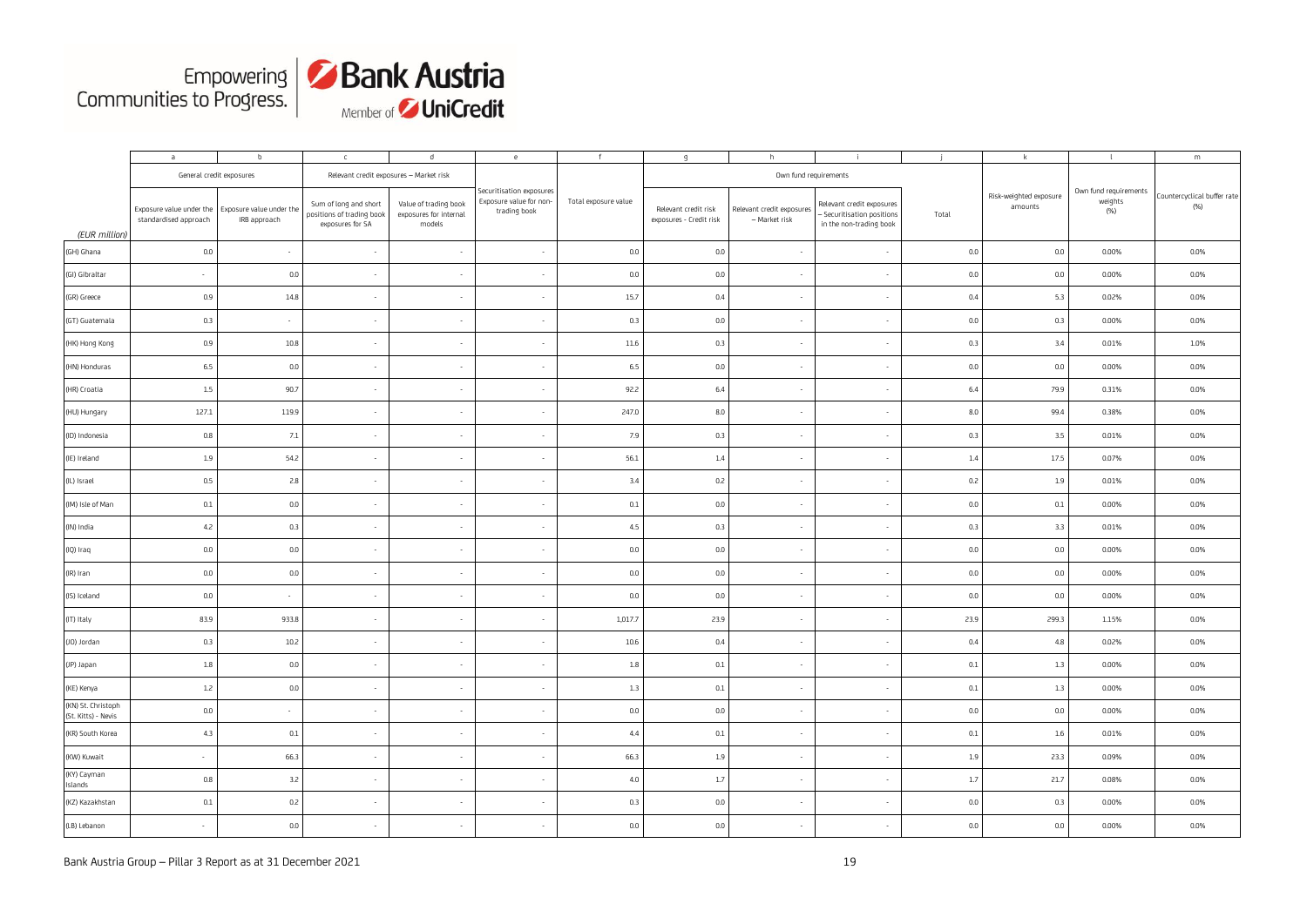

|                                                          | $\overline{a}$                                                             | $\mathfrak b$            | $\mathsf{C}$                                                           | $\mathsf{d}$                                              | e                                                                   | $\mathsf{f}$         | $\mathbf{g}$                                    | h                                          |                                                                                    |         | $\mathbf k$                       | - 1                                     | m                                  |
|----------------------------------------------------------|----------------------------------------------------------------------------|--------------------------|------------------------------------------------------------------------|-----------------------------------------------------------|---------------------------------------------------------------------|----------------------|-------------------------------------------------|--------------------------------------------|------------------------------------------------------------------------------------|---------|-----------------------------------|-----------------------------------------|------------------------------------|
|                                                          |                                                                            | General credit exposures |                                                                        | Relevant credit exposures - Market risk                   |                                                                     |                      |                                                 | Own fund requirements                      |                                                                                    |         |                                   |                                         |                                    |
| (EUR million)                                            | Exposure value under the Exposure value under the<br>standardised approach | IRB approach             | Sum of long and short<br>positions of trading book<br>exposures for SA | Value of trading book<br>exposures for internal<br>models | Securitisation exposures<br>Exposure value for non-<br>trading book | Total exposure value | Relevant credit risk<br>exposures - Credit risk | Relevant credit exposures<br>- Market risk | Relevant credit exposures<br>- Securitisation positions<br>in the non-trading book | Total   | Risk-weighted exposure<br>amounts | Own fund requirements<br>weights<br>(%) | Countercyclical buffer rate<br>(%) |
| (LI) Liechtenstein                                       | 3.0                                                                        | 7.3                      |                                                                        | $\sim$                                                    | $\sim$                                                              | 10.3                 | 0.4                                             |                                            | $\sim$                                                                             | 0.4     | 4.6                               | 0.02%                                   | 0.0%                               |
| (LK) Sri Lanka                                           | 0.3                                                                        | 0.1                      |                                                                        | $\sim$                                                    | $\sim$                                                              | 0.4                  | 0.0                                             | $\sim$                                     | $\sim$                                                                             | 0.0     | 0.5                               | 0.00%                                   | 0.0%                               |
| (LT) Lithuania                                           | $0.8\,$                                                                    | 42.3                     |                                                                        | $\sim$                                                    | $\sim$                                                              | 43.1                 | 1.6                                             |                                            | $\sim$                                                                             | 1.6     | 20.5                              | 0.08%                                   | 0.0%                               |
| (LU) Luxemburg                                           | 51.0                                                                       | 587.7                    |                                                                        | $\sim$                                                    | $\sim$                                                              | 638.7                | 16.7                                            |                                            | $\sim$                                                                             | 16.7    | 209.1                             | 0.80%                                   | 0.5%                               |
| (LV) Latvia                                              | 2.0                                                                        | 40.0                     |                                                                        | $\sim$                                                    | $\overline{\phantom{a}}$                                            | 42.0                 | 1.6                                             | $\sim$                                     | $\sim$                                                                             | 1.6     | 20.4                              | 0.08%                                   | 0.0%                               |
| (LY) Libya                                               | 0.0                                                                        | $\sim$                   |                                                                        | $\sim$                                                    | $\sim$                                                              | $0.0\,$              | 0.0                                             |                                            | $\sim$                                                                             | 0.0     | 0.0                               | 0.00%                                   | 0.0%                               |
| (MA) Morocco                                             | 0.2                                                                        | 10.0                     | $\sim$                                                                 | $\sim$                                                    | $\sim$                                                              | 10.2                 | 0.4                                             | $\sim$                                     | $\sim$                                                                             | 0.4     | 4.9                               | 0.02%                                   | 0.0%                               |
| (MD) Moldova                                             | $0.0\,$                                                                    | $\sim$                   |                                                                        | $\sim$                                                    | $\sim$                                                              | $0.0\,$              | 0.0                                             | $\sim$                                     | $\sim$                                                                             | 0.0     | 0.0                               | 0.00%                                   | 0.0%                               |
| (ME) Montenegro                                          | 0.1                                                                        | 0.0                      |                                                                        | $\sim$                                                    | $\sim$                                                              | 0.1                  | 0.0                                             | $\sim$                                     | $\sim$                                                                             | 0.0     | 0.1                               | 0.00%                                   | 0.0%                               |
| (MK) Macedonia<br>(former Yugoslav<br>Rep. of Macedonia) | 1.0                                                                        | $\overline{\phantom{a}}$ | $\sim$                                                                 | $\sim$                                                    | $\sim$                                                              | $1.0\,$              | 0.0                                             | $\sim$                                     | $\sim$                                                                             | 0.0     | 0.4                               | 0.00%                                   | 0.0%                               |
| (MO) Macao                                               | 0.1                                                                        | ×.                       |                                                                        | $\sim$                                                    | $\sim$                                                              | 0.1                  | 0.0                                             |                                            |                                                                                    | 0.0     | 0.0                               | 0.00%                                   | 0.0%                               |
| (MT) Malta                                               | 25.2                                                                       | 1.7                      |                                                                        | $\sim$                                                    | $\sim$                                                              | 26.9                 | 1.7                                             | $\sim$                                     | $\sim$                                                                             | 1.7     | 21.4                              | 0.08%                                   | 0.0%                               |
| (MU) Mauritius                                           | 0.0                                                                        | $\overline{\phantom{a}}$ |                                                                        | $\sim$                                                    | $\sim$                                                              | $0.0\,$              | 0.0                                             |                                            | ٠                                                                                  | 0.0     | 0.0                               | 0.00%                                   | 0.0%                               |
| (MV) Maldives                                            | 0.0                                                                        | ×                        | $\sim$                                                                 | $\sim$                                                    | $\sim$                                                              | 0.0                  | 0.0                                             | $\sim$                                     | $\sim$                                                                             | 0.0     | 0.0                               | 0.00%                                   | 0.0%                               |
| (MX) Mexico                                              | 16.1                                                                       | 19.7                     |                                                                        | $\sim$                                                    | $\sim$                                                              | 35.8                 | $1.1\,$                                         |                                            | $\sim$                                                                             | $1.1\,$ | 13.9                              | 0.05%                                   | 0.0%                               |
| (MY) Malaysia                                            | 3.3                                                                        | 16.5                     | $\sim$                                                                 | $\sim$                                                    | $\overline{\phantom{a}}$                                            | 19.8                 | 0.8                                             | $\sim$                                     | $\sim$                                                                             | 0.8     | 10.1                              | 0.04%                                   | 0.0%                               |
| (MZ) Mozambique                                          | $0.0\,$                                                                    | $\overline{\phantom{a}}$ |                                                                        | $\sim$                                                    | $\overline{\phantom{a}}$                                            | 0.0                  | 0.0                                             |                                            | $\overline{\phantom{a}}$                                                           | 0.0     | 0.0                               | 0.00%                                   | 0.0%                               |
| (NA) Namibia                                             | $0.0\,$                                                                    | 0.0                      |                                                                        | $\sim$                                                    | $\sim$                                                              | $0.0\,$              | 0.0                                             |                                            |                                                                                    | 0.0     | 0.0                               | 0.00%                                   | 0.0%                               |
| (NC) New Caledonia<br>and dependent<br>territories       | $\sim$                                                                     | $\overline{\phantom{a}}$ |                                                                        | $\sim$                                                    | $\overline{\phantom{a}}$                                            | $\sim$               | $\sim$                                          | $\sim$                                     | $\overline{\phantom{a}}$                                                           | $\sim$  | $\sim$                            | 0.00%                                   | 0.0%                               |
| (NG) Nigeria                                             | $\sim$                                                                     | 0.2                      |                                                                        | $\sim$                                                    | $\sim$                                                              | 0.2                  | 0.0                                             |                                            | $\sim$                                                                             | 0.0     | 0.4                               | 0.00%                                   | 0.0%                               |
| (NI) Nicaragua                                           | $\sim$                                                                     | ×.                       | $\sim$                                                                 | $\sim$                                                    | $\overline{\phantom{a}}$                                            | $\sim$               | $\sim$                                          | $\sim$                                     | $\mathcal{L}_{\mathcal{A}}$                                                        | $\sim$  | $\sim$                            | 0.00%                                   | 0.0%                               |
| (NL) The<br>Netherlands                                  | 110.1                                                                      | 789.2                    |                                                                        | $\sim$                                                    | $\sim$                                                              | 899.4                | 26.5                                            |                                            | $\sim$                                                                             | 26.5    | 331.0                             | 1.27%                                   | 0.0%                               |
| (NO) Norway                                              | 2.0                                                                        | 731.7                    |                                                                        | $\sim$                                                    | $\sim$                                                              | 733.7                | 9.6                                             | $\sim$                                     | $\overline{\phantom{a}}$                                                           | 9.6     | 119.9                             | 0.46%                                   | 1.0%                               |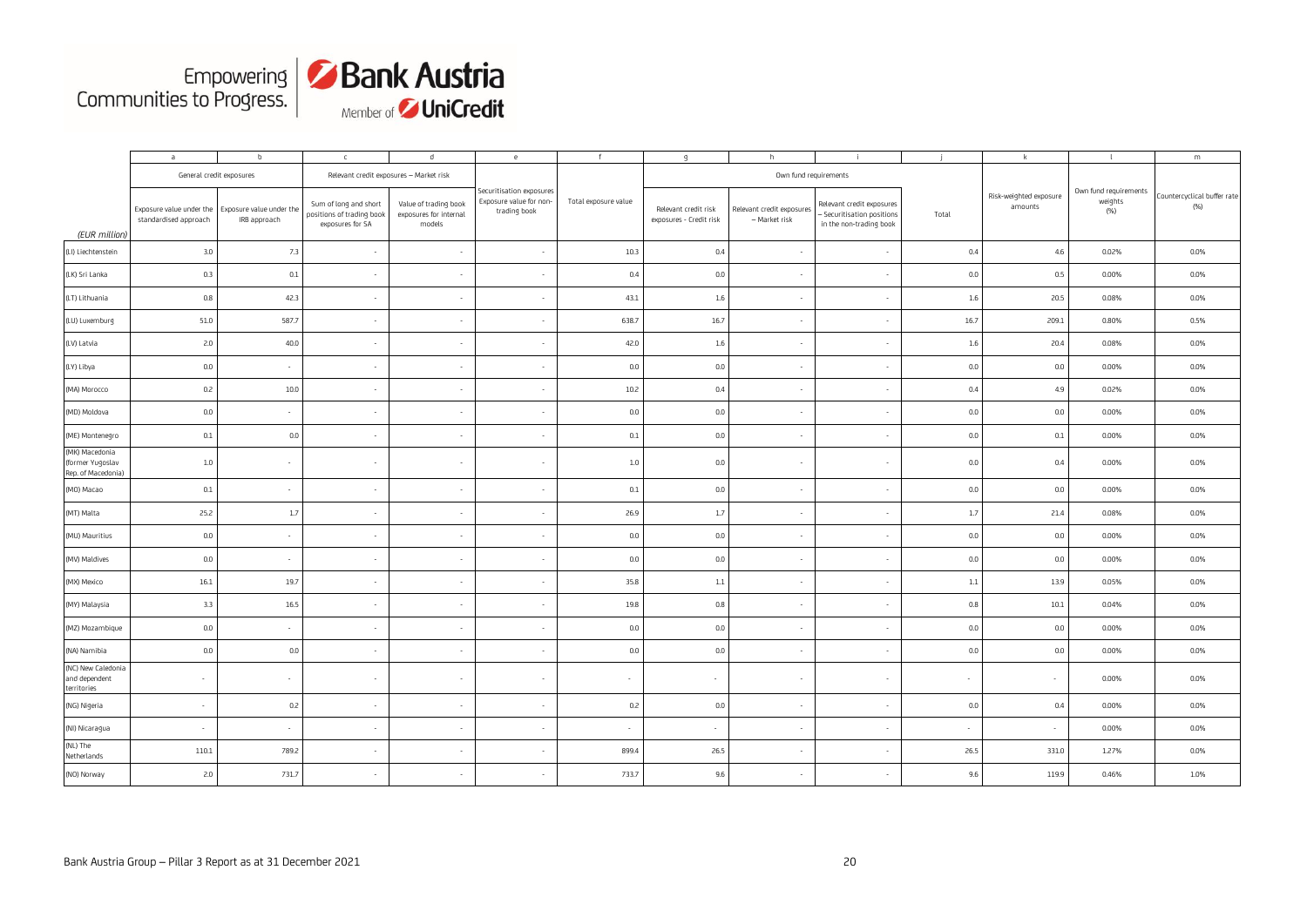

|                            | $\mathsf{a}$                                      | $\mathbf b$                              | $\mathsf{C}$                                                           | d                                                         | e                                                                   | f                    | $\mathfrak{g}$                                  | h                                          |                                                                                    |        | $\mathbf k$                       |                                         | m                                  |
|----------------------------|---------------------------------------------------|------------------------------------------|------------------------------------------------------------------------|-----------------------------------------------------------|---------------------------------------------------------------------|----------------------|-------------------------------------------------|--------------------------------------------|------------------------------------------------------------------------------------|--------|-----------------------------------|-----------------------------------------|------------------------------------|
|                            | General credit exposures                          |                                          | Relevant credit exposures - Market risk                                |                                                           |                                                                     |                      |                                                 | Own fund requirements                      |                                                                                    |        |                                   |                                         |                                    |
| (EUR million)              | Exposure value under the<br>standardised approach | Exposure value under the<br>IRB approach | Sum of long and short<br>positions of trading book<br>exposures for SA | Value of trading book<br>exposures for internal<br>models | Securitisation exposures<br>Exposure value for non-<br>trading book | Total exposure value | Relevant credit risk<br>exposures - Credit risk | Relevant credit exposures<br>- Market risk | Relevant credit exposures<br>- Securitisation positions<br>in the non-trading book | Total  | Risk-weighted exposure<br>amounts | Own fund requirements<br>weights<br>(%) | Countercyclical buffer rate<br>(%) |
| (NP) Nepal                 | $\overline{\phantom{a}}$                          | $\overline{\phantom{a}}$                 |                                                                        | $\sim$                                                    | $\sim$                                                              | $\sim$               | $\overline{\phantom{a}}$                        |                                            | $\hat{\phantom{a}}$                                                                | $\sim$ |                                   | 0.00%                                   | 0.0%                               |
| (NZ) New Zealand           | 0.1                                               |                                          |                                                                        |                                                           |                                                                     | 0.1                  | $0.0\,$                                         |                                            |                                                                                    | 0.0    | 0.1                               | 0.00%                                   | 0.0%                               |
| (OM) Oman                  | 0.1                                               | 0.4                                      | ٠                                                                      | $\sim$                                                    | $\overline{\phantom{a}}$                                            | 0.6                  | 0.0                                             |                                            | $\overline{\phantom{a}}$                                                           | 0.0    | 0.5                               | 0.00%                                   | 0.0%                               |
| (PA) Panama                | $0.0\,$                                           | $\overline{\phantom{a}}$                 | ÷                                                                      | $\sim$                                                    | $\overline{\phantom{a}}$                                            | 0.0                  | 0.0                                             |                                            |                                                                                    | 0.0    | 0.0                               | 0.00%                                   | 0.0%                               |
| (PE) Peru                  | 0.3                                               | ×                                        | $\mathcal{L}_{\mathcal{A}}$                                            | $\sim$                                                    | $\sim$                                                              | 0.3                  | 0.0                                             |                                            | $\sim$                                                                             | 0.0    | 0.3                               | 0.00%                                   | 0.0%                               |
| (PH) Philippines           | 0.7                                               | $\sim$                                   | $\sim$                                                                 | $\sim$                                                    | $\sim$                                                              | 0.7                  | 0.1                                             |                                            |                                                                                    | 0.1    | 0.7                               | 0.00%                                   | 0.0%                               |
| (PK) Pakistan              | 0.1                                               | 1.3                                      |                                                                        | $\mathbf{r}$                                              | ÷,                                                                  | 1.3                  | 0.2                                             |                                            |                                                                                    | 0.2    | 2.7                               | 0.01%                                   | 0.0%                               |
| (PL) Poland                | 92.0                                              | 241.8                                    | $\overline{\phantom{a}}$                                               | $\sim$                                                    | $\overline{\phantom{a}}$                                            | 333.8                | 16.6                                            |                                            | $\sim$                                                                             | 16.6   | 207.2                             | 0.79%                                   | 0.0%                               |
| (PT) Portugal              | 5.6                                               | 677.3                                    |                                                                        | $\sim$                                                    | $\overline{\phantom{a}}$                                            | 682.9                | 21.0                                            |                                            |                                                                                    | 21.0   | 263.0                             | 1.01%                                   | 0.0%                               |
| (PY) Paraguay              | 0.0                                               | ×                                        |                                                                        |                                                           | $\sim$                                                              | 0.0                  | 0.0                                             |                                            | $\sim$                                                                             | 0.0    | 0.0                               | 0.00%                                   | 0.0%                               |
| (QA) Qatar                 | 0.6                                               | 33.4                                     |                                                                        |                                                           | $\overline{\phantom{a}}$                                            | 34.0                 | 0.7                                             |                                            |                                                                                    | 0.7    | 8.6                               | 0.03%                                   | 0.0%                               |
| (RO) Romania               | 19.5                                              | 85.1                                     | $\overline{\phantom{a}}$                                               | $\sim$                                                    | $\overline{\phantom{a}}$                                            | 104.6                | 2.3                                             |                                            | $\sim$                                                                             | 2.3    | 28.6                              | 0.11%                                   | 0.0%                               |
| (RS) Serbia and<br>Kosovo  | 3.7                                               | 2.1                                      |                                                                        | $\sim$                                                    | $\overline{\phantom{a}}$                                            | 5.9                  | 0.4                                             |                                            |                                                                                    | 0.4    | 4.4                               | 0.02%                                   | 0.0%                               |
| (RU) Russia                | 467.0                                             | 71.8                                     |                                                                        | $\sim$                                                    | $\sim$                                                              | 538.8                | 17.8                                            |                                            | $\sim$                                                                             | 17.8   | 221.9                             | 0.85%                                   | 0.0%                               |
| (RW) Ruanda                | 0.2                                               | ×                                        |                                                                        | $\sim$                                                    | $\sim$                                                              | 0.2                  | 0.0                                             |                                            | $\sim$                                                                             | 0.0    | 0.2                               | 0.00%                                   | 0.0%                               |
| (SA) Saudi Arabia          | 10.9                                              | 3.5                                      | $\overline{\phantom{a}}$                                               | $\sim$                                                    | $\sim$                                                              | 14.3                 | 0.3                                             |                                            | $\sim$                                                                             | 0.3    | 3.8                               | 0.01%                                   | 0.0%                               |
| (SD) Sudan                 |                                                   | 0.0                                      | $\overline{\phantom{a}}$                                               | $\sim$                                                    | $\overline{\phantom{a}}$                                            | 0.0                  | $0.0\,$                                         |                                            | $\sim$                                                                             | 0.0    | 0.0                               | 0.00%                                   | 0.0%                               |
| (SE) Sweden                | 10.6                                              | 526.9                                    | $\sim$                                                                 | $\sim$                                                    | $\sim$                                                              | 537.5                | 15.0                                            |                                            | $\sim$                                                                             | 15.0   | 187.3                             | 0.72%                                   | 0.0%                               |
| (SG) Singapore             | 4.8                                               | 0.2                                      |                                                                        | $\sim$                                                    | $\overline{\phantom{a}}$                                            | 5.0                  | 0.2                                             |                                            | $\sim$                                                                             | 0.2    | $3.1\,$                           | 0.01%                                   | 0.0%                               |
| (SI) Slovenia              | 17.0                                              | 230.1                                    | $\sim$                                                                 | $\sim$                                                    | $\sim$                                                              | 247.1                | 5.3                                             |                                            | $\sim$                                                                             | 5.3    | 66.0                              | 0.25%                                   | 0.0%                               |
| (SK) Slovakia              | 30.0                                              | 92.3                                     |                                                                        | $\sim$                                                    | $\overline{\phantom{a}}$                                            | 122.2                | 6.3                                             |                                            | $\sim$                                                                             | 6.3    | 78.5                              | 0.30%                                   | 1.0%                               |
| (SM) San Marino<br>(Italy) | $0.0\,$                                           | $\overline{\phantom{a}}$                 | $\mathcal{L}_{\mathcal{A}}$                                            | $\sim$                                                    | $\sim$                                                              | 0.0                  | $0.0\,$                                         | $\sim$                                     | $\sim$                                                                             | 0.0    | 0.0                               | 0.00%                                   | 0.0%                               |
| (SN) Senegal               | 19.6                                              | $\overline{\phantom{a}}$                 | $\sim$                                                                 | $\sim$                                                    | $\overline{\phantom{a}}$                                            | 19.6                 | $\sim$                                          | $\sim$                                     | $\sim$                                                                             | $\sim$ | $\sim$                            | 0.00%                                   | 0.0%                               |
| (SO) Somalia               | $\sim$                                            | $\overline{\phantom{a}}$                 | $\sim$                                                                 | $\sim$                                                    | $\sim$                                                              | $\sim$               | $\sim$                                          | $\sim$                                     | $\sim$                                                                             | $\sim$ | $\sim$                            | 0.00%                                   | 0.0%                               |
| (SV) El Salvador           | 0.8                                               | $\sim$                                   | $\sim$                                                                 | $\sim$                                                    | $\sim$                                                              | 0.8                  | 0.1                                             |                                            | $\sim$                                                                             | 0.1    | 0.8                               | 0.00%                                   | 0.0%                               |
| (TH) Thailand              | 0.7                                               | 0.4                                      |                                                                        |                                                           | $\sim$                                                              | $1.1\,$              | $0.1\,$                                         |                                            |                                                                                    | 0.1    | $0.8\,$                           | 0.00%                                   | 0.0%                               |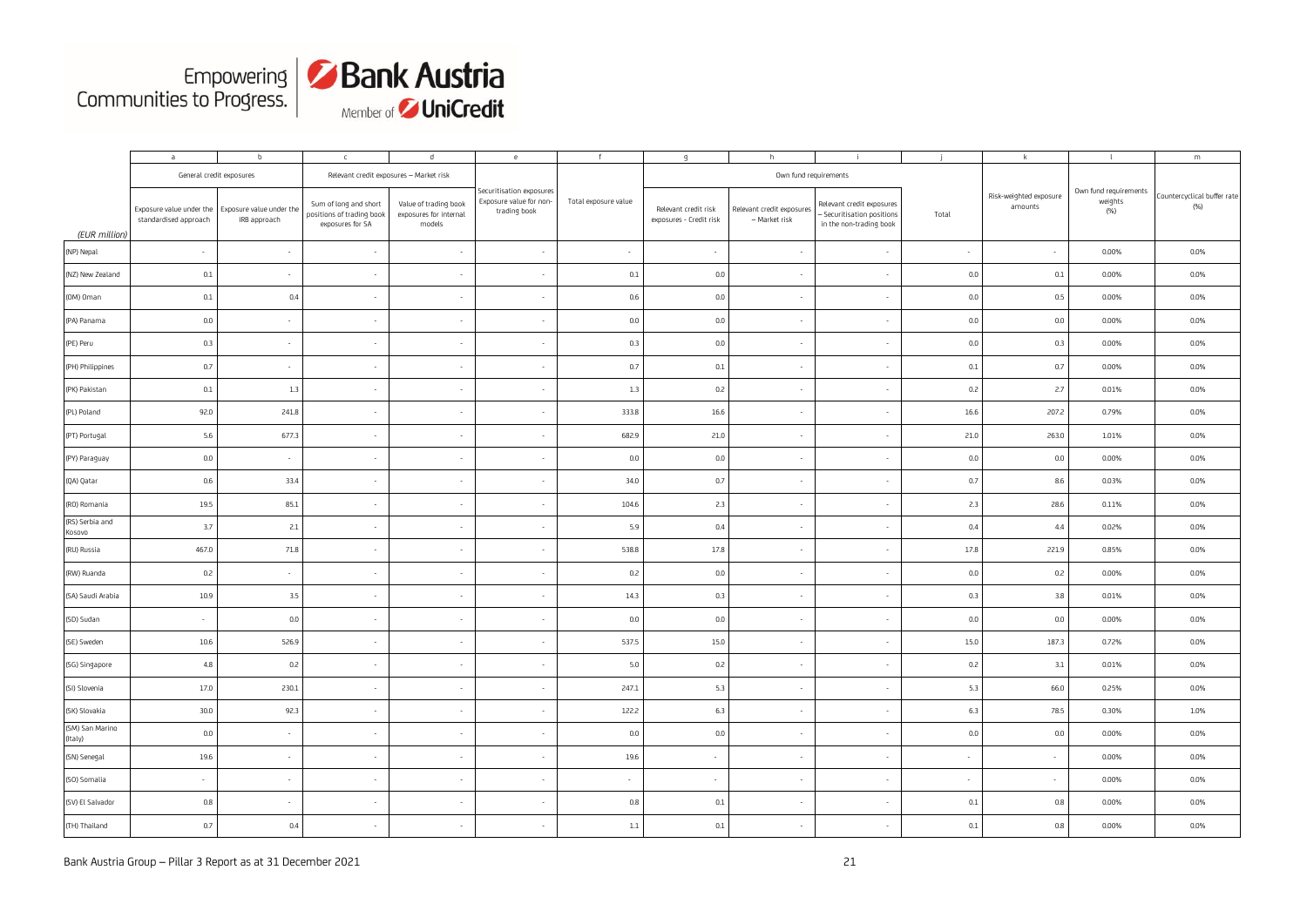

|                                  | $\overline{a}$                                                             | h            | $\Gamma$                                                               | $\mathsf{d}$                                              | $\rho$                                                              |                      | q                                               | h                                          |                                                                                    |         |                                   |                                          | m                                  |
|----------------------------------|----------------------------------------------------------------------------|--------------|------------------------------------------------------------------------|-----------------------------------------------------------|---------------------------------------------------------------------|----------------------|-------------------------------------------------|--------------------------------------------|------------------------------------------------------------------------------------|---------|-----------------------------------|------------------------------------------|------------------------------------|
|                                  | General credit exposures                                                   |              | Relevant credit exposures - Market risk                                |                                                           |                                                                     |                      |                                                 | Own fund requirements                      |                                                                                    |         |                                   |                                          |                                    |
| (EUR million)                    | Exposure value under the Exposure value under the<br>standardised approach | IRB approach | Sum of long and short<br>positions of trading book<br>exposures for SA | Value of trading book<br>exposures for internal<br>models | Securitisation exposures<br>Exposure value for non-<br>trading book | Total exposure value | Relevant credit risk<br>exposures - Credit risk | Relevant credit exposures<br>- Market risk | Relevant credit exposures<br>- Securitisation positions<br>in the non-trading book | Total   | Risk-weighted exposure<br>amounts | Own fund requirements<br>weights<br>(% ) | Countercyclical buffer rate<br>(%) |
| (TM) Turkmenistan                | $\sim$                                                                     | $\sim$       | $\sim$                                                                 | $\sim$                                                    | $\sim$                                                              | $\sim$               | $\sim$                                          |                                            | $\sim$                                                                             | $\sim$  | $\sim$                            | 0.00%                                    | 0.0%                               |
| (TN) Tunisia                     | 1.0                                                                        | 1.5          | $\sim$                                                                 | $\sim$                                                    | $\sim$                                                              | 2.6                  | 0.3                                             | $\sim$                                     | $\sim$                                                                             | 0.3     | 3.3                               | 0.01%                                    | 0.0%                               |
| (TR) Turkey                      | 37.4                                                                       | 25.6         | $\sim$                                                                 | $\sim$                                                    | $\sim$                                                              | 63.1                 | $1.0\,$                                         | $\sim$                                     | $\sim$                                                                             | $1.0\,$ | 12.3                              | 0.05%                                    | 0.0%                               |
| (TW) Taiwan                      | 0.7                                                                        | 3.6          | $\sim$                                                                 | $\sim$                                                    | $\sim$                                                              | 4.3                  | 0.1                                             | $\sim$                                     | $\sim$                                                                             | 0.1     | $1.1\,$                           | 0.00%                                    | 0.0%                               |
| (TZ) Tanzania                    | 0.2                                                                        | $\sim$       | $\sim$                                                                 | $\sim$                                                    | $\sim$                                                              | 0.2                  | 0.0                                             |                                            |                                                                                    | 0.0     | 0.2                               | 0.00%                                    | 0.0%                               |
| (UA) Ukraine                     | 0.5                                                                        | 1.2          | $\sim$                                                                 | $\sim$                                                    | $\sim$                                                              | 1.7                  | 0.3                                             |                                            | ٠                                                                                  | 0.3     | 4.2                               | 0.02%                                    | 0.0%                               |
| (UG) Uganda                      | 0.0                                                                        | $\sim$       | $\sim$                                                                 | $\sim$                                                    | $\sim$                                                              | 0.0                  | 0.0                                             | $\sim$                                     | $\sim$                                                                             | 0.0     | 0.0                               | 0.00%                                    | 0.0%                               |
| (US) United States<br>of America | 43.6                                                                       | 186.4        | $\sim$                                                                 | $\sim$                                                    | $\sim$                                                              | 230.0                | 7.0                                             |                                            | $\sim$                                                                             | 7.0     | 87.0                              | 0.33%                                    | 0.0%                               |
| (UY) Uruguay                     | 0.0                                                                        | $\sim$       | $\sim$                                                                 | $\sim$                                                    | $\sim$                                                              | 0.0                  | 0.0                                             | $\sim$                                     | ٠                                                                                  | 0.0     | 0.0                               | 0.00%                                    | 0.0%                               |
| (UZ) Uzbekistan                  | 0.4                                                                        | $\sim$       | $\sim$                                                                 | $\sim$                                                    | $\sim$                                                              | 0.4                  | 0.0                                             | $\sim$                                     | $\sim$                                                                             | 0.0     | 0.3                               | 0.00%                                    | 0.0%                               |
| (VG) Brit. Virgin<br>Islands     | $\sim$                                                                     | $\sim$       | $\sim$                                                                 | $\sim$                                                    | $\sim$                                                              | $\sim$               | $\sim$                                          |                                            | $\sim$                                                                             | $\sim$  | $\sim$                            | 0.00%                                    | 0.0%                               |
| (VN) Vietnam                     | 2.1                                                                        | 1.3          | $\sim$                                                                 | $\sim$                                                    | $\sim$                                                              | 3.4                  | 0.1                                             | $\sim$                                     | $\sim$                                                                             | 0.1     | 1.8                               | 0.01%                                    | 0.0%                               |
| (XX) Other                       | 0.5                                                                        | 4.0          | $\sim$                                                                 | $\sim$                                                    | $\sim$                                                              | 4.5                  | 0.5                                             | $\sim$                                     | $\sim$                                                                             | 0.5     | 6.3                               | 0.02%                                    | 0.0%                               |
| (ZA) South Africa                | 11.3                                                                       | 113.2        | $\sim$                                                                 | $\sim$                                                    | $\sim$                                                              | 124.5                | 6.7                                             | $\sim$                                     | $\sim$                                                                             | 6.7     | 84.0                              | 0.32%                                    | 0.0%                               |
| Total                            | 9,481.1                                                                    | 67,287.3     | $\sim$                                                                 | 91.9                                                      | 13.8                                                                | 76,874.1             | 2,089.9                                         | 0.5                                        | 0.4                                                                                | 2,090.9 | 26,136.0                          | 100.00%                                  |                                    |

# **EU CCyB2 - Amount of institution-specific countercyclical capital buffer (Art. 440 CRR)**

|                                                         | (EUR million) |
|---------------------------------------------------------|---------------|
| Total risk exposure amount                              | 36.220.0      |
| Institution specific countercyclical buffer rate        | $0.02\%$      |
| Institution specific countercyclical buffer requirement | 55            |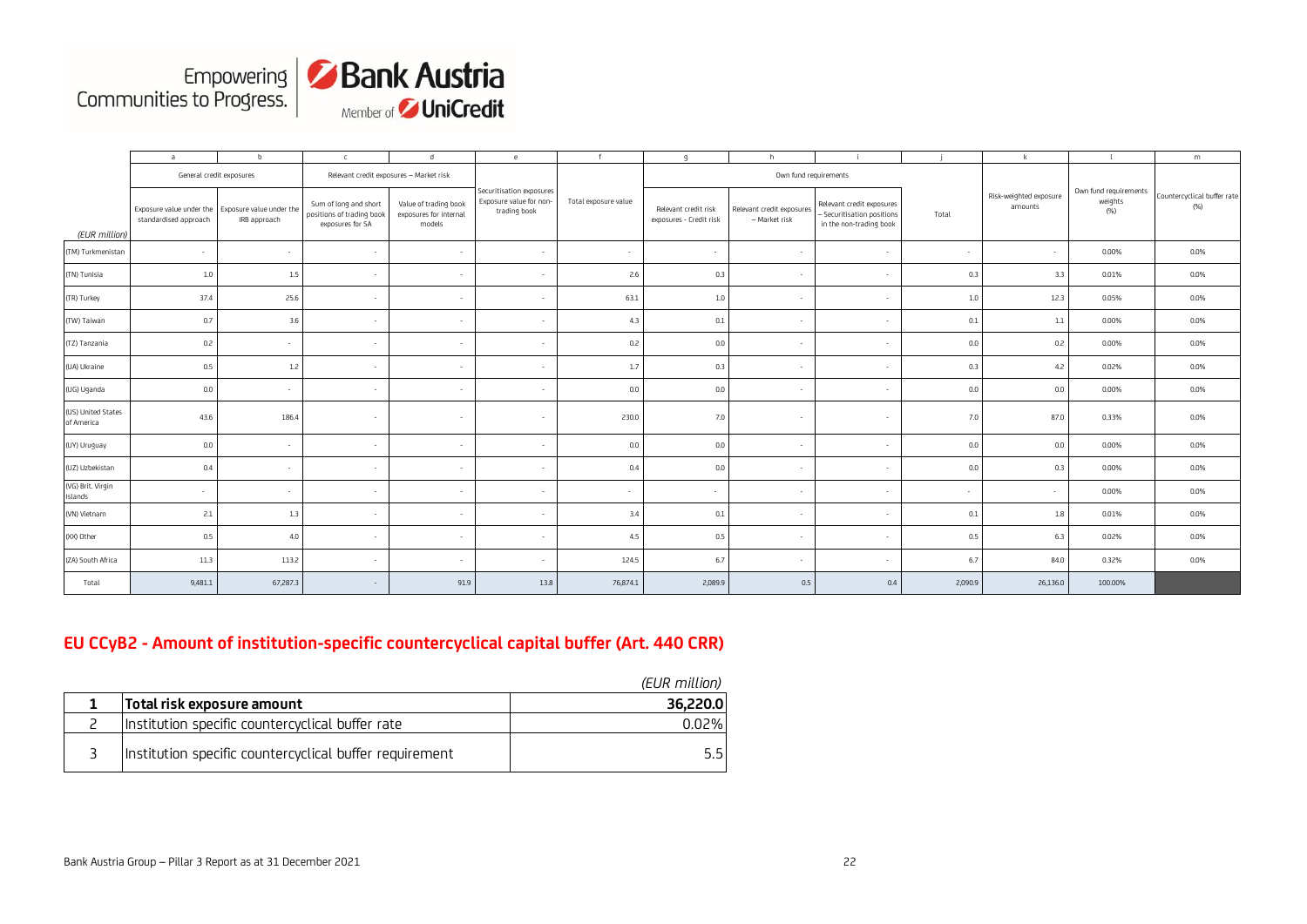# Bank Austria Member of **UniCredit**

# **Disclosure of credit risk adjustments (Article 442 CRR)**

In general, loans are divided into performing and non-performing loans. Performing loans are further divided into loans with impairment based on their one-year expected loss (Stage 1) and loans with impairment based on their lifetime expected loss (Stage 2) pursuant to IFRS 9. Non-performing loans comprise Stage 3.

# **"Non-performing" loans:**

**Non-performing loans** are divided into the following categories according to UniCredit Group rules:

- **Bad loans:** credit exposures that are considered uncollectable to insolvent borrowers, even if insolvency has not been judicially ascertained. A workout scenario is assumed in respect of borrowers in this category. The impairment loss assessment is performed on an analytical basis respectively, for exposures below € 2 million, based on statistical methods.
- **Unlikely to pay**: risk exposures that do not qualify as "bad loans", but where it is unlikely that the borrower will meet its obligations (capital and/or interest) arising from the loan in full without measures being taken, such as the disposal of collateral, regardless of any days in arrears. For a loan placed in the category "unlikely to pay", there are not necessarily specific default criteria in place (non-performance of the payment obligation); rather, there are indications that a borrower may default. The impairment loss assessment is performed on an analytical basis respectively, for exposures below € 2 mn, based on statistical methods.
- **Past-due:** on-balance sheet exposures other than those classified as "bad loans" or "unlikely to pay" which have amounts that are more than 90 days past due or over limits for over 90 days. Such amounts are determined at the level of the individual debtor, taking into account the detailed rules of the relevant EBA Guideline (EBA/GL/2016/07).

If the criterion for allocation to a non-performing category expires due to the economic recovery of the customer, the customer is classified as performing after a good conduct period of at least 90 days (in the case of distressed restructuring, the period of good conduct is 12 months).

Credit exposures with retail scoring are assigned a rating of 7- after this period until behavioural scoring is determined. All other credit exposures are automatically set to unrated until a new rating is determined.

# **Performing loans:**

- **Overdue performing loans**: risk exposures to borrowers with amounts already due at the reference date or with unapproved limits being exceeded that are between 1 and 90 days overdue and which do not fulfill any criteria to be classified in the categories "Bad Loans" or "Unlikely to pay"
- **Other exposures**: borrowers not included in the other categories.

#### **Forborne exposure:**

Forbearance measures are concessions made by a bank to a debtor facing or about to face difficulties in meeting its financial commitments. These may take the form of a modification of the terms and conditions of a contract that would not have been agreed if the debtor had not been in financial difficulties, or the form of total or partial refinancing.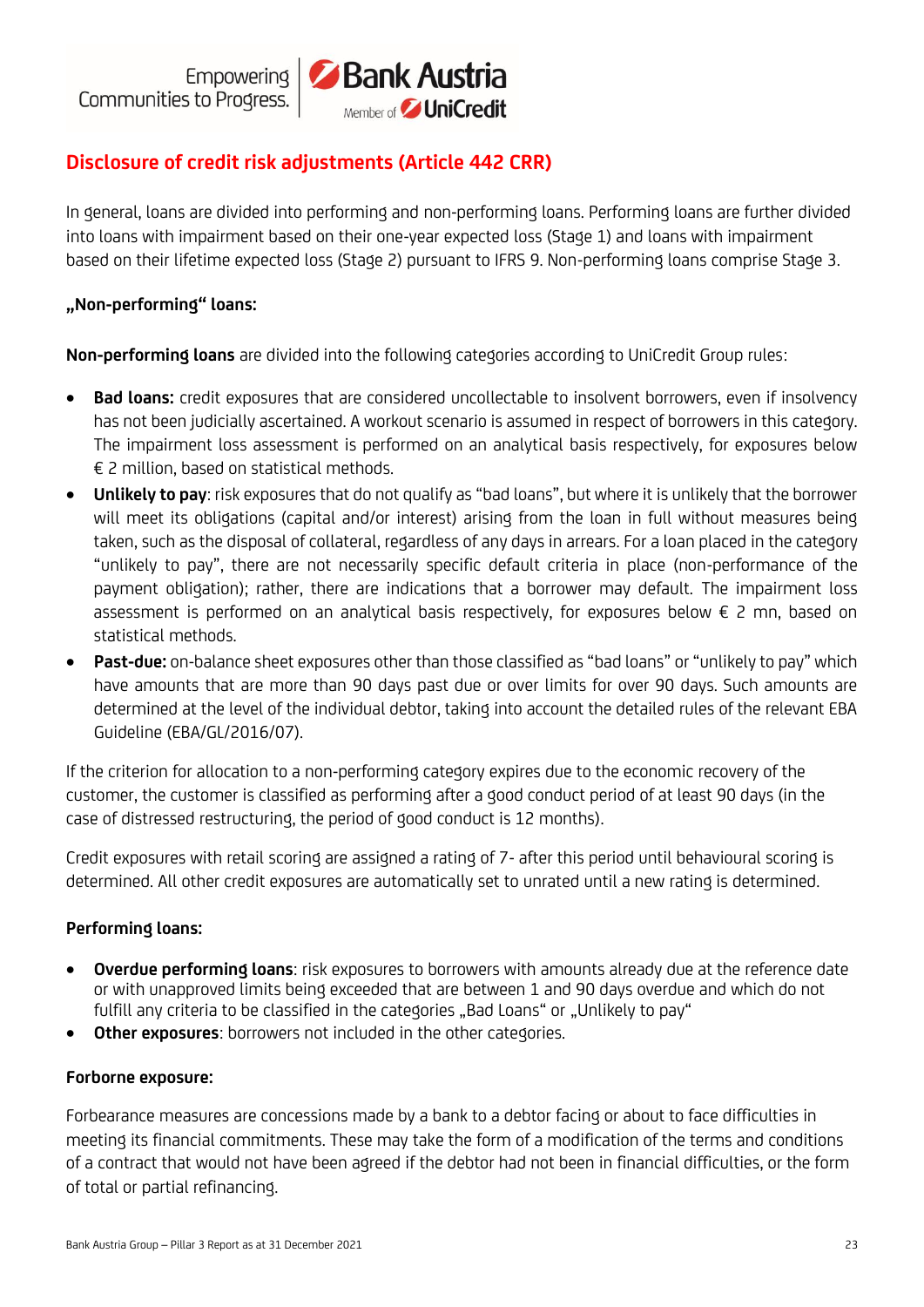

Debtors that are classified as "forborne" are subject to special monitoring requirements and are to be clearly marked as such. Forbearance measures include, for example, a rescheduling agreement, renegotiated pricing at interest rates below the market level, the conversion of a partial amount of the loan into shares, or a reduction of the principal amount.

Forborne exposures can be classified in the categories "non-performing exposures" and "performing exposures" (stage 2 according to IFRS 9) as defined by the same EBA standards.

With reference to the assessments of impairment and provisions for forborne exposures, the accounting policies applied are the general criteria in accordance with IFRS 9 requirements.

The various state and cross-sector moratoria introduced in stages in 2020 were discontinued as of spring 2021. This means that special regulations, e.g. the EBA relief in connection with general moratoria, are also no longer applicable. The associated specific Bank regulations (e.g. for forbearance classification or the troubled debt test) have been withdrawn in favor of the pre-COVID-19 regulations. Also, no material cliff effect was observed in the portfolio with the expiration of the moratoria. By and large, special regulations have given way again to normal credit risk processes.

#### **Description of methodology applied to determine write-downs**

Bank Austria has implemented internal guidelines for the recording, administration and valuation of loans, which govern both value adjustments and write-offs or partial write-offs of loans.

The impairment model for showing expected credit losses is to be applied to all debt instruments that are shown at either "amortised cost" or "at fair value through other comprehensive income, in equity", and also to off-balance sheet instruments such as guarantees and lending commitments.

Depending on the change in credit risk between the time of the initial recognition and the current credit risk on the valuation date, these instruments are categorised either in Stage 1, Stage 2 or Stage 3:

- **Stage 1** includes all newly added financial instruments, and those for which no significant increase in the default risk since the initial recognition has been determined and instruments with a low default risk ("low credit risk exemption" for transactions with an "investment grade" credit rating, (specifically, an IFRS 9 12-month probability of default of less than 30 basis points)).
- **Stage 2** includes instruments for which a significant increase in risk has been identified since the initial recognition, but in which there have been no failures yet, and are therefore classified as "performing", as well as instruments without a PD at the time of access.
- **Stage 3** is for the non-performing portfolio, which is made up of unusual risk positions pursuant to Article 178 of Regulation (EU) No. 575/2013.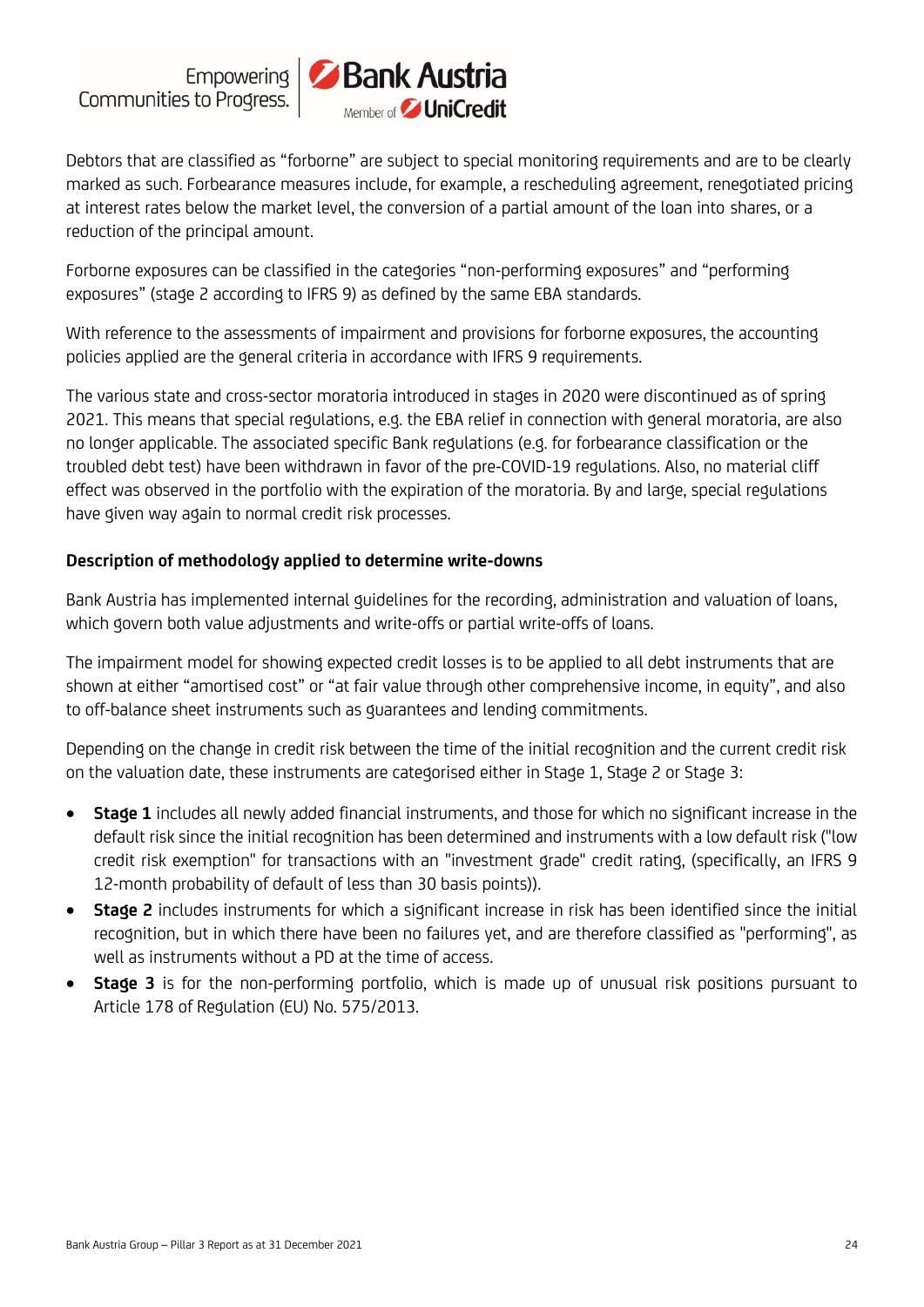

The three-stage approach is applied for financial instruments within the framework of the impairment regulations of IFRS 9, which do not already feature an impairment at the time of acquisition or origin ("purchased or originated credit-impaired financial assets", POCI), which form a separate category in accordance with the provisions of IFRS 9.

For the definition of performing and non-performing, Bank Austria uses the same definition that is used for regulatory purposes.

The amount of expected credit losses to be recognised depends on the allocation of stages.

# *Impairment losses for Stage 1 and 2 (Performing Loans)*

For Stage 1 instruments, a credit loss equal to the expected 12-month credit loss ("1-year ECL") is recognised. For Stage 2 and 3 instruments, on the other hand, a credit loss amounting to the lifetime credit loss expected ("lifetime ECL") is recognised. The credit risk parameters used are generally based on the regulatory IRB models and are adapted in relation to IFRS9-specific requirements (e.g. consideration of future-oriented macroeconomic information).

The stage transfer criteria (between Stage 1 and Stage 2) form a central component of the impairment regulations and determine when a significant increase in credit risk ("SICR") has occurred since initial recognition. These include both relative and absolute criteria.

The significant **criteria for a transfer from Stage 1 to Stage 2** include:

- **Quantitative transfer logic**: a relative comparison on a transaction basis between default probability (PD) at the reporting date and that at initial recognition using internal models. The threshold values are defined using a complex statistical procedure that takes into account the probability of default, the age and residual term of the loan (the variable residual term was re-recognised as part of the 2021 recalibration of the transfer criteria) and the historical default behavior of the segment in question. Each month, the probability of default as at the observation date is compared with the probability of default at the start of business. The comparison is based on the PD profile for the entire term of the transactions. The limit from which deterioration is considered significant is determined for each individual transaction, using a function which applies this PD at the time of the initial recognition as most important variable. The higher the PD is at the start of business, the lower the relative tolerated deterioration is, which leads to a shift into Stage 2. The functions are determined for various sub-portfolios and are calibrated differently. This calibration is based on the long-term rate of default, including the forbearance portfolio share and items where payment is delayed by at least 30 days. The quantitative calibration of the stage transfer criteria is designed to ensure that a corresponding share of the sub-portfolio will be classified as Stage 2 for average economic situations. This share may increase or decrease, depending on the respective economy. Transactions for which the probability of default has at least tripled (PD over the entire residual term) are classified as Stage 2 regardless of the function described above, as well as transactions with a probability of default of 20% or more (IRB PD).Conversely, all transactions with a PD below 30 basis points (12-month PD) are classified as Stage 1.
- **Qualitative criteria**: All quantitative criteria are supplemented by a number of qualitative criteria, any one of which will lead to a Stage 2 classification: "30-day arrears", "forbearance" and certain "watch list cases".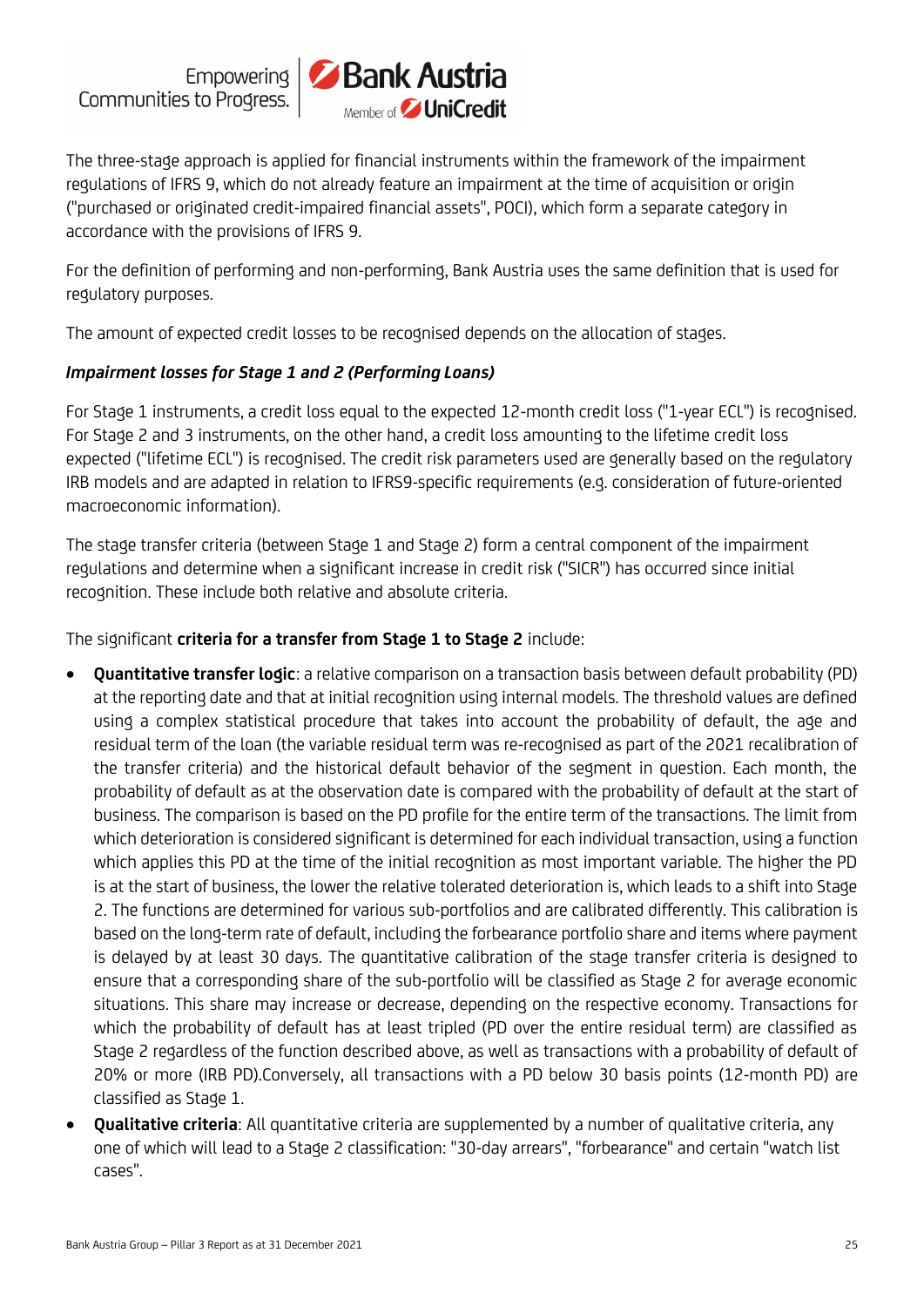

- **Stage upgrade**: If the PD of the transaction has improved sufficiently again by the next reporting date and no qualitative Stage 2 criteria apply, it is transferred back to Stage 1. However, a shift from Stage 2 to Stage 1 may only be made if the transaction would consistently have been assigned to Stage 1 on the previous three monthly reporting dates.
- **Special portfolios in Stage 2**: Foreign currency loans in the retail banking segment, taking into account the inherent risks since initial recognition in Stage 2.
- **Portfolios in Stage 1**: Internal transactions within the UniCredit Group are in Stage 1 unless individually assigned to Stage 2 at the transaction level.
- The **COVID-specific factors/criteria** that were added to the internal criteria in 2020 continued to apply in 2021.

Some of the above stage criteria were first introduced across the Group in the fourth quarter of 2021. The adjustments also resulted from a discussion with the ECB. The key adjustments include the introduction of a rule whereby a tripling of the probability of default must always lead to a Stage 2 classification, as well as transactions with a probability of default of 20% or more. These two changes have not led to any significant increases in impairments compared with the previous Group-wide stage transfer criteria, but they are a better match for the ECB's expectations in the European environment. Another adjustment was the introduction of a good conduct period such that an upgrade to Stage 1 is only permitted if the transaction would consistently have been assigned to Stage 1 on the preceding three monthly reporting dates. This ensures that a stage upgrade only gives rise to impairment reductions if they have been confirmed to be sustainable through this good conduct period. Finally, a further extension of the low risk credit exemption (LCRE) was introduced to cover all loans with a probability of customer default below 30 basis points (Stage 1 assignment). Overall, the effects leading to increases in impairments were predominant.

# *Impairment Losses for Stage 3 (Non-Performing Loans)*

Stage 3 is assigned to the defaulted portfolio, the non-performing assets. Impairments are formed at customer level as follows, depending on the amount of the customer advances:

# *Specific write-downs*

Customers with a total exposure of more than €2 million (based on Group of Connected Clients, GCC) are transferred to the restructuring management (NPE Operational Management & Monitoring) until there are first concrete indications of a possible default. In the event of these engagements, designated as "significant" due to the credit amount, the responsible restructuring manager calculates the impairment requirement on a case-by-case basis, for the first time when taking over the case and subsequently, on a quarterly basis. The calculation is based on weighted scenarios of expected future cash flows. The amount of impairment corresponds to the difference between the carrying amount of the loans and receivables and the present value of the expected cash flows (repayments and interest payments), discounted by the original effective interest rate.

For instruments with fixed interest, the underlying interest rate is constant over the term, while for instruments with variable interest, a recalculation is carried out depending on the contractual circumstances.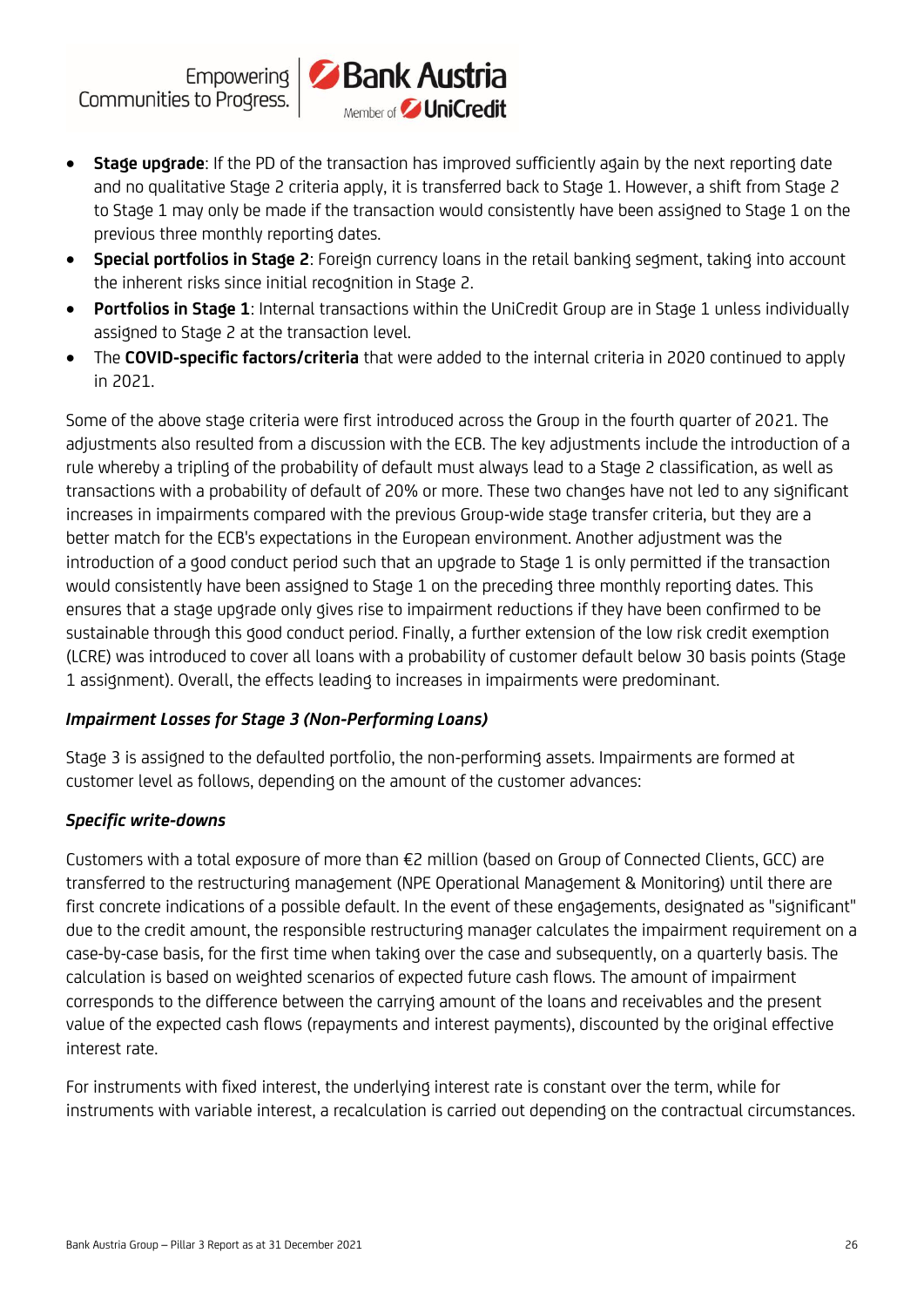

# *Portfolio-based specific provisioning method*

UniCredit Bank Austria AG applies a parameter-based method for the calculation of a portfolio-based specific provisioning method ("*Pauschale Einzelwertberichtigung*" – *PEWB*) for defaulted assets grouped by similar credit risk characteristics and with no significant exposure (total exposure of less than €2 million) at the GCC (Group of Connected Clients) level. By decision of the restructuring management, customers who belong to a GCC over €2 million can also be allocated to this method, provided the individual customer exposure does not exceed €1 million. Depending on the customer segment, the amount of the exposure and collateral, the credit rating and the duration of the default are determined and recognised. The parameters used to calculate the loss rate are re-estimated and back-tested annually.

If necessary, the value adjustment can also be determined by means of a specific provisioning method.

Recovery periods are estimated on the basis of business and economic plans, as well as historical considerations and observations for similar business cases. Consideration is therefore given to the relevant customer segment, the type of loan agreement and the security in addition to other relevant factors that are appropriate for the determination.

For impaired instruments, forward-looking information is also taken into account based on the application of multiple scenarios, which, in the case of specific provisioning, make use of specific probabilities for each customer.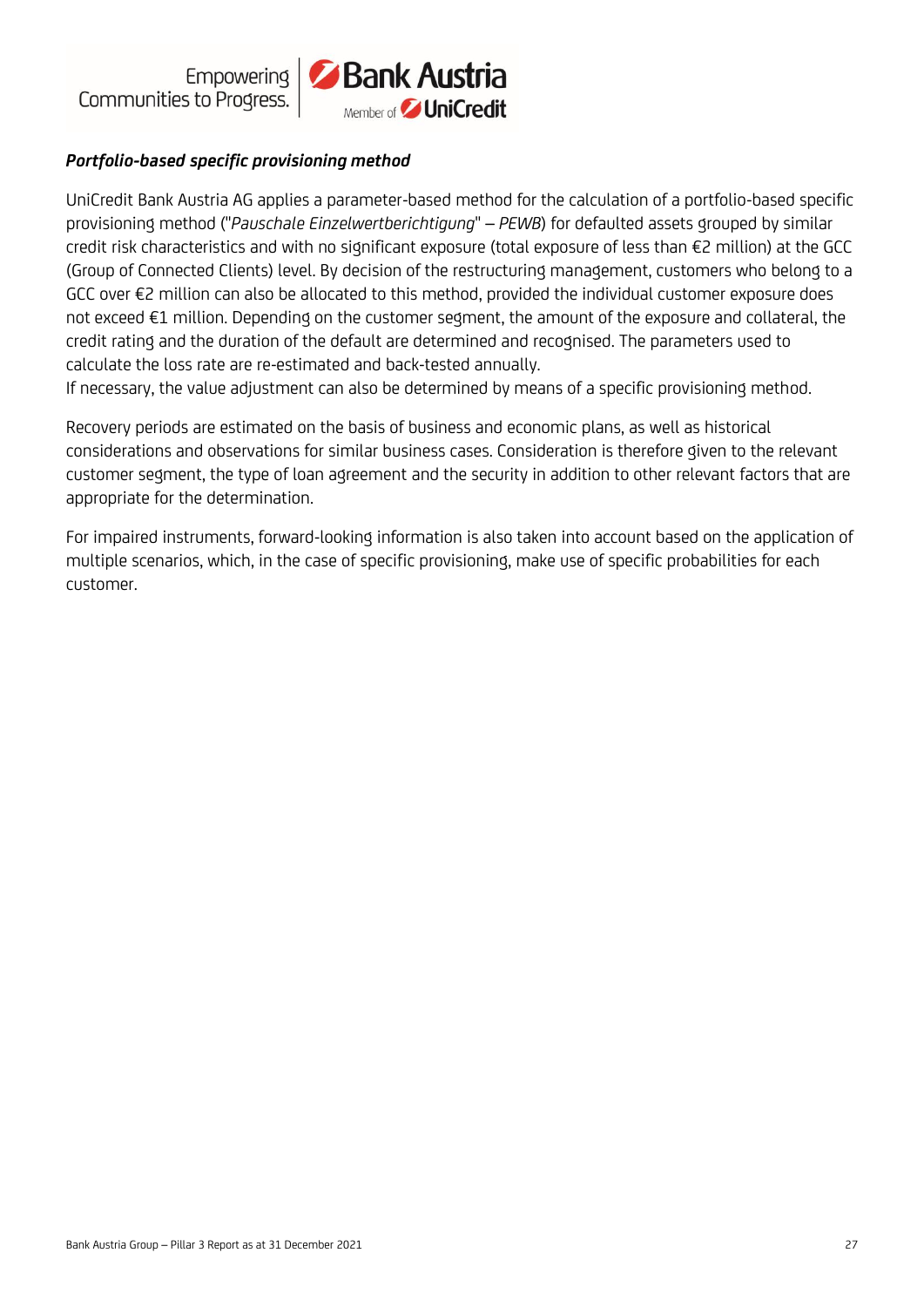

## **EU CQ1 - Credit quality of forborne exposures (Art. 442 CRR)**

|                |                              | a                      | b                                                      | c                       | d                    | e                                                                                                             |                                   | h       |                                                                                 |
|----------------|------------------------------|------------------------|--------------------------------------------------------|-------------------------|----------------------|---------------------------------------------------------------------------------------------------------------|-----------------------------------|---------|---------------------------------------------------------------------------------|
|                |                              |                        | Gross carrying amount/nominal amount of exposures with | forbearance measures    |                      | Accumulated impairment,<br>accumulated negative changes in<br>fair value due to credit risk and<br>provisions |                                   |         | Collaterals received and financial<br>quarantees received on forborne exposures |
|                |                              | Performing<br>forborne |                                                        | Non-performing forborne |                      | On performing<br>forborne<br>exposures                                                                        | On non-<br>performing<br>forborne |         | Of which: Collateral and<br>financial guarantees<br>received on non-            |
|                |                              |                        |                                                        | Of which<br>defaulted   | Of which<br>impaired |                                                                                                               |                                   |         | performing exposures<br>with forbearance<br>measures                            |
|                | (EUR million)                |                        |                                                        |                         |                      |                                                                                                               |                                   |         |                                                                                 |
| $\mathbf{1}$   | Loans and advances           | 1,084.6                | 761.5                                                  | 761.5                   | 760.8                | $-31.4$                                                                                                       | $-375.4$                          | 975.0   | 234.7                                                                           |
| $\overline{c}$ | Central banks                | 0.0                    | 0.0                                                    | 0.0                     | 0.0                  | 0.0                                                                                                           | 0.0                               | 0.0     | 0.0                                                                             |
| 3              | General governments          | 2.2                    | 1.2                                                    | 1.2                     | 1.2                  | 0.0                                                                                                           | 0.0                               | 2.1     | 0.0                                                                             |
| $\overline{4}$ | Credit institutions          | 0.0                    | 0.0                                                    | 0.0                     | 0.0                  | 0.0                                                                                                           | 0.0                               | 0.0     | 0.0                                                                             |
| 5              | Other financial corporations | 0.1                    | 9.8                                                    | 9.8                     | 9.8                  | 0.0                                                                                                           | $-8.4$                            | 1.2     | 1.1                                                                             |
| 6              | Non-financial corporations   | 808.4                  | 638.9                                                  | 638.9                   | 638.9                | $-22.6$                                                                                                       | $-333.6$                          | 727.3   | 172.0                                                                           |
| $\overline{7}$ | Households                   | 273.9                  | 111.6                                                  | 111.6                   | 110.9                | $-8.8$                                                                                                        | $-33.3$                           | 244.4   | 61.6                                                                            |
| 8              | Debt Securities              | 0.0                    | 0.0                                                    | 0.0                     | 0.0                  | 0.0                                                                                                           | 0.0                               | 0.0     | 0.0                                                                             |
| 9              | Loan commitments given       | 255.9                  | 73.2                                                   | 73.2                    | 73.2                 | 1.6                                                                                                           | 20.9                              | 47.0    | 39.6                                                                            |
| 10             | <b>Total</b>                 | 1,340.5                | 834.7                                                  | 834.7                   | 834.0                | $-29.8$                                                                                                       | $-354.5$                          | 1,022.0 | 274.3                                                                           |

The volume of forborne loans increased significantly in comparision with 31 December 2020. This is almost entirely driven by the granting of - COVID-19 pandemic-related - forbearance measures to non-financial institutions.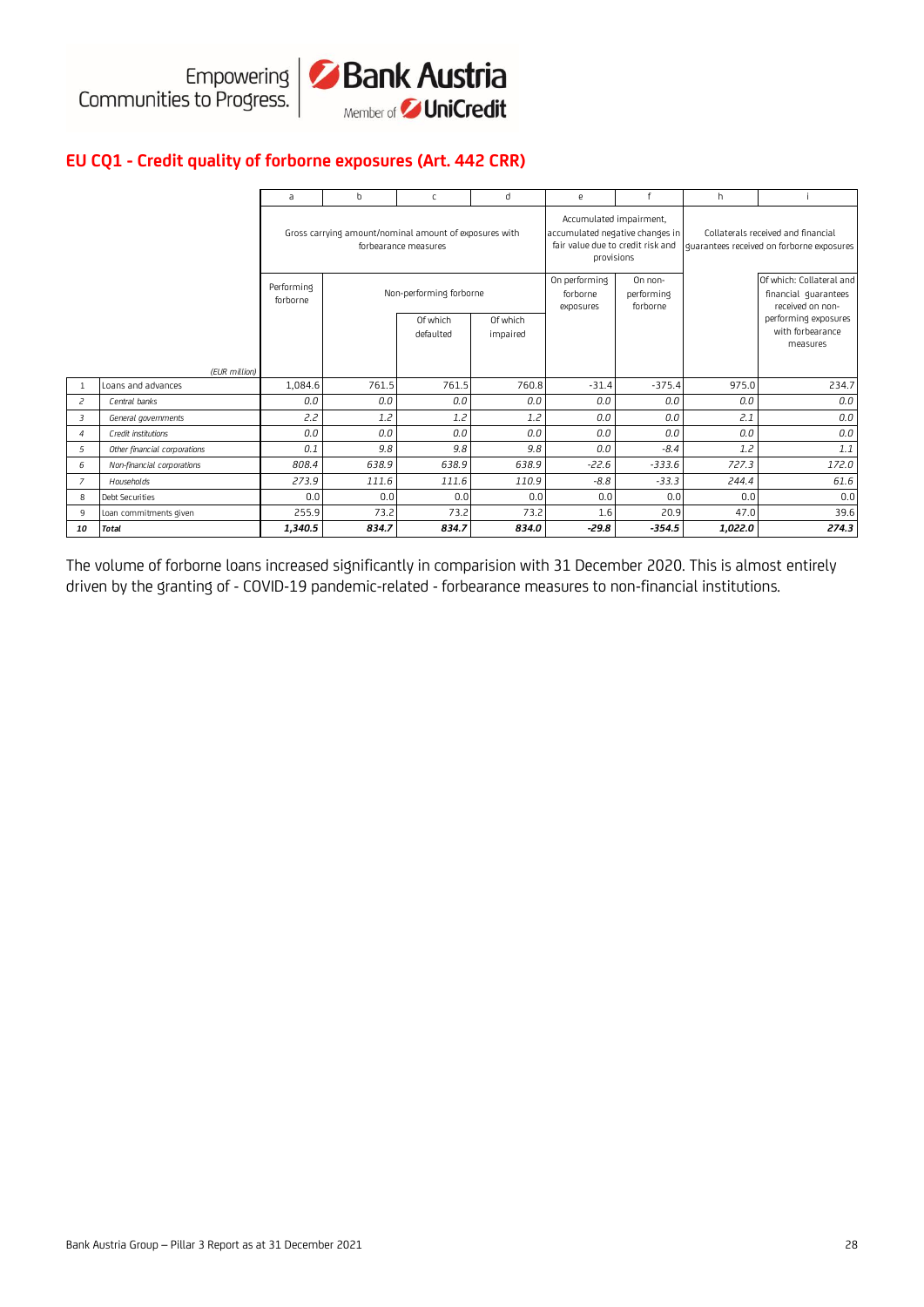

#### **EU CQ3: Credit quality of performing and non-performing exposures by past due days (Art. 442 CRR)**

|     |                                                             | a                   | b                                                   | $\mathsf{C}$                            | d       | e                                                                                   | f                                          | g                                      | h                                        |                                             | $\mathsf{k}$                                | j.                    | $\mathbf{I}$          |
|-----|-------------------------------------------------------------|---------------------|-----------------------------------------------------|-----------------------------------------|---------|-------------------------------------------------------------------------------------|--------------------------------------------|----------------------------------------|------------------------------------------|---------------------------------------------|---------------------------------------------|-----------------------|-----------------------|
|     |                                                             |                     |                                                     |                                         |         |                                                                                     | Gross carrying amount                      |                                        |                                          |                                             |                                             |                       |                       |
|     |                                                             |                     | Performing exposures                                |                                         |         |                                                                                     |                                            |                                        | Non-performing exposures                 |                                             |                                             |                       |                       |
|     | (EUR million)                                               |                     | Not past due<br>or Past due<br>$\epsilon$ = 30 days | Past due ><br>30 days<br>$= 90$<br>days |         | Unlikely<br>to pay<br>that are<br>not past-<br>due or<br>past-due<br>$= 90$<br>days | Past due<br>$> 90$ days<br>$= 180$<br>days | Past due<br>>180<br>days<br>$= 1$ year | Past due $> 1$<br>year<br>$= 2$<br>vears | Past due $> 2$<br>year<br>$\leq$ 5<br>years | Past due $> 5$<br>year<br>$\leq$ 7<br>vears | Past due > 7<br>years | Of which<br>defaulted |
| 05  | Cash balances at central banks and other<br>demand deposits | 21,991.8            | 21,991.8                                            | 0.0                                     | 0.0     | 0.0                                                                                 | 0.0                                        | 0.0                                    | 0.0                                      | 0.0                                         | 0.0                                         | 0.0                   | 0.0                   |
| 10  | Loans and advances                                          | 73,572.2            | 73,536.5                                            | 35.8                                    | 2,027.4 | 1,258.2                                                                             | 25.7                                       | 160.9                                  | 84.6                                     | 167.4                                       | 42.7                                        | 288.0                 | 2,027.4               |
| 20  | Central banks                                               | 600.3               | 600.3                                               | 0.0                                     | 0.0     | 0.0                                                                                 | 0.0                                        | 0.0                                    | 0.0                                      | 0.0                                         | 0.0                                         | 0.0                   | 0.0                   |
| 30  | General governments                                         | 8,201.2             | 8,194.5                                             | 6.7                                     | 121.1   | 3.5                                                                                 | 0.0                                        | 106.6                                  | 0.0                                      | 10.9                                        | 0.0                                         | 0.0                   | 121.1                 |
| 40  | Credit institutions                                         | 6,323.2             | 6,323.2                                             | 0.0                                     | 0.0     | 0.0                                                                                 | 0.0                                        | 0.0                                    | 0.0                                      | 0.0                                         | 0.0                                         | 0.0                   | 0.0                   |
| 50  | Other financial corporations                                | 2,882.8             | 2,882.8                                             | 0.0                                     | 12.6    | 10.2                                                                                | 0.0                                        | 1.2                                    | 0.0                                      | 0.9                                         | 0.0                                         | 0.3                   | 12.6                  |
| 60  | Non-financial corporations                                  | 35,952.7            | 35,939.6                                            | 13.1                                    | 1,279.3 | 1,030.8                                                                             | 4.4                                        | 24.7                                   | 27.4                                     | 60.1                                        | 13.1                                        | 118.8                 | 1,279.3               |
| 70  | of which: SMEs                                              | 7,915.8             | 7,911.2                                             | 4.6                                     | 640.0   | 484.9                                                                               | 4.3                                        | 24.2                                   | 25.4                                     | 43.5                                        | 12.4                                        | 45.3                  | 640.0                 |
| 80  | Households                                                  | 19,612.0            | 19,596.1                                            | 15.9                                    | 614.4   | 213.7                                                                               | 21.3                                       | 28.4                                   | 57.1                                     | 95.4                                        | 29.6                                        | 168.9                 | 614.4                 |
| 90  | <b>Debt Securities</b>                                      | 15,465.5            | 15,465.5                                            | 0.0                                     | 0.0     | 0.0                                                                                 | 0.0                                        | 0.0                                    | 0.0                                      | 0.0                                         | 0.0                                         | 0.0                   | 0.0                   |
| 100 | Central banks                                               | 0.0                 | 0.0                                                 | 0.0                                     | 0.0     | 0.0                                                                                 | 0.0                                        | 0.0                                    | 0.0                                      | 0.0                                         | 0.0                                         | 0.0                   | $0.0\,$               |
| 110 | General governments                                         | 11,733.6            | 11,733.6                                            | 0.0                                     | 0.0     | 0.0                                                                                 | 0.0                                        | 0.0                                    | 0.0                                      | 0.0                                         | 0.0                                         | 0.0                   | 0.0                   |
| 120 | Credit institutions                                         | 3,173.6             | 3,173.6                                             | 0.0                                     | 0.0     | 0.0                                                                                 | 0.0                                        | $0.0\,$                                | 0.0                                      | 0.0                                         | 0.0                                         | 0.0                   | 0.0                   |
| 130 | Other financial corporations                                | 153.9               | 153.9                                               | 0.0                                     | 0.0     | 0.0                                                                                 | 0.0                                        | 0.0                                    | 0.0                                      | 0.0                                         | 0.0                                         | 0.0                   | $0.0\,$               |
| 140 | Non-financial corporations                                  | 404.3               | 404.3                                               | 0.0                                     | 0.0     | 0.0                                                                                 | 0.0                                        | 0.0                                    | 0.0                                      | 0.0                                         | 0.0                                         | 0.0                   | 0.0                   |
| 150 | Off-balance sheet exposures                                 | 38,619.2            |                                                     |                                         | 382.7   |                                                                                     |                                            |                                        |                                          |                                             |                                             |                       | 382.7                 |
| 160 | Central banks                                               | 0.0                 |                                                     |                                         | 0.0     |                                                                                     |                                            |                                        |                                          |                                             |                                             |                       | $0.0\,$               |
| 170 | General governments                                         | 1.922.2             |                                                     |                                         | 0.2     |                                                                                     |                                            |                                        |                                          |                                             |                                             |                       | 0.2                   |
| 180 | Credit institutions                                         | 605.9               |                                                     |                                         | 0.0     |                                                                                     |                                            |                                        |                                          |                                             |                                             |                       | 0.0                   |
| 190 | Other financial corporations                                | 6,282.9             |                                                     |                                         | 3.5     |                                                                                     |                                            |                                        |                                          |                                             |                                             |                       | 3.5                   |
| 200 | Non-financial corporations                                  | 24,222.8            |                                                     |                                         | 369.2   |                                                                                     |                                            |                                        |                                          |                                             |                                             |                       | 369.2                 |
| 210 | Households                                                  | 5,585.4             |                                                     |                                         | 9.8     |                                                                                     |                                            |                                        |                                          |                                             |                                             |                       | 9.8                   |
| 220 | <b>Total</b>                                                | 149,648.7 110,993.7 |                                                     | 35.8                                    | 2,410.1 | 1,258.2                                                                             | 25.7                                       | 160.9                                  | 84.6                                     | 167.4                                       | 42.7                                        | 288.0                 | 2,410.1               |

Non-performing exposures decreased by € 188 million as compared to 31 December 2020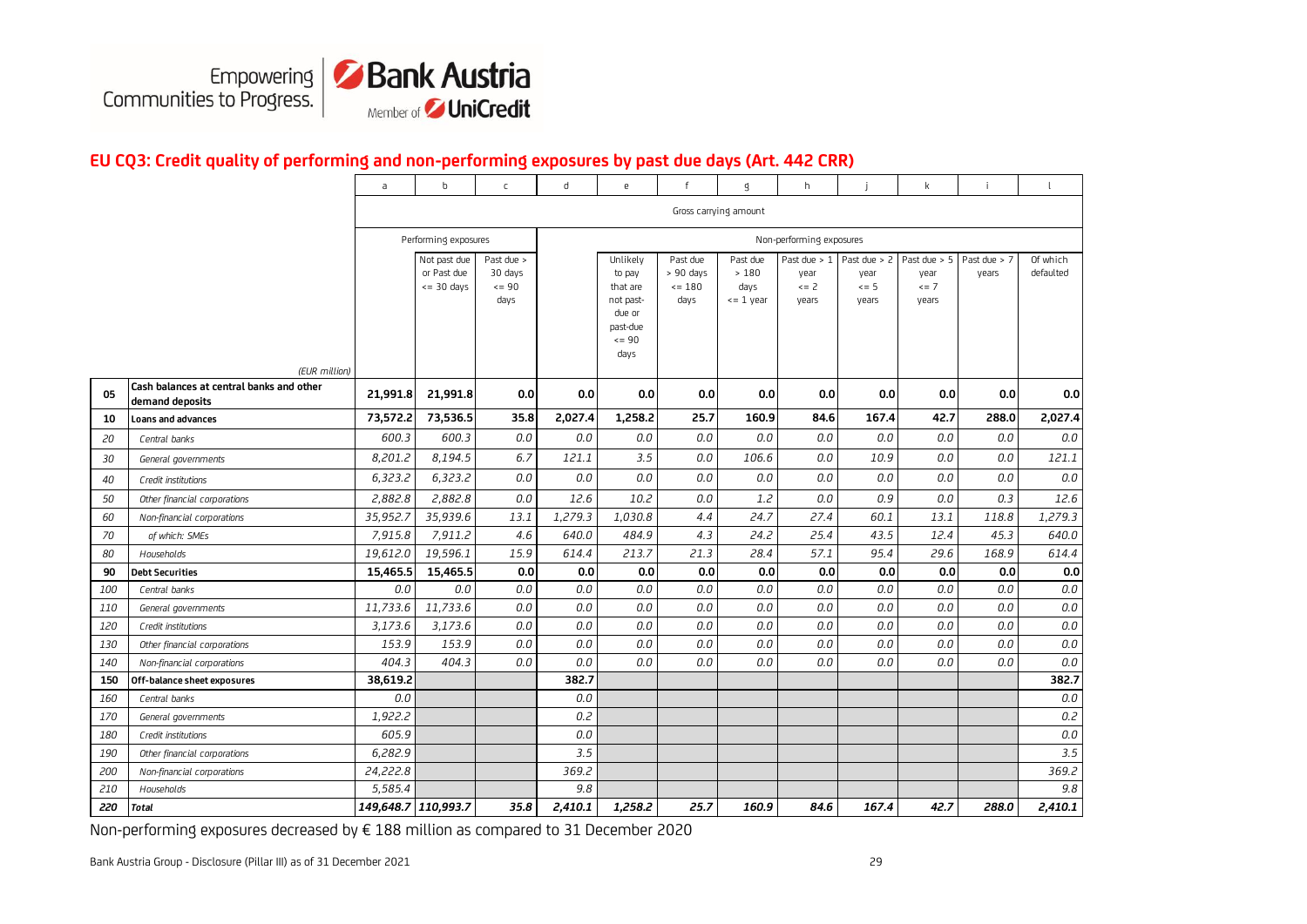

## **EU CQ4: Quality of non-performing exposures by geography (Art. 442 CRR)**

|     |                                | a         | b                             | $\mathsf C$             | d                                 | e                         | f                                                      | g                                                                      |
|-----|--------------------------------|-----------|-------------------------------|-------------------------|-----------------------------------|---------------------------|--------------------------------------------------------|------------------------------------------------------------------------|
|     |                                |           | Gross carrying/nominal amount |                         |                                   | Accumulated<br>impairment | Provisions on off-<br>balance-sheet<br>commitments and | Accumulated negative<br>changes in fair value<br>due to credit risk on |
|     |                                |           |                               | Of which non-performing | Of which subject to<br>impairment |                           | financial guarantees<br>given                          | non-performing<br>exposures                                            |
|     | (EUR million)                  |           |                               | Of which defaulted      |                                   |                           |                                                        |                                                                        |
| 010 | On-balance-sheet<br>exposures  | 91,065.1  | 2,027.4                       | 2,027.4                 | 90,084.6                          | $-1,510.8$                |                                                        | 0.0                                                                    |
| 020 | Austria                        | 61,914.5  | 1,659.7                       | 1,659.7                 | 61,097.3                          | $-1,309.7$                |                                                        | 0.0                                                                    |
| 030 | Switzerland                    | 3,475.1   | 30.0                          | 30.0                    | 3,474.9                           | $-28.3$                   |                                                        | 0.0                                                                    |
| 040 | Germany                        | 4,147.6   | 56.3                          | 56.3                    | 4,145.7                           | $-37.3$                   |                                                        | 0.0                                                                    |
| 050 | Spain                          | 4,310.7   | 50.1                          | 50.1                    | 4,310.7                           | $-27.9$                   |                                                        | 0.0                                                                    |
| 060 | France                         | 1,671.5   | 0.7                           | 0.7                     | 1,525.7                           | $-0.2$                    |                                                        | 0.0                                                                    |
| 070 | Italy                          | 2,949.1   | 5.3                           | 5.3                     | 2,948.8                           | $-3.7$                    |                                                        | 0.0                                                                    |
| 080 | Arab countries                 | 1,237.7   | 0.0                           | 0.0                     | 1,223.6                           | 0.0                       |                                                        | 0.0                                                                    |
| 090 | Other countries                | 11,358.9  | 225.2                         | 225.2                   | 11,358.0                          | $-103.7$                  |                                                        | 0.0                                                                    |
| 100 | Off-balance-sheet<br>exposures | 39,001.9  | 382.7                         | 382.7                   |                                   |                           | 233.2                                                  |                                                                        |
| 110 | Austria                        | 28,840.1  | 339.3                         | 339.3                   |                                   |                           | 204.0                                                  |                                                                        |
| 120 | Germany                        | 1,616.7   | 9.9                           | 9.9                     |                                   |                           | 10.5                                                   |                                                                        |
| 130 | Denmark                        | 428.0     | 0.0                           | 0.0                     |                                   |                           | 0.1                                                    |                                                                        |
| 140 | Spain                          | 2,417.3   | 0.0                           | 0.0                     |                                   |                           | 0.8                                                    |                                                                        |
| 150 | Ireland                        | 513.3     | 0.0                           | 0.0                     |                                   |                           | 0.0                                                    |                                                                        |
| 160 | Netherlands                    | 745.9     | 0.0                           | 0.0                     |                                   |                           | 0.5                                                    |                                                                        |
| 170 | Portugal                       | 432.0     | 0.0                           | 0.0                     |                                   |                           | 0.1                                                    |                                                                        |
| 180 | Sweden                         | 624.5     | 0.0                           | 0.0                     |                                   |                           | 0.2                                                    |                                                                        |
| 190 | Other countries                | 3,384.1   | 33.4                          | 33.4                    |                                   |                           | 17.0                                                   |                                                                        |
| 200 | <b>Total</b>                   | 130,067.0 | 2,410.1                       | 2,410.1                 | 90,084.6                          | $-1,510.8$                | 233.2                                                  | 0.0                                                                    |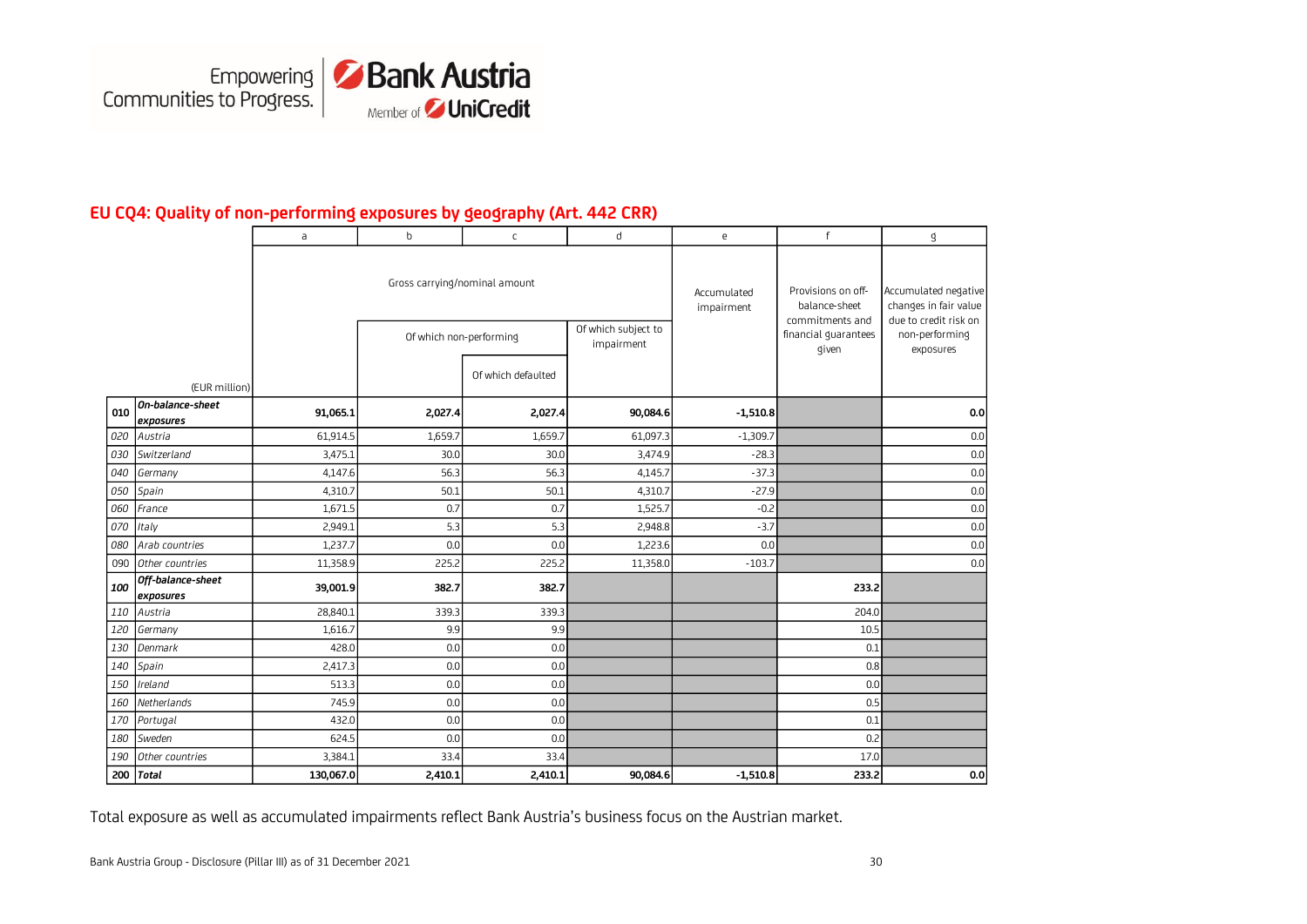

#### **EU CQ5: Credit quality of loans and advances by industry (Art. 442 CRR)**

|                |                                                                  | a                     | $\mathsf{C}$                 | e                         | f                                                                   |
|----------------|------------------------------------------------------------------|-----------------------|------------------------------|---------------------------|---------------------------------------------------------------------|
|                |                                                                  | Gross carrying amount |                              |                           |                                                                     |
|                |                                                                  |                       | of which: non-<br>performing |                           | Accumulated<br>negative changes in                                  |
|                | (EUR million)                                                    |                       | of which: defaulted          | Accumulated<br>impairment | fair value due to<br>credit risk on non-<br>performing<br>exposures |
| 1              | Agriculture, forestry and fishing                                | 111.7                 | 1.6                          | $-0.9$                    | 0.0                                                                 |
| $\overline{c}$ | Mining and quarrying                                             | 500.1                 | 1.2                          | $-1.8$                    | 0.0                                                                 |
| $\overline{3}$ | Manufacturing                                                    | 6,876.0               | 289.4                        | $-159.7$                  | 0.0                                                                 |
| $\overline{4}$ | Electricity, gas, steam and air<br>conditioning supply           | 1,801.4               | 33.6                         | $-14.1$                   | 0.0                                                                 |
| 5              | Water supply                                                     | 415.1                 | 9.7                          | $-5.1$                    | 0.0                                                                 |
| 6              | Construction                                                     | 3,265.6               | 77.2                         | $-65.0$                   | 0.0                                                                 |
| 7              | Wholesale and retail trade                                       | 4,041.8               | 169.1                        | $-102.8$                  | 0.0                                                                 |
| 8              | Transport and storage                                            | 1,592.6               | 82.3                         | $-67.5$                   | 0.0                                                                 |
| 9              | Accommodation and food service<br>activities                     | 488.9                 | 145.0                        | $-69.1$                   | 0.0                                                                 |
| 10             | Information and communication                                    | 873.3                 | 63.2                         | $-50.1$                   | 0.0                                                                 |
| 11             | Real estate activities                                           | 1,099.0               | 57.3                         | $-37.5$                   | 0.0                                                                 |
| 12             | Financial and insurance actvities                                | 7,551.5               | 117.8                        | $-56.9$                   | 0.0                                                                 |
| 13             | Professional, scientific and technical<br>activities             | 5,154.4               | 171.0                        | $-97.3$                   | 0.0                                                                 |
| 14             | Administrative and support service<br>activities                 | 1,431.5               | 10.3                         | $-13.0$                   | 0.0                                                                 |
| 15             | Public administration and defense,<br>compulsory social security | 173.7                 | 0.0                          | $-0.1$                    | 0.0                                                                 |
| 16             | Education                                                        | 13.8                  | 0.0                          | $-0.1$                    | 0.0                                                                 |
| 17             | Human health services and social work<br>activities              | 259.1                 | 0.6                          | -2.6                      | 0.0                                                                 |
| 18             | Arts, entertainment and recreation                               | 547.9                 | 43.5                         | $-46.2$                   | 0.0                                                                 |
| 19             | Other services                                                   | 1,034.6               | 6.3                          | $-9.0$                    | 0.0                                                                 |
| 20             | <b>Total</b>                                                     | 37,232.0              | 1,279.3                      | $-798.6$                  | 0.0                                                                 |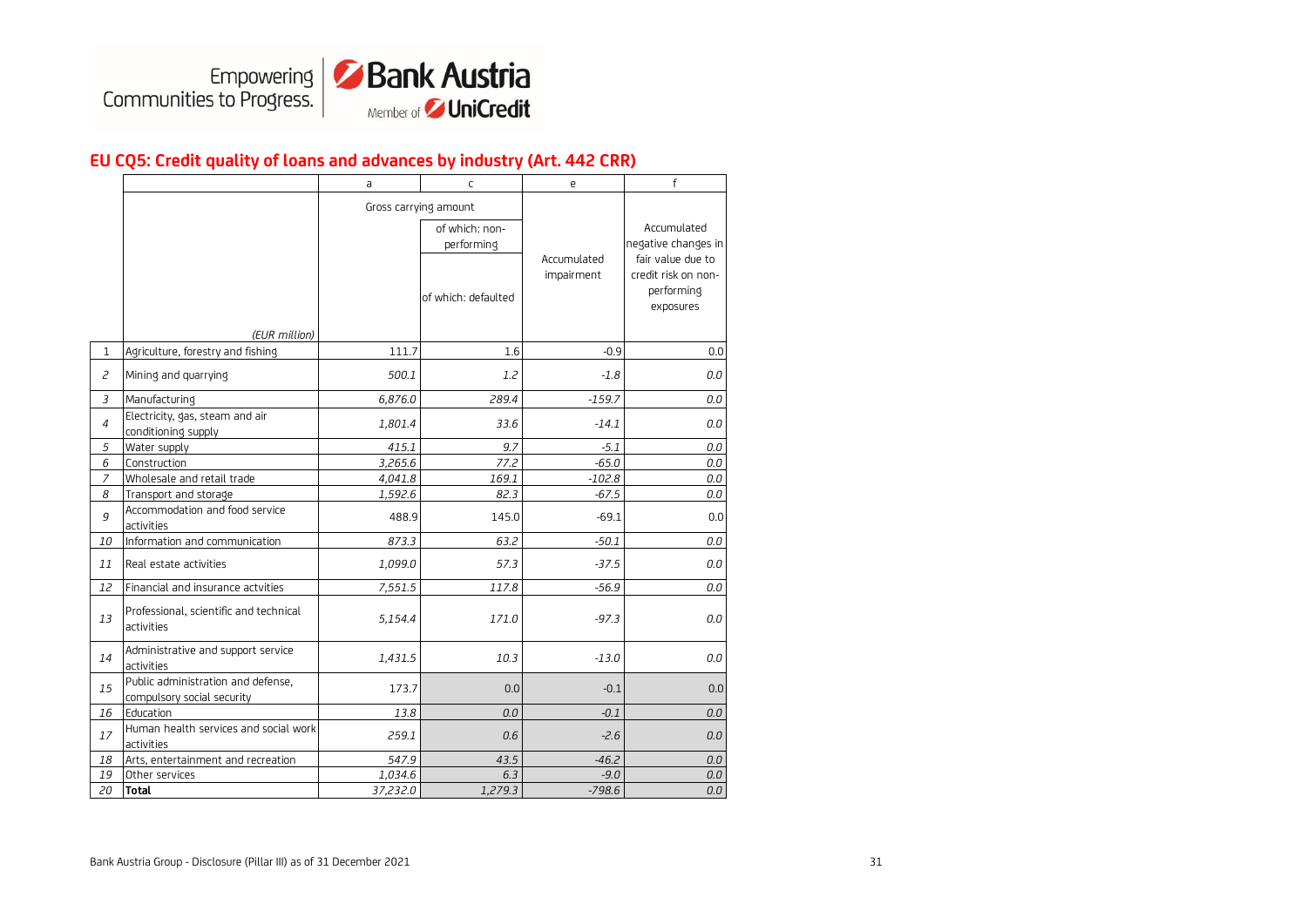

#### **EU CR1 - Performing and non-performing exposures and related provisions (Art. 442 CRR)**

|     |                                                             | $\mathsf{a}$                         | $\mathbf b$          | $\mathsf{C}$         | d       | e                        | f                    | g        | h                                                                  |                      |          | k                                                                                                                                               |                      | m       | n                             | $\Omega$                                         |
|-----|-------------------------------------------------------------|--------------------------------------|----------------------|----------------------|---------|--------------------------|----------------------|----------|--------------------------------------------------------------------|----------------------|----------|-------------------------------------------------------------------------------------------------------------------------------------------------|----------------------|---------|-------------------------------|--------------------------------------------------|
|     |                                                             | Gross carrying amount/nominal amount |                      |                      |         |                          |                      |          |                                                                    |                      |          | Accumulated<br>Accumulated impairment, accumulated negative changes in fair value<br>partial write-<br>due to credit risk and provisions<br>off |                      |         |                               | Collaterals and financial<br>quarantees received |
|     |                                                             |                                      | Performing exposures |                      |         | Non-performing exposures |                      |          | Performing exposures -<br>Accumulated impairment and<br>provisions |                      |          | Non-performing exposures -<br>Accumulated impairment,<br>accumulated negative changes<br>in fair value due to credit risk and<br>provisions     |                      |         | On<br>performing<br>exposures | On non-<br>performing<br>exposures               |
|     | (EUR million)                                               |                                      | of which:<br>stage 1 | of which:<br>stage 2 |         | of which:<br>stage 2     | of which:<br>stage 3 |          | of which:<br>stage 1                                               | of which:<br>stage 2 |          | of which:<br>stage 2                                                                                                                            | of which:<br>stage 3 |         |                               |                                                  |
| 05  | Cash balances at central banks and<br>other demand deposits | 21,991.8                             | 21,987.7             | 4.0                  | 0.0     | 0.0                      | 0.0                  | $-0.4$   | -0.2                                                               | $-0.3$               | 0.0      | 0.0                                                                                                                                             | 0.0                  | 0.0     | 0.0                           | 0.0                                              |
| 10  | Loans and advances                                          | 73,572.2                             | 47,653.7             | 25,191.5             | 2,027.4 | 0.0                      | 2,008.2              | -528.1   | $-62.5$                                                            | $-465.6$             | -980.0   | 0.0                                                                                                                                             | $-977.0$             | -69.0   | 31,606.1                      | 695.0                                            |
| 20  | Central banks                                               | 600.3                                | 600.0                | 0.3                  | 0.0     | 0.0                      | 0.0                  | 0.0      | 0.0                                                                | 0.0                  | 0.0      | 0.0                                                                                                                                             | 0.0                  | 0.0     | 0.3                           | 0.0                                              |
| 30  | General governments                                         | 8,201.2                              | 6,040.3              | 2,160.9              | 121.1   | 0.0                      | 121.1                | $-4.1$   | $-0.3$                                                             | $-3.7$               | -9.9     | 0.0                                                                                                                                             | -9.9                 | 0.0     | 2,277.4                       | 105.0                                            |
| 40  | Credit institutions                                         | 6,323.2                              | 6,222.3              | 100.9                | 0.0     | 0.0                      | 0.0                  | $-0.8$   | $-0.8$                                                             | $-0.1$               | 0.0      | 0.0                                                                                                                                             | 0.0                  | 0.0     | 282.5                         | 0.0                                              |
| 50  | Other financial corporations                                | 2,882.8                              | 1,999.2              | 874.2                | 12.6    | 0.0                      | 12.6                 | $-15.0$  | $-5.4$                                                             | $-9.6$               | $-10.1$  | 0.0                                                                                                                                             | $-10.1$              | $-1.4$  | 737.3                         | 2.1                                              |
| 60  | Non-financial corporations                                  | 35,952.7                             | 23,159.8             | 12,357.0             | 1,279.3 | 0.0                      | 1,264.9              | $-153.6$ | $-23.4$                                                            | $-130.3$             | $-645.0$ | 0.0                                                                                                                                             | $-642.8$             | $-66.6$ | 15,015.3                      | 364.3                                            |
| 70  | of which: SMEs                                              | 7,915.8                              | 4,674.5              | 3,096.1              | 640.0   | 0.0                      | 634.8                | $-54.5$  | $-6.0$                                                             | $-48.5$              | $-279.5$ | 0.0                                                                                                                                             | $-277.7$             | $-16.9$ | 6,301.4                       | 280.6                                            |
| 80  | Households                                                  | 19,612.0                             | 9,632.1              | 9,698.4              | 614.4   | 0.0                      | 609.6                | $-354.6$ | $-32.7$                                                            | $-321.9$             | $-315.0$ | 0.0                                                                                                                                             | $-314.2$             | $-1.0$  | 13,293.3                      | 223.5                                            |
| 90  | <b>Debt Securities</b>                                      | 15,465.5                             | 15,051.4             | 163.3                | 0.0     | 0.0                      | 0.0                  | $-2.8$   | $-1.0$                                                             | $-1.7$               | 0.0      | 0.0                                                                                                                                             | 0.0                  | 0.0     | 0.0                           | 0.0                                              |
| 100 | Central banks                                               | 0.0                                  | 0.0                  | 0.0                  | 0.0     | 0.0                      | 0.0                  | 0.0      | 0.0                                                                | 0.0                  | 0.0      | $0.0\,$                                                                                                                                         | 0.0                  | 0.0     | 0.0                           | 0.0                                              |
| 110 | General governments                                         | 11,733.6                             | 11,487.2             | 8.1                  | 0.0     | 0.0                      | 0.0                  | $-0.5$   | $-0.5$                                                             | 0.0                  | 0.0      | 0.0                                                                                                                                             | 0.0                  | 0.0     | 0.0                           | 0.0                                              |
| 120 | Credit institutions                                         | 3,173.6                              | 3,163.6              | 10.0                 | 0.0     | 0.0                      | 0.0                  | $-0.6$   | $-0.4$                                                             | $-0.2$               | 0.0      | 0.0                                                                                                                                             | 0.0                  | 0.0     | 0.0                           | 0.0                                              |
| 130 | Other financial corporations                                | 153.9                                | 141.6                | 0.0                  | 0.0     | 0.0                      | 0.0                  | 0.0      | 0.0                                                                | 0.0                  | 0.0      | 0.0                                                                                                                                             | 0.0                  | 0.0     | 0.0                           | 0.0                                              |
| 140 | Non-financial corporations                                  | 404.3                                | 259.1                | 145.2                | 0.0     | 0.0                      | 0.0                  | $-1.6$   | $-0.1$                                                             | $-1.5$               | 0.0      | 0.0                                                                                                                                             | 0.0                  | 0.0     | 0.0                           | 0.0                                              |
| 150 | Off-balance sheet exposures                                 | 38,619.2                             | 23,729.3             | 14,889.9             | 382.7   | 0.0                      | 382.7                | 48.9     | 10.0                                                               | 38.9                 | 184.3    | 0.0                                                                                                                                             | 184.3                |         | 5,391.8                       | 78.2                                             |
| 160 | Central banks                                               | 0.0                                  | 0.0                  | 0.0                  | 0.0     | 0.0                      | 0.0                  | 0.0      | 0.0                                                                | 0.0                  | 0.0      | 0.0                                                                                                                                             | 0.0                  |         | 0.0                           | 0.0                                              |
| 170 | General governments                                         | 1,922.2                              | 1,745.0              | 177.2                | 0.2     | 0.0                      | 0.2                  | 0.3      | 0.0                                                                | 0.2                  | 0.0      | 0.0                                                                                                                                             | 0.0                  |         | 225.5                         | 0.2                                              |
| 180 | Credit institutions                                         | 605.9                                | 573.5                | 32.4                 | 0.0     | 0.0                      | 0.0                  | 0.1      | 0.1                                                                | 0.0                  | 0.0      | 0.0                                                                                                                                             | 0.0                  |         | 23.5                          | 0.0                                              |
| 190 | Other financial corporations                                | 6,282.9                              | 4,652.4              | 1,630.5              | 3.5     | 0.0                      | 3.5                  | 1.8      | 0.6                                                                | 1.2                  | 3.3      | 0.0                                                                                                                                             | 3.3                  |         | 1,706.1                       | 0.0                                              |
| 200 | Non-financial corporations                                  | 24,222.8                             | 14,489.4             | 9,733.4              | 369.2   | 0.0                      | 369.2                | 29.0     | 5.4                                                                | 23.5                 | 180.2    | 0.0                                                                                                                                             | 180.2                |         | 2,989.2                       | 74.7                                             |
| 210 | Households                                                  | 5,585.4                              | 2,269.0              | 3,316.4              | 9.8     | 0.0                      | 9.8                  | 17.7     | 3.9                                                                | 13.9                 | 0.9      | 0.0                                                                                                                                             | 0.9                  |         | 447.5                         | 3.3                                              |
| 220 | <b>Total</b>                                                |                                      | 149,648.7 108,422.2  | 40,248.9             | 2,410.1 | 0.0                      | 2,390.8              | $-482.4$ | $-53.7$                                                            | $-428.7$             | $-795.7$ | 0.0                                                                                                                                             | $-792.7$             | -69.0   | 36,997.9                      | 773.2                                            |

Decreasing volume of non-performing exposures y/y due to strong collection and low NPE inflow.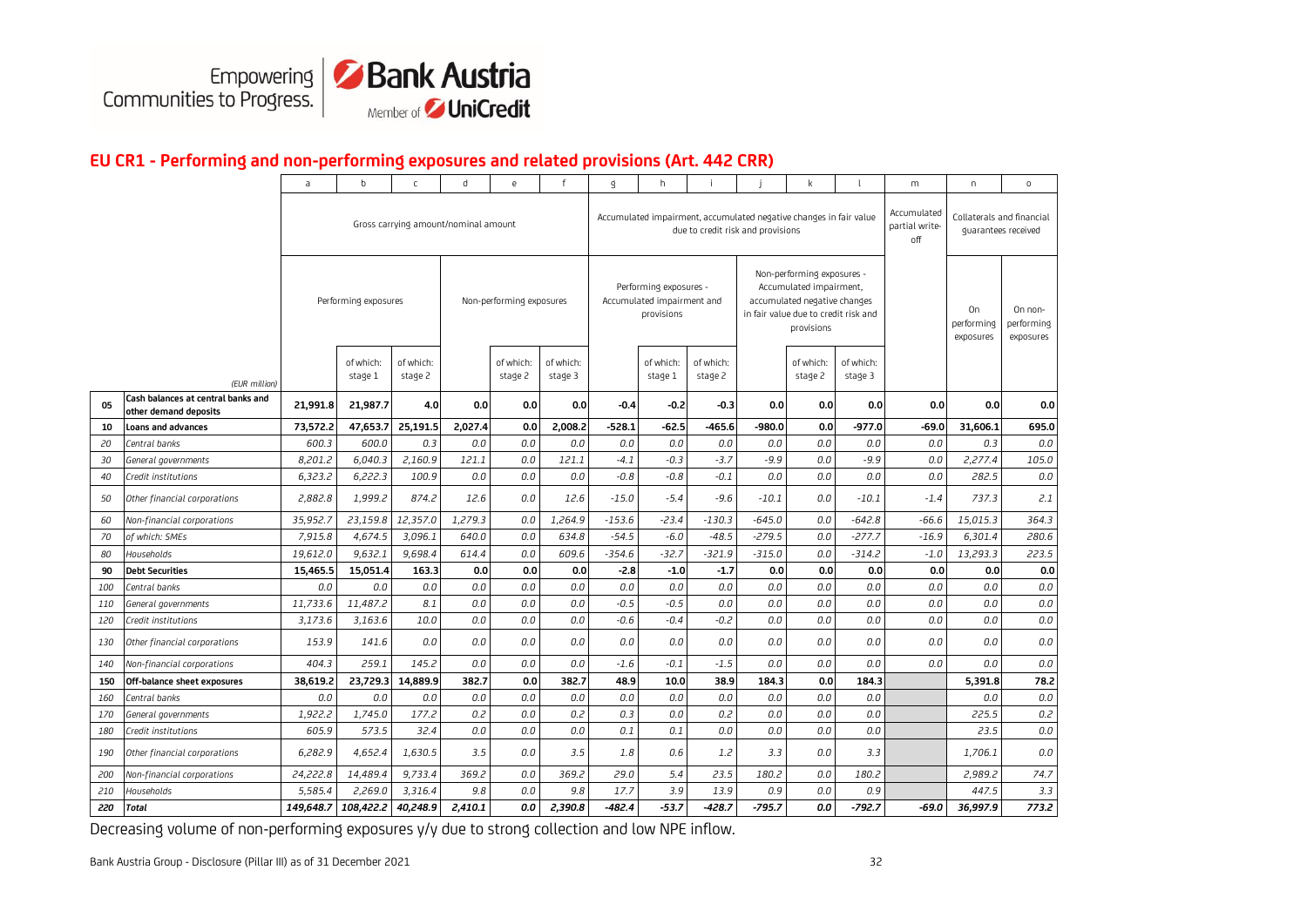

#### **EU CQ7 - Collateral obtained by taking possession and execution processes (Art. 442 CRR)** Not applicable, therefore, no disclosure.

#### **EU CR1-A – Maturity of exposures (Art. 442 CRR)**

|                    |           |               |                           |           |                        | (EUR million) |
|--------------------|-----------|---------------|---------------------------|-----------|------------------------|---------------|
|                    | a         | b             |                           | d         | е                      |               |
|                    |           |               | Net exposure value        |           |                        |               |
| <b>Description</b> | On demand | $\leq$ 1 year | $>1$ year $<= 5$<br>vears | > 5 years | Not stated<br>maturity | <b>Total</b>  |
| Loans and advances | 7,486.9   | 16,291.1      | 15,677.3                  | 34,636.3  |                        | 74,091.6      |
| Debt securities    |           | 2,002.9       | 11,669.0                  | 1,790.7   |                        | 15,462.7      |
| <b>Total</b>       | 7,486.9   | 18,294.1      | 27,346.3                  | 36,427.1  |                        | 89,554.3      |

Y/y, maturities decreased, reflecting a shift of positions >1 year to positions < 1 year.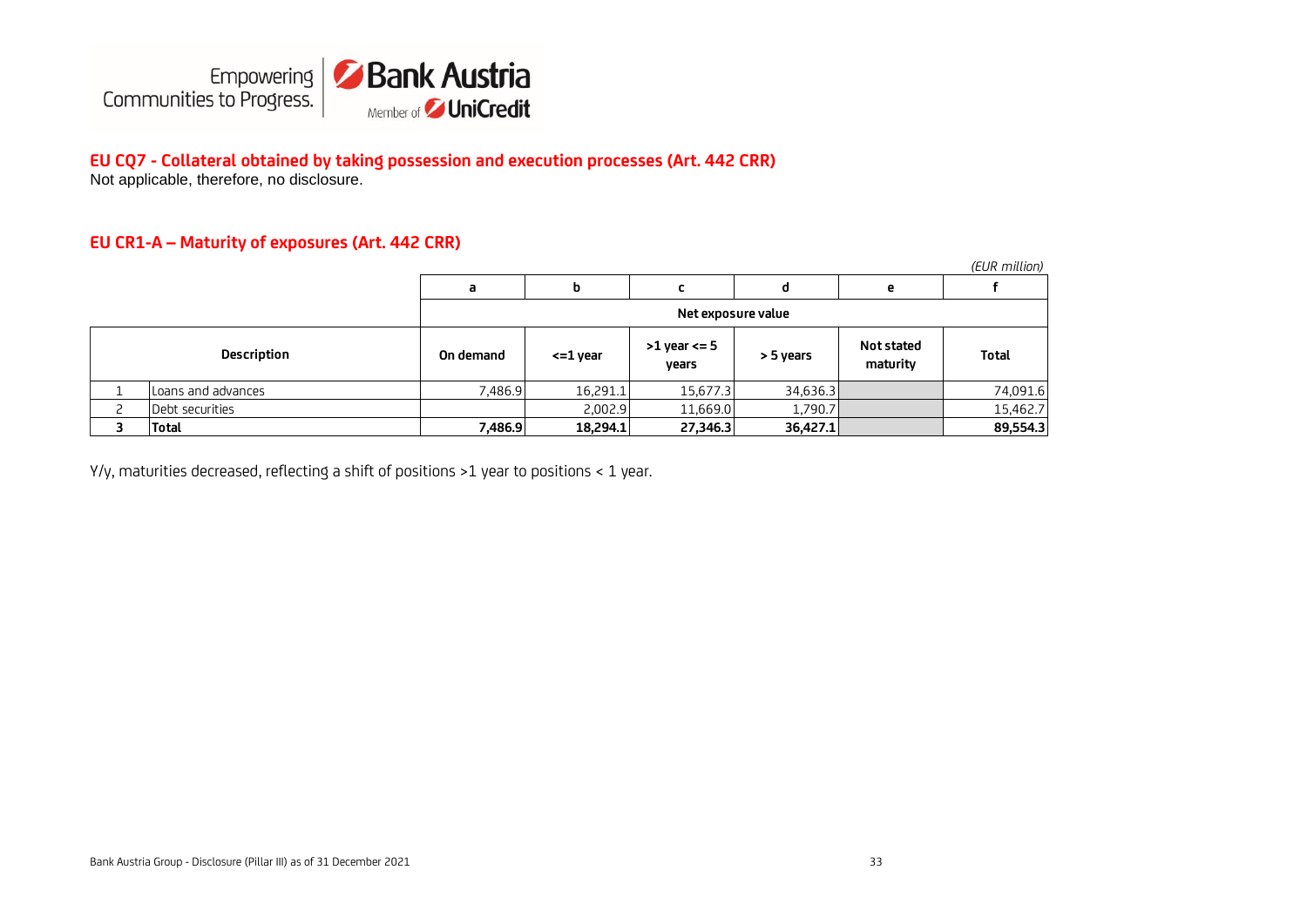

# **Disclosure of leverage (Article 451 CRR)**

#### **EU LR1 - LRSum: Summary reconciliation of accounting assets and leverage ratio exposures (Art. 451 CRR)**

|                |                                                                                                                                                                                                                                                         | a)                |
|----------------|---------------------------------------------------------------------------------------------------------------------------------------------------------------------------------------------------------------------------------------------------------|-------------------|
|                | (EUR million)                                                                                                                                                                                                                                           | Applicable amount |
| 1              | Total assets as per published financial statements                                                                                                                                                                                                      | 118,404.3         |
| $\overline{c}$ | Adjustment for entities which are consolidated for accounting purposes but<br>are outside the scope of regulatory consolidation                                                                                                                         | 38.9              |
| 3              | (Adjustment for securitised exposures that meet the operational<br>requirements for the recognition of risk transference)                                                                                                                               | 0.0               |
| 4              | (Adjustment for temporary exemption of exposures to central bank (if<br>applicable))                                                                                                                                                                    | $-22,358.9$       |
| 5              | (Adjustment for fiduciary assets recognised on the balance sheet pursuant to<br>the applicable accounting framework but excluded from the leverage ratio<br>total exposure measure in accordance with point (i) of point (i) of Article<br>429a(1) CRR) | 0.0               |
| 6              | Adjustment for regular-way purchases and sales of financial assets subject<br>to trade date accounting                                                                                                                                                  | 0.0               |
| 7              | Adjustment for eligible cash pooling transactions                                                                                                                                                                                                       | 0.0               |
| 8              | Adjustments for derivative financial instruments                                                                                                                                                                                                        | $-143.4$          |
| 9              | Adjustment for securities financing transactions (SFTs)                                                                                                                                                                                                 | 214.9             |
| 10             | Adjustment for off-balance sheet items (ie conversion to credit equivalent<br>amounts of off-balance sheet exposures)                                                                                                                                   | 10,178.2          |
| 11             | (Adjustment for prudent valuation adjustments and specific and general<br>provisions which have reduced Tier 1 capital)                                                                                                                                 | 0.0               |
| $EU-11a$       | (Adjustment for exposures excluded from the leverage ratio total exposure<br>measure in accordance with point (c) of Article 429a(1) CRR)                                                                                                               | 0.0               |
| EU-11b         | (Adjustment for exposures excluded from the leverage ratio total exposure<br>measure in accordance with point (j) of Article 429a(1) CRR)                                                                                                               | 0.0               |
| 12             | Other adjustments                                                                                                                                                                                                                                       | 19,173.4          |
| 13             | Leverage ratio total exposure measure                                                                                                                                                                                                                   | 125,507.5         |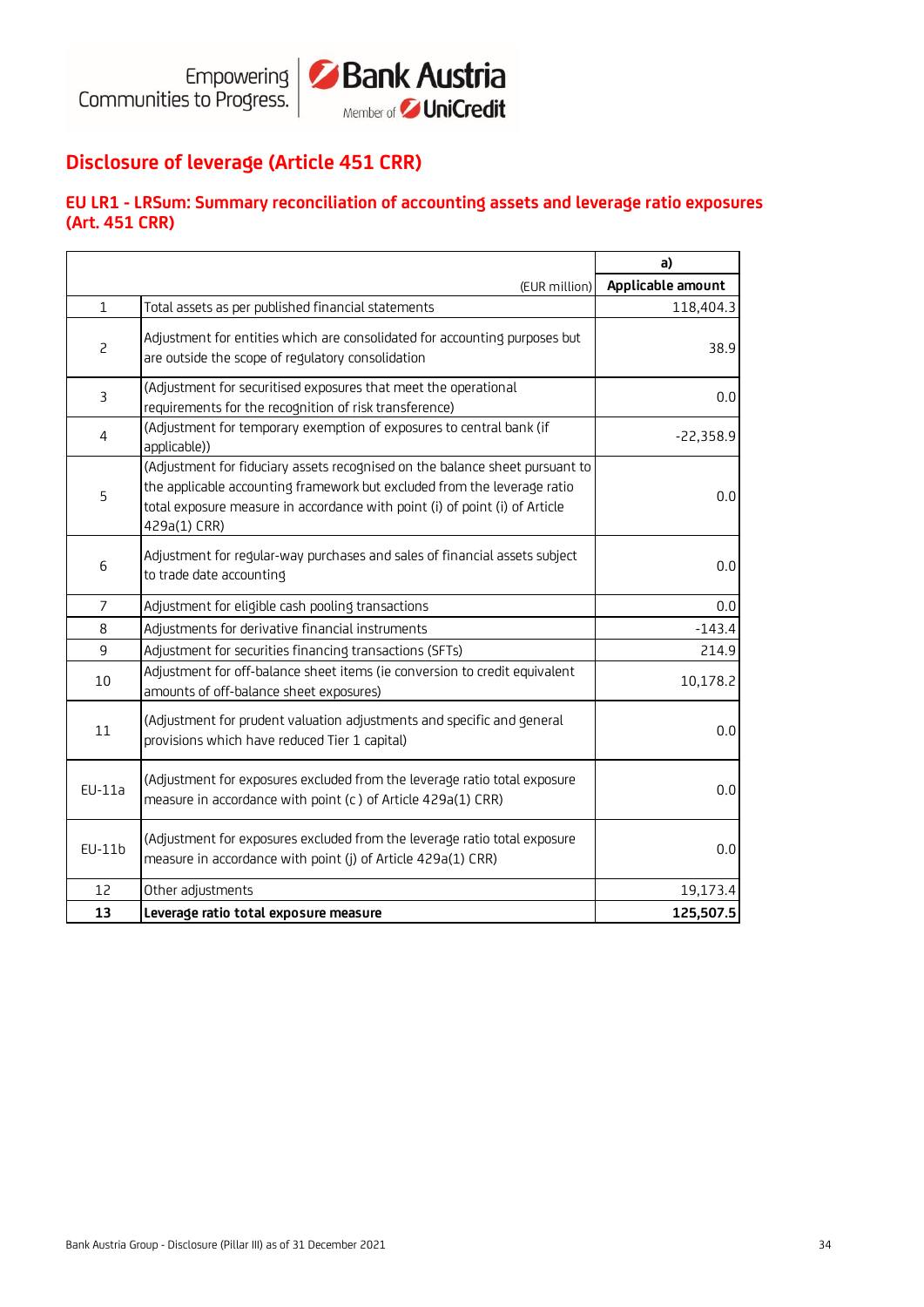

# **EU LR2 - LRCom: Leverage ratio common disclosure (Art. 451 CRR)**

|                |                                                                                                                                              | CRR leverage ratio exposures |            |
|----------------|----------------------------------------------------------------------------------------------------------------------------------------------|------------------------------|------------|
|                |                                                                                                                                              | a)                           | b)         |
|                | (EUR million)                                                                                                                                | 31.12.2021                   | 31.12.2020 |
|                | On-balance sheet exposures (excluding derivatives and SFTs)                                                                                  |                              |            |
| $\mathbf{1}$   | On-balance sheet items (excluding derivatives, SFTs, but including<br>collateral)                                                            | 91,808.1                     | 92,307.5   |
| $\overline{c}$ | Gross-up for derivatives collateral provided where deducted from the balance<br>sheet assets pursuant to the applicable accounting framework | 0.0                          | 0.0        |
| $\mathsf{3}$   | (Deductions of receivables assets for cash variation margin provided in<br>derivatives transactions)                                         | $-426.1$                     | $-774.3$   |
| 4              | (Adjustment for securities received under securities financing transactions<br>that are recognised as an asset)                              | 0.0                          | 0.0        |
| 5              | (General credit risk adjustments to on-balance sheet items)                                                                                  | 0.0                          | 0.0        |
| 6              | (Asset amounts deducted in determining Tier 1 capital)                                                                                       | $-1,871.0$                   | $-1,583.0$ |
| $\overline{7}$ | Total on-balance sheet exposures (excluding derivatives and SFTs)                                                                            | 89,511.0                     | 89,950.2   |
|                | <b>Derivative exposures</b>                                                                                                                  |                              |            |
| 8              | Replacement cost associated with SA-CCR derivatives transactions (ie net of<br>eligible cash variation margin)                               | 843.1                        | 809.2      |
| EU-8a          | Derogation for derivatives: replacement costs contribution under the<br>simplified standardised approach                                     | 0.0                          | 0.0        |
| 9              | Add-on amounts for potential future exposure associated with SA-CCR<br>derivatives transactions                                              | 1,235.0                      | 321.7      |
| EU-9a          | Derogation for derivatives: Potential future exposure contribution under the<br>simplified standardised approach                             | 0.7                          | 0.0        |
| EU-9b          | Exposure determined under Original Exposure Method                                                                                           | 0.0                          | 0.0        |
| 10             | (Exempted CCP leg of client-cleared trade exposures) (SA-CCR)                                                                                | 0.0                          | 0.0        |
| EU-10a         | (Exempted CCP leg of client-cleared trade exposures) (simplified<br>standardised approach)                                                   | 0.0                          | 0.0        |
| EU-10b         | (Exempted CCP leg of client-cleared trade exposures) (Original exposure<br>method)                                                           | 0.0                          | 0.0        |
| 11             | Adjusted effective notional amount of written credit derivatives                                                                             | 60.0                         | 60.0       |
| 12             | (Adjusted effective notional offsets and add-on deductions for written credit<br>derivatives)                                                | 0.0                          | 0.0        |
| 13             | Total derivatives exposures                                                                                                                  | 2,138.8                      | 1,190.9    |
|                | Securities financing transaction (SFT) exposures                                                                                             |                              |            |
| 14             | Gross SFT assets (with no recognition of netting), after adjustment for sales<br>accounting transactions                                     | 2,099.7                      | 229.8      |
| 15             | (Netted amounts of cash payables and cash receivables of gross SFT assets)                                                                   | 0.0                          | 0.0        |
| 16             | Counterparty credit risk exposure for SFT assets                                                                                             | 214.9                        | 55.4       |
| EU-16a         | Derogation for SFTs: Counterparty credit risk exposure in accordance with<br>Articles 429e(5) and 222 CRR                                    | 0.0                          | 0.0        |
| 17             | Agent transaction exposures                                                                                                                  | 0.0                          | 0.0        |
| EU-17a         | (Exempted CCP leg of client-cleared SFT exposure)                                                                                            | 0.0                          | 0.0        |
| 18             | Total securities financing transaction exposures                                                                                             | 2,314.6                      | 285.2      |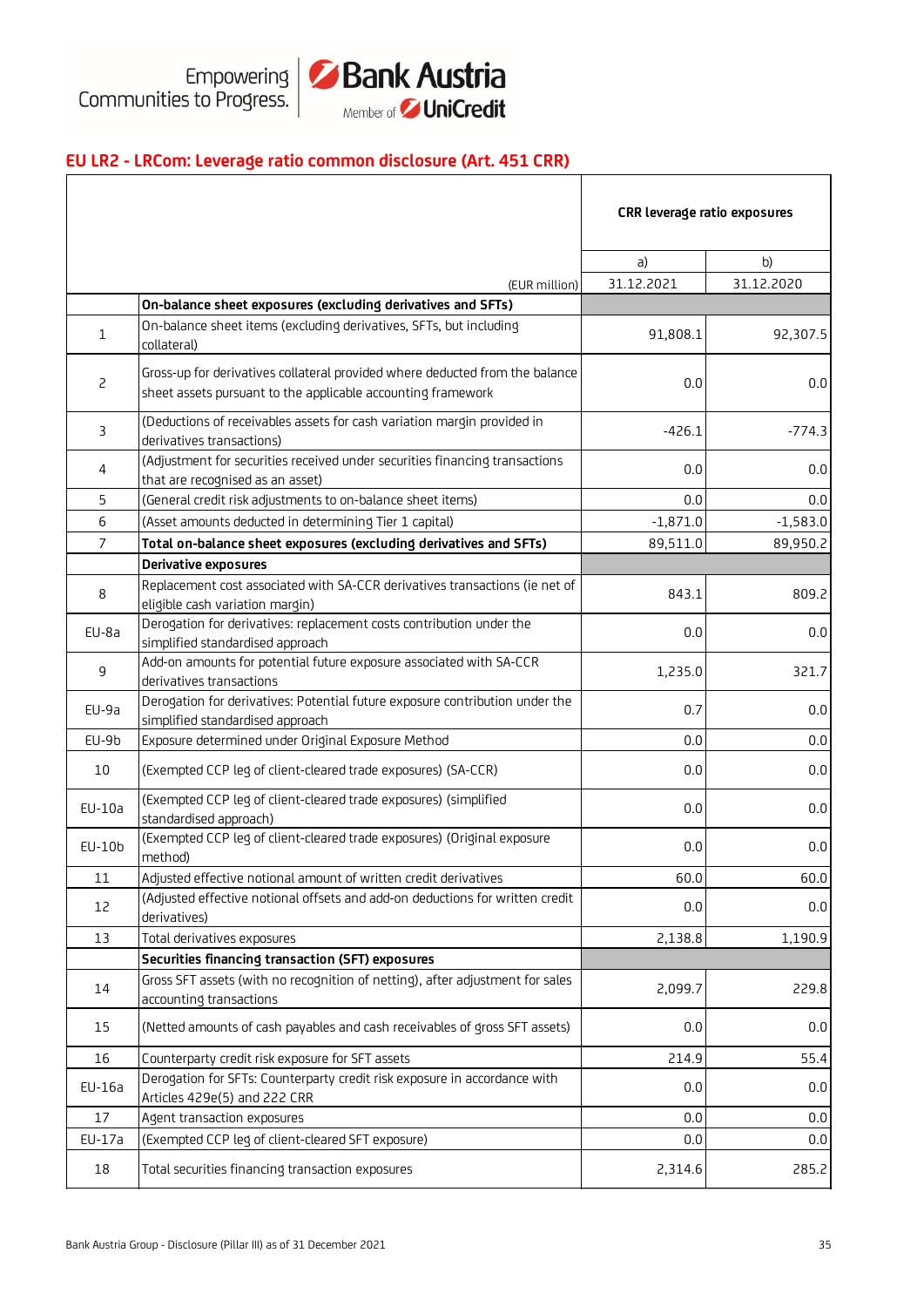

|               | Member of <b>you used cand</b>                                                                                                   |              |              |
|---------------|----------------------------------------------------------------------------------------------------------------------------------|--------------|--------------|
|               | Other off-balance sheet exposures                                                                                                |              |              |
| 19            | Off-balance sheet exposures at gross notional amount                                                                             | 38,987.8     | 38,675.7     |
| 20            | (Adjustments for conversion to credit equivalent amounts)                                                                        | $-28,809.6$  | $-28,362.2$  |
| 21            | (General provisions associated with off-balance sheet exposures deducted in<br>determining Tier 1 capital)                       | 0.0          | 0.0          |
| 22            | Off-balance sheet exposures                                                                                                      | 10,178.2     | 10,313.5     |
|               | <b>Excluded exposures</b>                                                                                                        |              |              |
| EU-22a        | (Exposures excluded from the leverage ratio total exposure measure in<br>accordance with point (c) of Article 429a(1) CRR)       | 0.0          | 0.0          |
| EU-22b        | (Exposures exempted in accordance with point (j) of Article 429a (1) CRR<br>(on and off balance sheet))                          | 0.0          | 0.0          |
| <b>EU-22c</b> | (Excluded exposures of public development banks - Public sector<br>investments)                                                  | 0.0          | 0.0          |
| EU-22d        | (Excluded promotional loans of public development banks)                                                                         | 0.0          | 0.0          |
| EU-22e        | (Excluded passing-through promotional loan exposures by non-public<br>development banks (or units))                              | 0.0          | 0.0          |
| EU-22f        | (Excluded guaranteed parts of exposures arising from export credits)                                                             | $-994.1$     | 0.0          |
| EU-22g        | (Excluded excess collateral deposited at triparty agents)                                                                        | 0.0          | 0.0          |
| EU-22h        | (Excluded CSD related services of CSD/institutions in accordance with point<br>(o) of Article 429a(1) CRR)                       | 0.0          | 0.0          |
| EU-22i        | (Excluded CSD related services of designated institutions in accordance with<br>point (p) of Article 429a(1) CRR)                | 0.0          | 0.0          |
| EU-22j        | (Reduction of the exposure value of pre-financing or intermediate loans)                                                         | 0.0          | 0.0          |
| <b>EU-22k</b> | (Total exempted xposures)                                                                                                        | $-994.1$     | 0.0          |
|               | Capital and total exposure measure                                                                                               |              |              |
| 23            | Tier 1 capital                                                                                                                   | 6,699.9      | 6,327.0      |
| 24            | Leverage ratio total exposure measure                                                                                            | 103,148.6    | 101,739.8    |
|               | Leverage ratio                                                                                                                   |              |              |
| 25            | Leverage ratio                                                                                                                   | 6.50%        | 6.22%        |
| EU-25         | Leverage ratio (without the adjustment due to excluded exposures of public<br>development banks - Public sector investments) (%) | 6.50%        | 6.22%        |
| 25a           | Leverage ratio (excluding the impact of any applicable temporary exemption<br>of central bank reserves) (%)                      | 5.34%        | 5.06%        |
| 26            | Regulatory minimum leverage ratio requirement (%)                                                                                | 3.12%        | 3.12%        |
| EU-26a        | Additional leverage ratio requirements (%)                                                                                       | 0.00%        | 0.00%        |
| EU-26b        | of which: in the form of common equity tier 1                                                                                    | 0.00%        | 0.00%        |
| 27            | Required leverage buffer (%)                                                                                                     | 0.00%        | 0.00%        |
| EU-27a        | Total leverage ratio requirements (in %)                                                                                         | 3.12%        | 3.12%        |
|               | Choice on transitional arrangements for the definition of the capital<br>measure                                                 |              |              |
| EU-27b        | Choice on transitional arrangements for the definition of the capital<br>measure                                                 | transitional | transitional |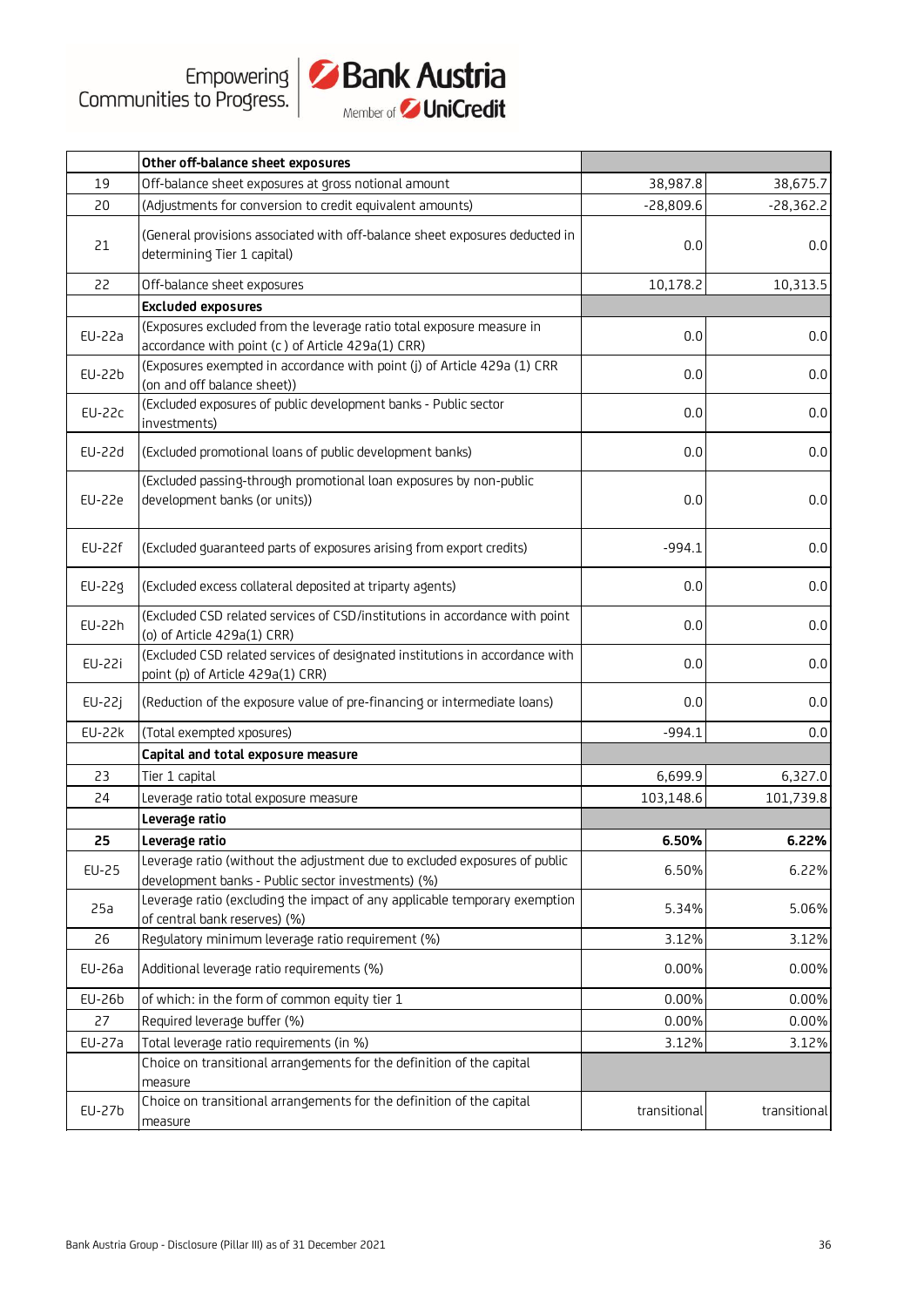

|     | Disclosure of mean values                                                                                                                                                                                                                                                                           |           |               |
|-----|-----------------------------------------------------------------------------------------------------------------------------------------------------------------------------------------------------------------------------------------------------------------------------------------------------|-----------|---------------|
| 28  | Mean of daily values of gross SFT assets, after adjustment for sale<br>accounting transactions and netted of amounts of associated cash payables<br>and cash receivable                                                                                                                             | 1,078.2   | not available |
| 29  | Quarter-end value of gross SFT assets, after adjustment for sale accounting<br>transactions and netted of amounts of associated cash payables and cash<br>receivables                                                                                                                               | 2,099.7   | 229.8         |
| 30  | Total exposures (including the impact of any applicable temporary<br>exemption of central bank reserves) incorporating mean values from row 28<br>of gross SFT assets (after adjustment for sale accounting transactions and<br>netted of amounts of associated cash payables and cash receivables) | 102,127.0 | not available |
| 30a | Total exposures (excluding the impact of any applicable temporary<br>exemption of central bank reserves) incorporating mean values from row 28<br>of gross SFT assets (after adjustment for sale accounting transactions and<br>netted of amounts of associated cash payables and cash receivables) | 124,485.9 | not available |
| 31  | Leverage ratio (including the impact of any applicable temporary exemption<br>of central bank reserves) incorporating mean values from row 28 of gross<br>SFT assets (after adjustment for sale accounting transactions and netted of<br>amounts of associated cash payables and cash receivables)  | 6.56%     | not available |
| 31a | Leverage ratio (excluding the impact of any applicable temporary exemption<br>of central bank reserves) incorporating mean values from row 28 of gross<br>SFT assets (after adjustment for sale accounting transactions and netted of<br>amounts of associated cash payables and cash receivables)  | 5.38%     | not available |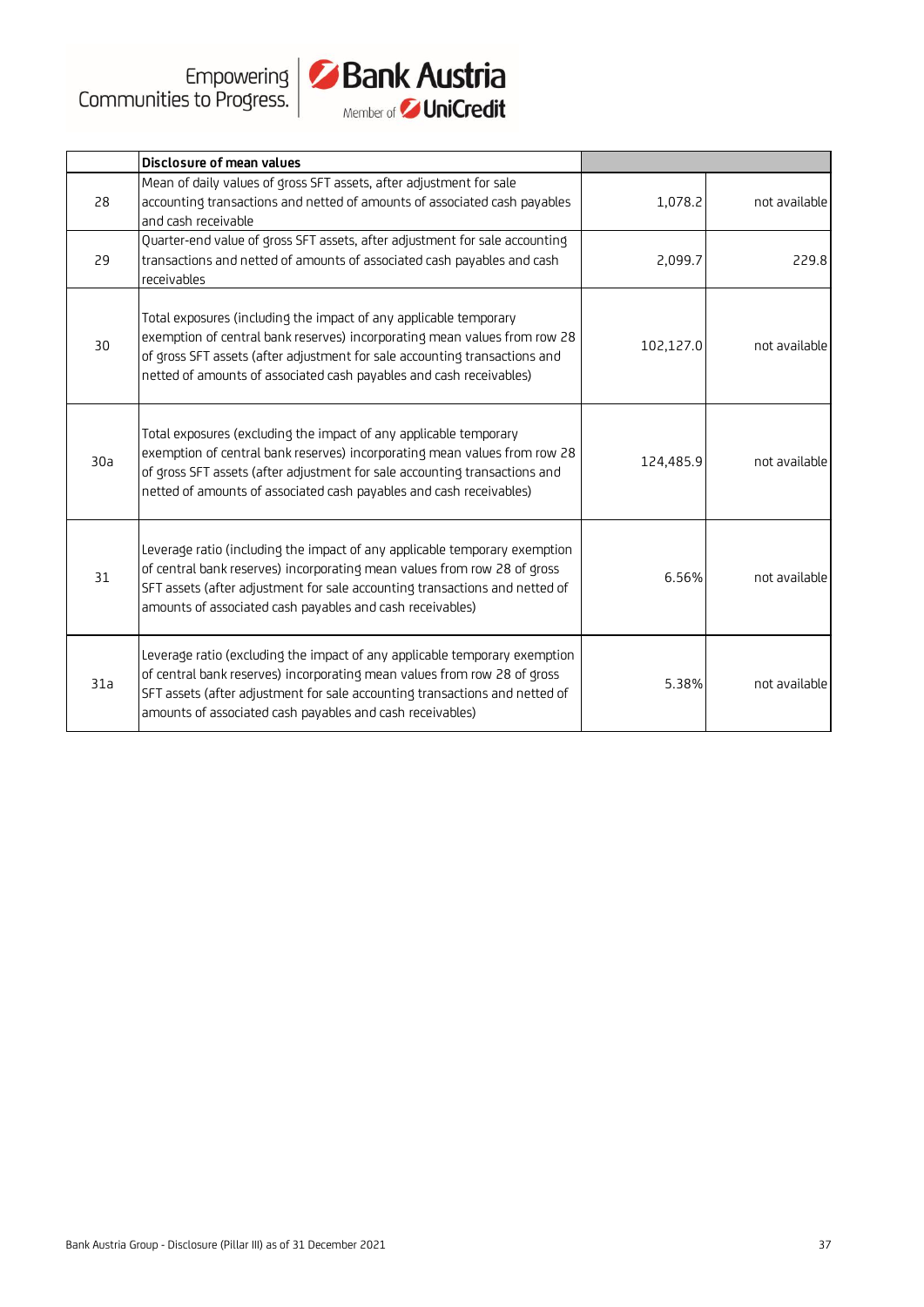

# **EU LR3 - LRSpl: Split-up of on balance sheet exposures (excluding derivatives, SFTs and exempted exposures) (Art. 451 CRR)**

|        |                                                                                                          | a)                 |
|--------|----------------------------------------------------------------------------------------------------------|--------------------|
|        |                                                                                                          | CRR leverage ratio |
|        | (EUR million)                                                                                            | exposures          |
| $EU-1$ | Total on-balance sheet exposures (excluding derivatives, SFTs, and<br>exempted exposures), of which:     | 118,404.3          |
| $EU-2$ | Trading book exposures                                                                                   | 38.9               |
| $EU-3$ | Banking book exposures, of which:                                                                        | 0.0                |
| $EU-4$ | Covered bonds                                                                                            | $-22,358.9$        |
| $EU-5$ | Exposures treated as sovereigns                                                                          | 0.0                |
| $EU-6$ | Exposures to regional governments, MDB, international organisations<br>and PSE not treated as sovereigns | 0.0                |
| $EU-7$ | Institutions                                                                                             | 0.0                |
| EU-8   | Secured by mortgages of immovable properties                                                             | $-143.4$           |
| $EU-9$ | Retail exposures                                                                                         | 214.9              |
| EU-10  | Corporate                                                                                                | 10,178.2           |
| EU-11  | Exposures in default                                                                                     | 0.0                |

#### **EU LRA – Disclosure on qualitative items**

a b Changes of Leverage Ratio between December 2020 and December 2021 were mainly driven by: - Increase of Leverage Exposure by €1.4bn due to an increase of SFTs (repo & reverse-repo transactions) of € 2bn, an increase of Derivative exposure by € 1.3bn, a decrease of Other Assets of € 1.8bn, as well as a decrease of Off-Balance exposure of € 0.1bn. - Increase of Tier 1 Capital by € 373m. Description of the processes used to manage the risk of excessive leverage: Group Risk Appetite Framework represents the foundation for risk management within UniCredit Bank Austria Subgroup. This framework envisages comprehensive governance, processes, tools and procedures for the widespread management of risks. The leverage risk is included in the Group Risk Appetite Framework, therefore, the relevant procedures and resources are applied to this kind of risk. The leverage ratio is monitored both at the level of Bank Austria Group and material subsidiaries and reported to the relevant bodies as part of quarterly risk appetite monitoring. The development is assessed in terms of target, trigger and limit (the relevant parameters are defined annually in the risk appetite framework). The Group Risk Appetite process identifies the governance mechanism, managerial involvement and escalation process under normal and stressed operating conditions. The defined escalation process is activated at relevant organizational levels in order to ensure an adequate reaction when triggers or limits are breached. Description of the factors that had an impact on the leverage ratio during the period to which the disclosed leverage ratio refers:

Overall Leverage Ratio increased from 6.2% to 6.5%.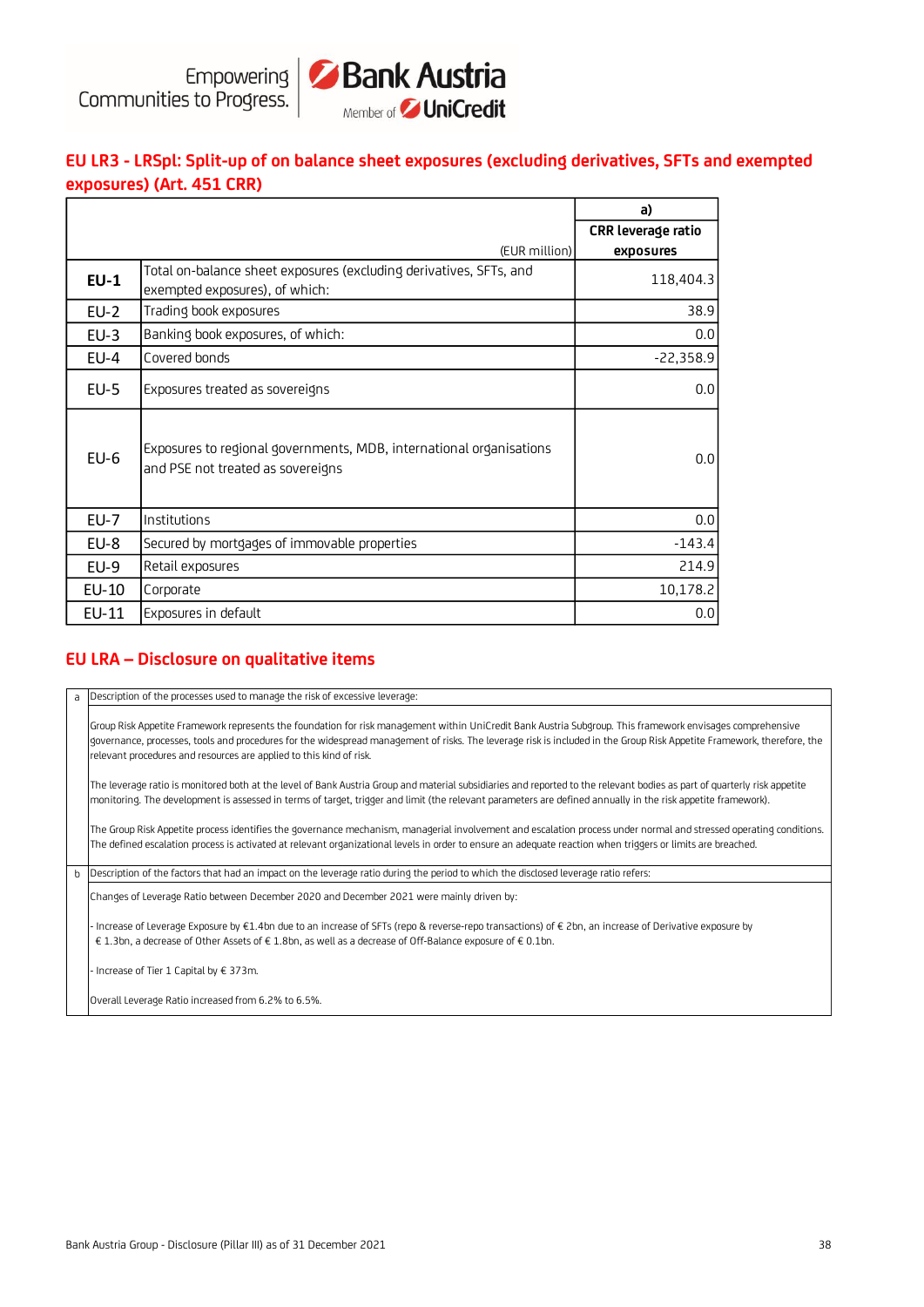

# **Disclosure of liquidity requirements (Art. 451a CRR)**

# **Liquidity Coverage Ratio**

The Liquidity Coverage Ratio (LCR), introduced by Basel 3 prudential regulation, is a short time indicator which aims to ensure that credit institutions maintain an adequate liquidity buffer to cover the net liquidity outflows under severe conditions of stress over a period of 30 days.

The regulatory framework applied is represented by:

- with reference to the requirements to be met:
	- − CRR Article 412 "Liquidity coverage requirement"; in particular, the requirement to be met by all institutions is 100%;
	- − Commission Delegated Regulation (EU) 2016/61 of 10 October 2014 and its amendment (EU) 2018/1620 of 13 July 2018 that lay down rules that specify in detail the liquidity coverage requirement
	- − Commission Implementing Regulation (EU) 2016/322 of 10 February 2016 laying down implementing technical standards with regard to supervisory reporting of institutions of the liquidity coverage requirement.
- with reference to the disclosure information to be published:
	- − CRR Article 435 which defines the disclosure requirements for each separate category of risk, including the key ratios (letter f);
	- − EDTF ("Enhanced Disclosure Task Force") recommendation No.4 that requires the disclosure of key ratios (included LCR), once the applicable rules are finalized;
	- − EBA Guidelines 2017/01, published in March 2017 and applicable from 31 December 2017 relating to the full set of LCR disclosure.

Therefore, disclosure is made according to the EBA guidelines mentioned above.

The Liquidity Coverage Ratio is calculated in according to the Commission Implementing Regulation (EU) 2016/322 applied from 1 October 2016.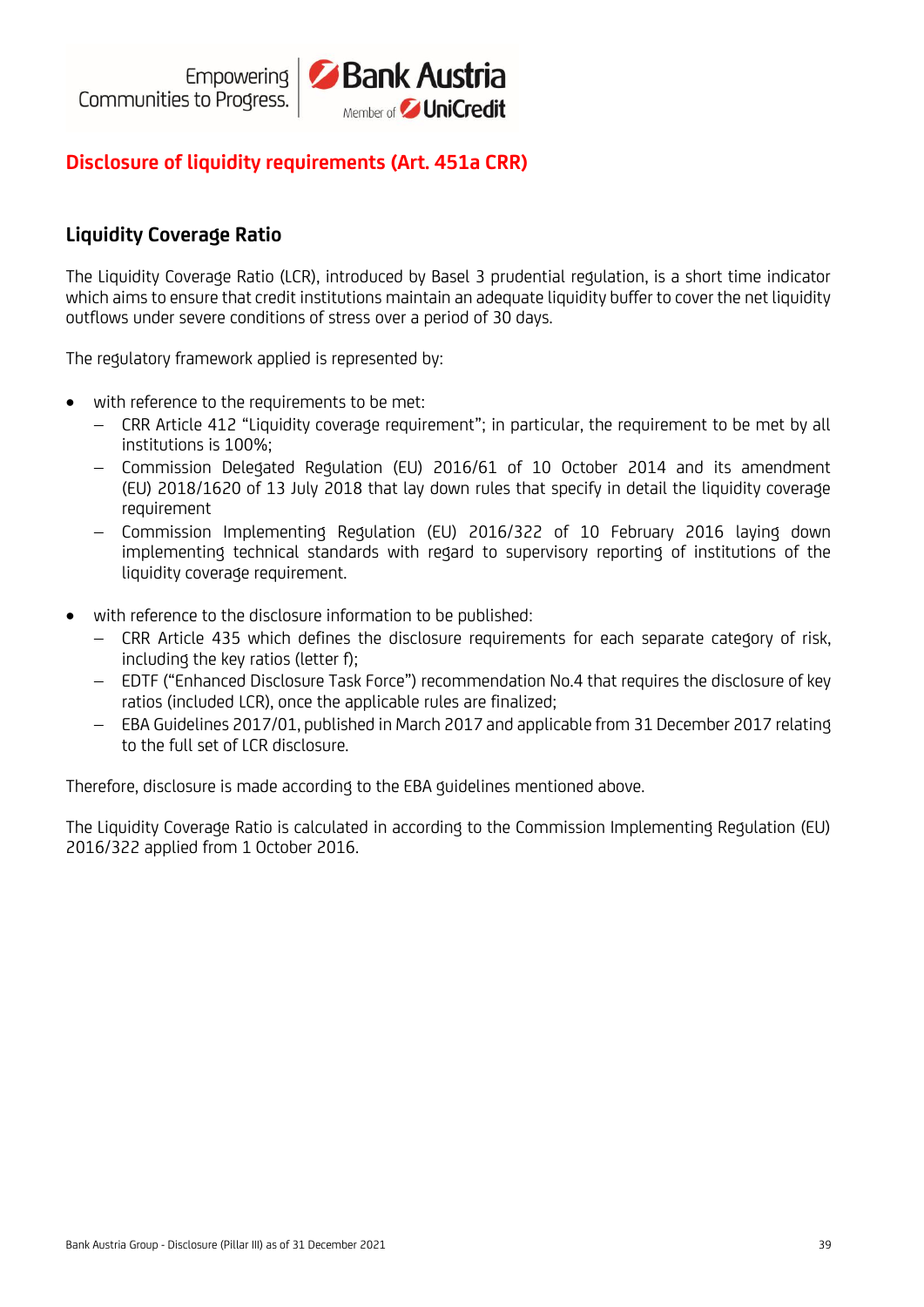

## **EU LIQ1 - LCR disclosure template which complements Article 435(1)(f) CRR**

|                        | Scope of consolidation: solo                                                                                                                                                                                                  |                          |                       | Total unweighted value<br>(average) |        | Total weighted value (average) |                |                       |                  |
|------------------------|-------------------------------------------------------------------------------------------------------------------------------------------------------------------------------------------------------------------------------|--------------------------|-----------------------|-------------------------------------|--------|--------------------------------|----------------|-----------------------|------------------|
|                        | Currency and units: € million                                                                                                                                                                                                 |                          |                       |                                     |        |                                |                |                       |                  |
|                        | Quarter ending on                                                                                                                                                                                                             | 31-03-2021               | 30-06-2021 30-09-2021 |                                     |        | 31-12-2021 31-03-2021          | 30-06-2021     | 30-09-2021 31-12-2021 |                  |
| averages               | Number of data points used in the calculation of                                                                                                                                                                              | 12                       | 12                    | 12                                  | 12     | 12                             | 12             | 12                    | 12               |
|                        | HIGH-QUALITY LIQUID ASSETS                                                                                                                                                                                                    |                          |                       |                                     |        |                                |                |                       |                  |
| 1                      | Total high-quality liquid assets (HQLA)                                                                                                                                                                                       |                          |                       |                                     |        | 24,195                         | 26,196         | 27,188                | 26,964           |
|                        | <b>CASH – OUTFLOWS</b>                                                                                                                                                                                                        |                          |                       |                                     |        |                                |                |                       |                  |
| 2                      | Retail deposits and deposits from small<br>business customers, of which:                                                                                                                                                      | 28,269                   | 28,889                | 29,550                              | 30.095 | 2,144                          | 2,185          | 2,227                 | 2,266            |
| 3                      | Stable deposits                                                                                                                                                                                                               | 18,594                   | 19,039                | 19,527                              | 19,863 | 930                            | 952            | 976                   | 993              |
| $\overline{4}$         | Less stable deposits                                                                                                                                                                                                          | 9,675                    | 9,850                 | 10,023                              | 10,232 | 1,214                          | 1,233          | 1,251                 | 1,273            |
| 5                      | Unsecured wholesale<br>funding                                                                                                                                                                                                | 24,912                   | 25,219                | 25,750                              | 26,403 | 11,039                         | 11,076         | 11,295                | 11,468           |
| 6                      | Operational deposits (all counterparties)<br>and deposits in networks of cooperative<br>banks                                                                                                                                 | 11,252                   | 11,529                | 11,914                              | 12,303 | 2,675                          | 2,744          | 2,841                 | 2,938            |
| 7                      | Non-operational deposits (all<br>counterparties)                                                                                                                                                                              | 13,610                   | 13,647                | 13,796                              | 14,045 | 8,315                          | 8,288          | 8,414                 | 8,476            |
| 8                      | Unsecured debt                                                                                                                                                                                                                | 50                       | 44                    | 40                                  | 54     | 50                             | 44             | 40                    | 54               |
| 9                      | Secured wholesale funding                                                                                                                                                                                                     |                          |                       |                                     |        | 22                             | 6              | 7                     | $\overline{7}$   |
| 10                     | Additional requirements                                                                                                                                                                                                       | 10,873                   | 11,212                | 11,388                              | 11,629 | 2,398                          | 2,566          | 2,566                 | 2,586            |
| 11                     | Outflows related to derivative exposures<br>and other collateral requirements                                                                                                                                                 | 555                      | 554                   | 556                                 | 558    | 555                            | 554            | 556                   | 558              |
| 12                     | Outflows related to loss of funding on debt<br>products                                                                                                                                                                       | 129                      | 170                   | 125                                 | 125    | 129                            | 170            | 125                   | 125              |
| 13                     | Credit and liquidity facilities                                                                                                                                                                                               | 10,189                   | 10,488                | 10,707                              | 10,946 | 1,715                          | 1,842          | 1,885                 | 1,902            |
| 14                     | Other contractual funding obligations                                                                                                                                                                                         | 195                      | 202                   | 209                                 | 225    | 195                            | 140            | 209                   | 225              |
| 15                     | Other contingent funding obligations                                                                                                                                                                                          | 24,724                   | 24,921                | 25,103                              | 32,130 | 1,541                          | 1,530          | 1,478                 | 1,415            |
| 16                     | <b>TOTAL CASH OUTFLOWS</b>                                                                                                                                                                                                    |                          |                       |                                     |        | 17,340                         | 17,504         | 17,783                | 17,966           |
| 17                     | CASH – INFLOWS<br>Secured lending (e.g.                                                                                                                                                                                       | 411                      | 121                   | 88                                  | 201    | 47                             | 5 <sup>1</sup> | 3                     | $\mathbf{1}$     |
|                        | reverse repos)                                                                                                                                                                                                                |                          |                       |                                     |        |                                |                |                       |                  |
| 18<br>19               | Inflows from fully performing exposures<br>Other cash inflows                                                                                                                                                                 | 5,777                    | 5,085                 | 4,611                               | 4,739  | 4,627<br>570                   | 4,072<br>551   | 3,742<br>509          | 3,836<br>642     |
| EU-<br>19a             | (Difference between total weighted inflows<br>and total weighted outflows arising from<br>transactions in third countries where there<br>are transfer restrictions or which are<br>denominated in non-convertible currencies) | 570<br>551<br>537<br>670 |                       |                                     |        | 0                              | $\mathbf{0}$   | $\Omega$              | 0                |
| EU-<br>19 <sub>b</sub> | (Excess inflows from a related specialised<br>credit institution)                                                                                                                                                             |                          |                       |                                     |        | 0                              | $\overline{0}$ | $\overline{0}$        | $\boldsymbol{0}$ |
| 20                     | <b>TOTAL CASH INFLOWS</b>                                                                                                                                                                                                     | 6,759                    | 5,758                 | 5,237                               | 5,609  | 5,245                          | 4,628          | 4,254                 | 4,479            |
| EU-<br>20a             | <b>Fully exempt inflows</b>                                                                                                                                                                                                   | 0                        | 0                     | $\mathbf 0$                         | 0      | 0                              | 0              | $\Omega$              | 0                |
| EU-<br>20 <sub>b</sub> | Inflows subject to 90% cap                                                                                                                                                                                                    | $\mathbf 0$              | $\boldsymbol{0}$      | $\overline{0}$                      | 0      | $\boldsymbol{0}$               | $\overline{0}$ | 0                     | $\boldsymbol{0}$ |
| EU-<br>20c             | Inflows subject to 75% cap                                                                                                                                                                                                    | 6,753                    | 5,752                 | 5,237                               | 5,609  | 5,245                          | 4,628          | 4,254                 | 4,479            |
|                        |                                                                                                                                                                                                                               |                          |                       |                                     |        |                                |                | TOTAL ADJUSTED VALUE  |                  |
| 21                     | <b>LIQUIDITY BUFFER</b>                                                                                                                                                                                                       |                          |                       |                                     |        | 24,195                         | 26,196         | 27,188                | 26,964           |
| 22                     | <b>TOTAL NET CASH OUTFLOWS</b>                                                                                                                                                                                                |                          |                       |                                     |        | 12,095                         | 12,875         | 13,529                | 13,487           |
| 23                     | LIQUIDITY COVERAGE RATIO (%)                                                                                                                                                                                                  |                          |                       |                                     |        | 201%                           | 205%           | 202%                  | 201%             |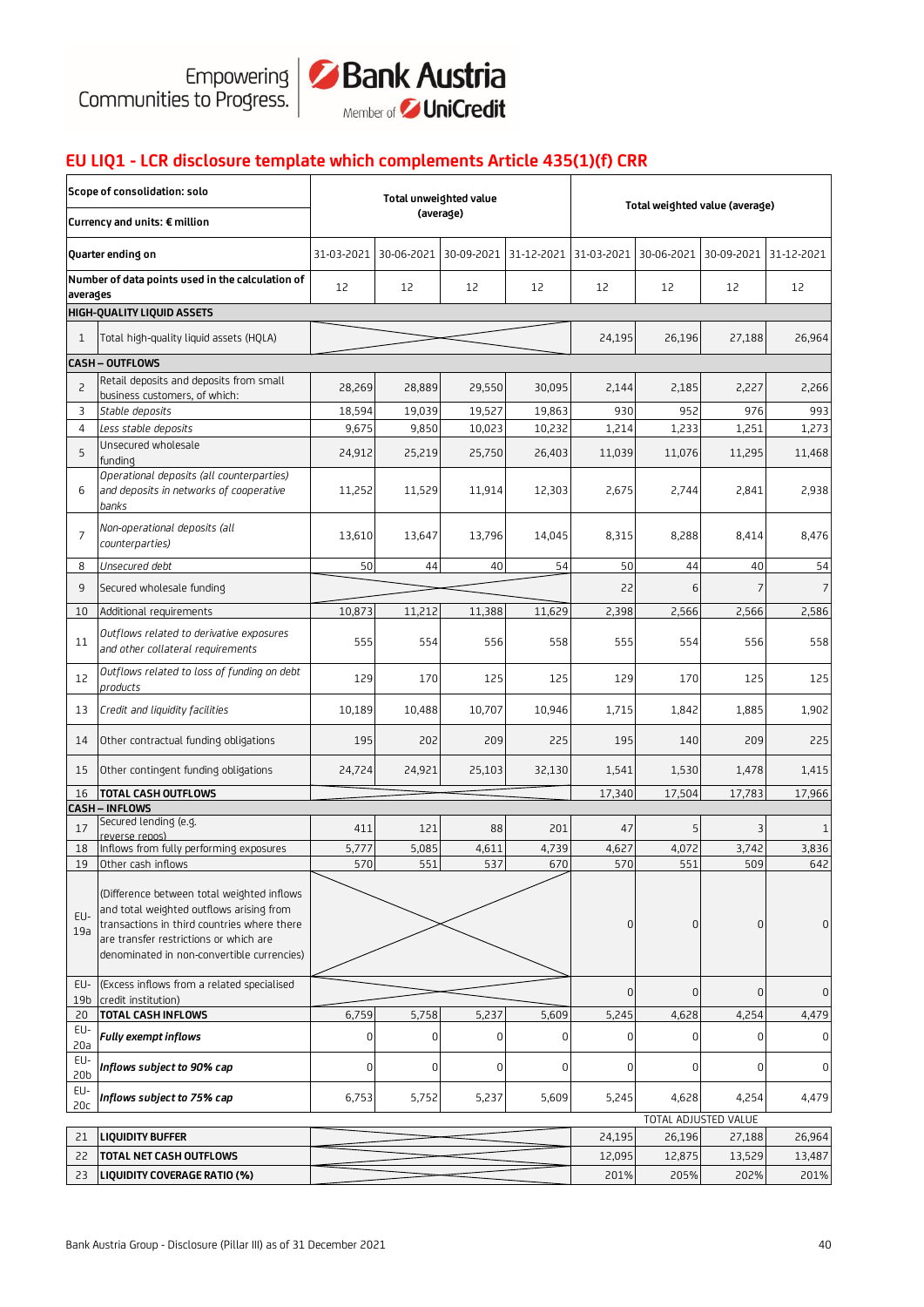

#### **Qualitative information which complements the "EU LIQ1 - LCR disclosure template"**

Funding Concentration Risk can arise when the bank leverages on such a limited number of funding sources, that they become of such significance that the withdrawal of one or few could trigger liquidity problems.

In UniCredit Bank Austria AG, the governance and control of funding concentration risk is mainly performed through the setting and monitoring of metrics – managerial and regulatory - aimed at preventing potential vulnerabilities in the bank's ability to meet its liquidity obligations; such as the concentration by products and counterparties.

Regarding potential collateral calls, monthly reporting is conducted to measure the impact in terms of additionally required collateral that the bank may be required to provide given a downgrade of its own credit rating, relevant rating agencies are considered.

As far as the currency mismatch is concerned, a regular monitoring of the relevant currencies and related liquid assets and net cash outflows is performed. So far, only EUR and USD resulted to be relevant at bank level. Assessment performed on potential currency mismatches between liquid assets and net outflows shows that the liquidity surplus in EUR is sufficient to cover the gap in USD. A buffer of HQLA (high-quality liquid assets) in USD was built up, aiming to partially cover the net cash flows and has been maintained to face the potential risk related with the conversion of the currency.

At the end of December 2021, **liquidity buffer** components mainly consist of reserves held at Central Bank (cash and deposits, in the amount of  $\epsilon$  21 billion). The other eligible component is mostly made up of central government assets and public financial institutions in total amounting to a total of about € 5 billion.

The main component of the net liquidity outflows is related with retail and corporate deposits and the potential cash outflows related with the committed and uncommitted credit lines.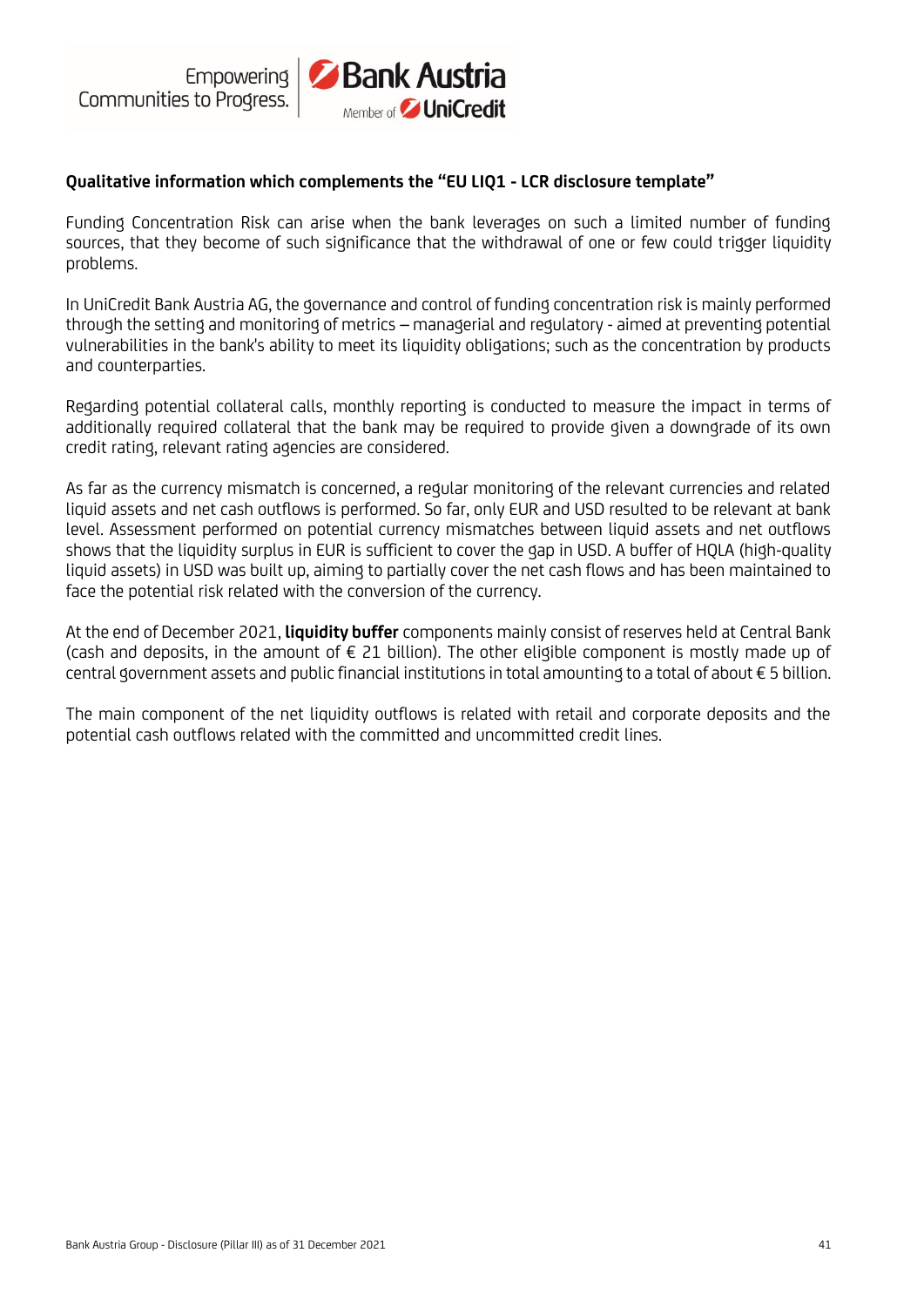

# **EU LIQ2 - Net Stable Funding Ratio (NSFR)**

|                |                                                                                                                                                                     | a                                    | b               | c                                     | d               | e               |
|----------------|---------------------------------------------------------------------------------------------------------------------------------------------------------------------|--------------------------------------|-----------------|---------------------------------------|-----------------|-----------------|
|                |                                                                                                                                                                     |                                      |                 |                                       |                 |                 |
|                |                                                                                                                                                                     |                                      |                 | Unweighted value by residual maturity |                 | Weighted value  |
|                |                                                                                                                                                                     | No maturity[1]                       | < 6 months      | 6 months to $< 1$ yr                  | $\geq 1$ yr     |                 |
|                | (EUR million)                                                                                                                                                       | Available stable funding (ASF) Items |                 |                                       |                 |                 |
| 1              | Capital items and instruments                                                                                                                                       | 6,627.5                              | 0.0             | 0.0                                   | 780.8           | 7,408.3         |
| $\overline{c}$ | Own funds                                                                                                                                                           | 6,627.5                              | 0.0             | 0.0                                   | 720.6           | 7,348.2         |
| 3              | Other capital instruments                                                                                                                                           |                                      | 0.0             | 0.0                                   | 60.1            | 60.1            |
| $\overline{4}$ | Retail deposits                                                                                                                                                     |                                      | 31,229.7        | 23.0                                  | 323.2           | 29,465.4        |
| 5              | Stable deposits                                                                                                                                                     |                                      | 20,294.7        | 0.0                                   | 0.0             | 19,280.0        |
| 6              | Less stable deposits                                                                                                                                                |                                      | 10,934.9        | 23.0                                  | 323.2           | 10,185.4        |
| 7              | Wholesale funding:                                                                                                                                                  |                                      | 39,128.6        | 2,732.9                               | 27,629.2        | 42,902.5        |
| 8<br>9         | Operational deposits                                                                                                                                                |                                      | 12,865.7        | 0.0                                   | 0.0             | 928.9           |
| 10             | Other wholesale funding<br>nterdependent liabilities                                                                                                                |                                      | 26,262.9<br>0.0 | 2,732.9<br>0.0                        | 27,629.2<br>0.0 | 41,973.6<br>0.0 |
| 11             | Other liabilities:                                                                                                                                                  | 0.0                                  | 0.0             | 0.0                                   | 5,150.5         | 5,150.5         |
| 12             | NSFR derivative liabilities                                                                                                                                         | 0.0                                  |                 |                                       |                 |                 |
|                |                                                                                                                                                                     |                                      |                 |                                       |                 |                 |
| 13             | All other liabilities andcapital instruments not included<br>in the above categories                                                                                |                                      | 0.0             | 0.0                                   | 5,150.5         | 5,150.5         |
| 14             | Total available stable funding (ASF)                                                                                                                                |                                      |                 |                                       |                 | 84,926.7        |
| 15             | Total high-quality liquid assets (HQLA)                                                                                                                             |                                      |                 |                                       |                 | 7,424.3         |
| EU-15a         | Assets encumbered for more than 12m in cover pool                                                                                                                   |                                      | 0.0             | 0.0                                   | 8,222.7         | 6,989.3         |
| 16             | Deposits held at other financial institutions for<br>operational purposes                                                                                           |                                      | 0.0             | 0.0                                   | 0.0             | 0.0             |
| 17             | Performing loans and securities:                                                                                                                                    |                                      | 19,570.1        | 4,617.0                               | 40,291.7        | 46,243.8        |
|                | Performing securities financing transactions with                                                                                                                   |                                      |                 |                                       |                 |                 |
| 18             | financial customerscollateralised by Level 1 HQLA<br>subject to 0% haircut                                                                                          |                                      | 1,472.6         | 0.0                                   | 0.0             | 475.6           |
| 19             | Performing securities financing transactions with<br>financial customer collateralised by other assets and<br>loans and advances to financial institutions          |                                      | 4,864.7         | 411.3                                 | 2,664.7         | 3,386.7         |
| 20             | Performing loans to non-financial corporate clients,<br>loans to retail and small business customers, and loans<br>to sovereigns, and PSEs, of which:               |                                      | 12,975.1        | 3,878.6                               | 26,921.9        | 41,731.0        |
| 21             | With a risk weight of less than or equal to 35% under<br>the Basel II Standardised Approach for credit risk                                                         |                                      | 778.0           | 194.6                                 | 3,404.0         | 9,235.6         |
| 22             | Performing residential mortgages, of which:                                                                                                                         |                                      | 257.7           | 318.7                                 | 9,952.0         | $0.0\,$         |
| 23             | With a risk weight of less than or equal to 35% under<br>the Basel II Standardised Approach for credit risk                                                         |                                      | 210.4           | 260.8                                 | 6,137.2         | 0.0             |
| 24             | Other loans and securities that are not in default and do<br>not qualify as HQLA, including exchange-traded equities<br>and trade finance on-balance sheet products |                                      | 0.0             | 8.5                                   | 753.1           | 650.5           |
| 25             | Interdependent assets                                                                                                                                               |                                      | 0.0             | 0.0                                   | 0.0             | 0.0             |
| 26             | Other assets:                                                                                                                                                       |                                      | 486.2           | 0.2                                   | 4,376.1         | 4,862.2         |
| 27             | Physical traded commodities                                                                                                                                         |                                      |                 |                                       | 0.0             | 0.0             |
| 28             | Assets posted as initial margin for derivative contracts<br>and contributions to default funds of CCPs                                                              |                                      | 0.0             |                                       |                 | 0.0             |
| 29             | NSFR derivative assets                                                                                                                                              |                                      | 486.0           |                                       |                 | 486.0           |
| 30             | NSFR derivative liabilities before deduction of variation<br>margin posted                                                                                          |                                      | 0.0             |                                       |                 | 0.0             |
| 31             | All other assets not included in the above categories                                                                                                               |                                      | 0.2             | 0.2                                   | 4,376.1         | 4,376.2         |
| 32             | Off-balance sheet items                                                                                                                                             |                                      | 0.0             | 0.0                                   | 17,898.7        | 1,467.9         |
| 33             | <b>Total RSF</b>                                                                                                                                                    |                                      |                 |                                       |                 | 66,987.4        |
| 34             | Net Stable Funding Ratio (%)                                                                                                                                        |                                      |                 |                                       |                 | 126.8%          |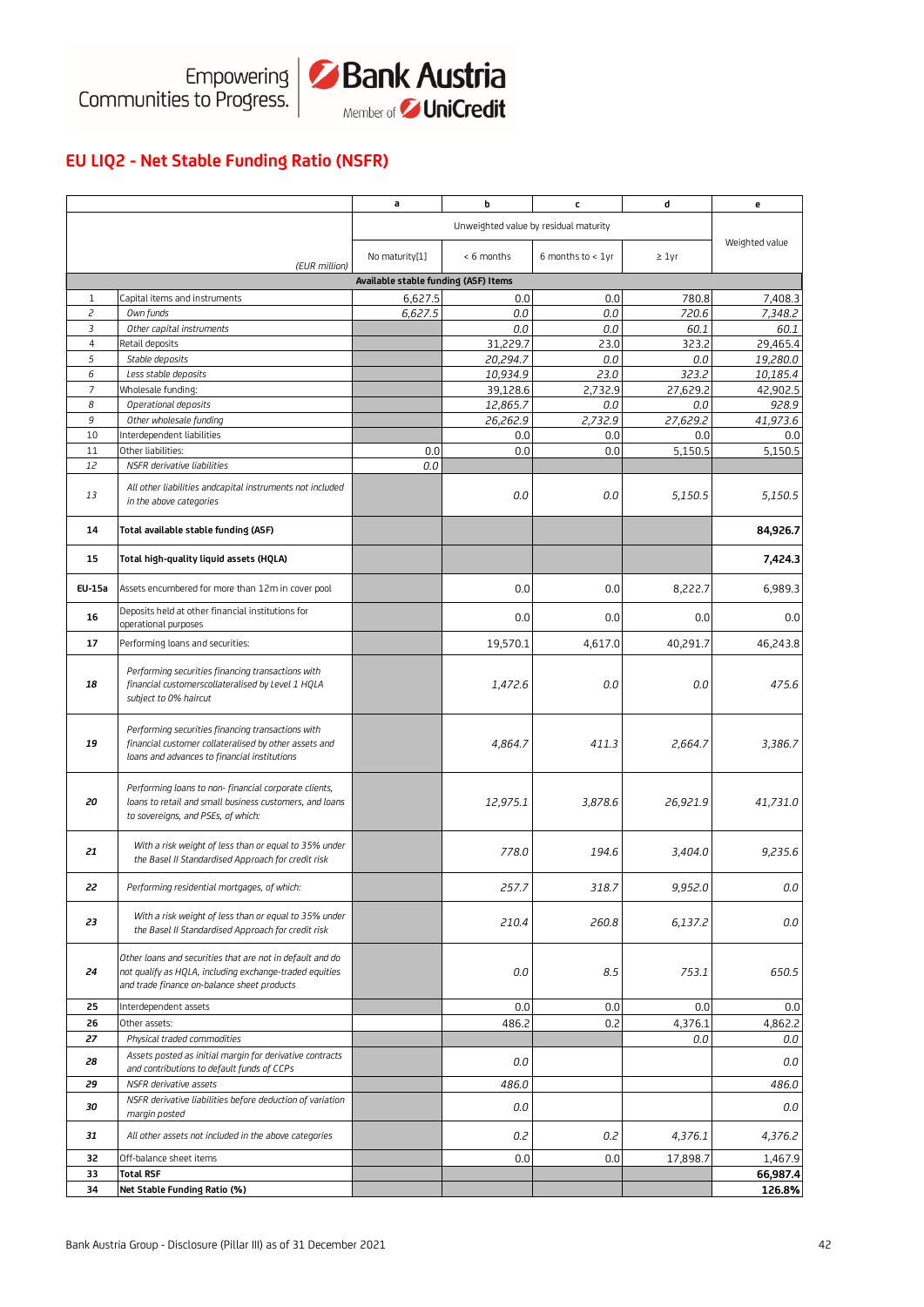# **Qualitative disclosure as at 31 December 2021**

# **Disclosure of credit risk mitigation techniques (Art. 453 CRR)**

UniCredit Bank Austria AG ("Bank Austria") has been authorized by Austrian Financial Market Authority (FMA) and the Austrian National Bank (OeNB) to use its own estimates for volatility adjustments (comprehensive method) for credit risk mitigation techniques. This permission was given without limitation.

#### **Qualitative disclosure as of 31 December 2021**

In accordance with the "Revised Framework of International Convergence of Capital Measures and Rules" (Basel), Bank Austria is firmly committed to satisfying the requirements for recognition of Credit Risk Mitigation (hereafter "CRM") techniques for regulatory capital purposes, according to the approach adopted (Advanced IRB).

Bank Austria has acknowledged the regulatory requirement with specific internal Guidelines issued locally and by the Holding Company, in compliance with the Regulation (EU) No 575/2013 of the European Parliament and of the Council of 26 June 2013 on prudential requirements for credit institutions and investment firms (CRR) and Regulation (EU) No. 876/2019 of 20 Mai 2019 (amending Regulation (EU) No 575/2013)

Such Guidelines pursue several objectives:

- to encourage collateral and guarantees optimal management;
- to maximize the mitigating effect of collateral and guarantees on defaulted loans;
- to attain positive effect on Group capital requirements, ensuring that local CRM practices meet minimum "Basel" requirements;
- to define general rules for eligibility, valuation, monitoring and management of collateral (funded protection) and guarantees (unfunded protection) and to detail special rules and requirements for specific collateral/guarantees.

Credit Risk mitigations are accepted only to support loans and they cannot serve as a substitute for the borrower's ability to meet its obligations. For this reason they have to be evaluated in the credit application along with the assessment of the creditworthiness and the repayment capacity of the borrower, emphasizing the importance of the "legal certainty" requirement for all collaterals and guarantees, as well as their suitability.

Bank Austria put in place all necessary actions in order to:

- fulfill the respect of any contractual and legal requirements, and take all steps necessary to ensure the enforceability of the collateral/guarantee arrangements under the applicable law;
- conduct sufficient legal review confirming the enforceability of the collateral/guarantee arrangements on the parties and in the relevant jurisdictions.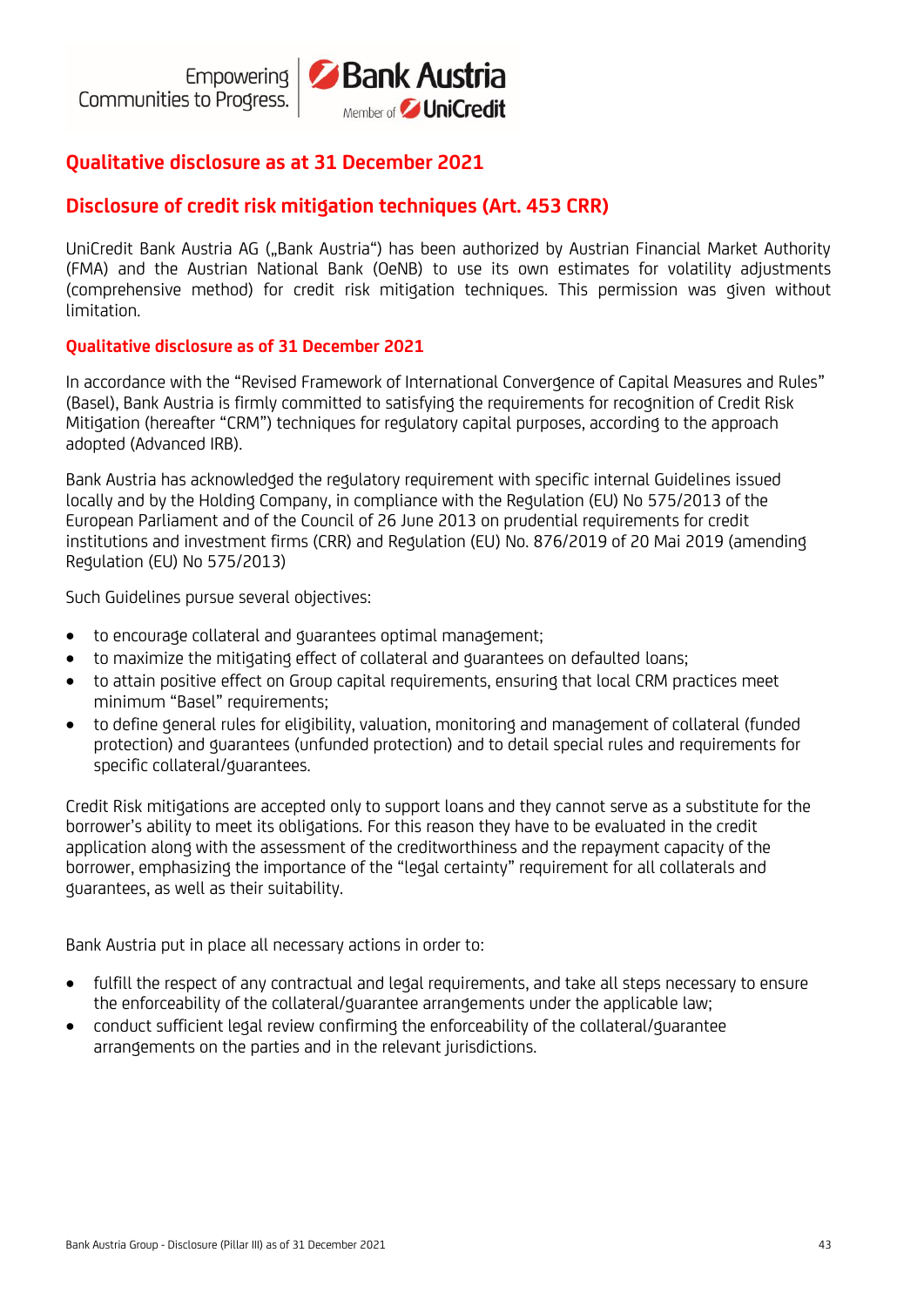

Such a review is repeated as necessary to ensure the enforceability of the security interest over the entire term of the underlying collateralized loan exposure. Furthermore, attention is always paid to the adequacy of a collateral agreement. Adequate collateralization by way of physical collateral and guarantee or surety exists if it is consistent with the underlying credit exposure and there are no relevant risks vis-à-vis the collateral provider.

In general, strict internal instructions and procedures are in place to ensure the formal enforceability of any physical collateral and guarantee or surety taken.

Collateral management assessments and Credit Risk Mitigation compliance verifications are performed specifically as part of the wider process of internal validation on rating.

#### **Policies and processes for on- and off-balance sheet netting**

In general, netting agreements on balance sheet of reciprocal credit exposures between the Bank and its counterparty are considered eligible if they are legally effective and enforceable in all relevant jurisdictions, including in the event of default or bankruptcy of counterparty, and if they meet the following operational conditions:

- provide for the netting of gains and losses on transactions cleared under the master agreement so that a single net amount is owed by one party to the other;
- fulfil the minimum requirements for recognition of financial collateral (valuation requirements and monitoring).

In general, Bank Austria apply netting agreements only if they are able at any time to determine the position netting value (assets and liabilities with the same counterparty that are subject to the netting agreement), monitoring and controlling debts, credit and netting value.

Netting instruments are mainly used for OTC derivatives, repos and securities lending transactions where the counterparties are – generally – Financial Institutions. The primary objective of the bank is to cover with netting agreements as many as possible transactions in order to reduce utilization of credit lines and to release the amount of required regulatory capital. In this regard, a special Global Policy ("Counterparty Credit Risk Governance") has been issued aiming at defining an efficient and comprehensive framework for collateral management in order to safeguard the bank from avoidable risktaking.

The effectiveness of a collateral agreement of each individual counterparty relationship depends on the selection of appropriate assets qualifying as eligible collateral. Certain collateral types may present inherent risks related to the price volatility, the liquidity and the settlement of the asset. In addition, the collateral assets must be assessed in the context of the collateral providing counterparty (double default risk). The mentioned policy details the eligibility criteria for both OTC derivatives and Repo/securities Lending Transactions, and defines the requirements in terms of documentations, requiring, as a general base, market standard agreements such as ISDA Master Agreement, Global Master Repurchase Agreement or European Master Agreement.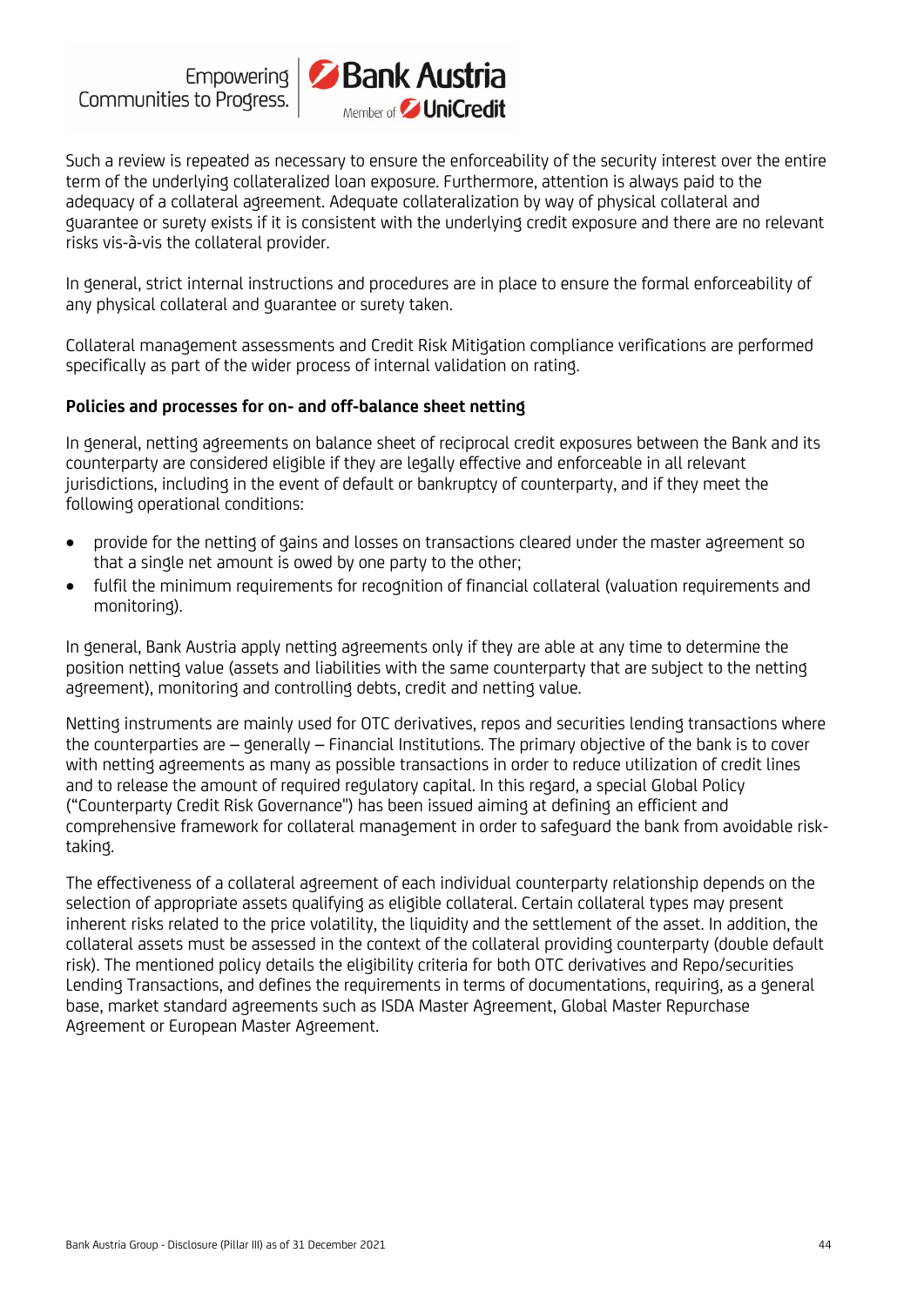

#### **Policies and processes for collateral evaluation and management**

Bank Austria has implemented a clear and robust system for managing the credit risk mitigation techniques, governing the entire process for evaluation, monitoring and management of collaterals.

The assessment of the collateral value is based on the current market price or the estimated amount which the underlying asset could reasonably be liquidated for (i.e. pledged financial instrument or mortgaged real estate fair value).

For financial instruments, valuation methods are different depending on their type:

- securities listed on a recognized stock exchange, are evaluated according to the market price (the price of the most recent trading session);
- securities not listed on a recognized stock exchange, have to be based on pricing models based on market data;
- undertakings for Collective Investments and mutual funds are based on the price for the units that are publicly quoted daily.

The market price of pledged securities is adjusted by applying haircuts for market price and /or foreign exchange volatility, according to regulatory requirements.

In case of currency mismatch between the credit facility and the collateral, an additional haircut is applied.

Possible mismatches between the maturity of the exposure and that of the collateral are also considered in the adjusted collateral value.

The current models in place are based on internally estimated haircuts. The methodological approach provides that the hedging value has to be estimated for each financial instrument on the basis of its market value (i.e. mark-to-market) adjusted with a haircut that has to consider the intrinsic riskiness according to the different factors (price risk, time of ownership and liquidity risk).

Bank Austria is provided with a tool for the automatic evaluation of the mark- to- market of the pledged securities, granting the constant monitoring of the financial collateral values.

For the valuation of real estate collateral, specific processes and procedures ensure that the property is evaluated by an independent appraiser. In Bank Austria systems for the periodic monitoring and revaluation of the real estate collateral, based on statistical methods, adopting internal databases or provided by external info-providers, are in place.

Other types of collateral (such as a pledge of movable assets) are subject to specific prudential haircuts. Monitoring activities strictly depend on the collateral characteristics. In general pledges on goods are treated with caution.

#### **Description of the main types of collateral taken**

The collateral accepted in support of credit lines primarily includes real estate, both residential and commercial and financial instruments collateral, including debt securities, equities, and units of Undertakings for Collective Investment in Transferable Securities (UCITS). The remaining part includes pledges on other assets (e.g. rental/leasing rights) and other collaterals (e.g. pledged goods).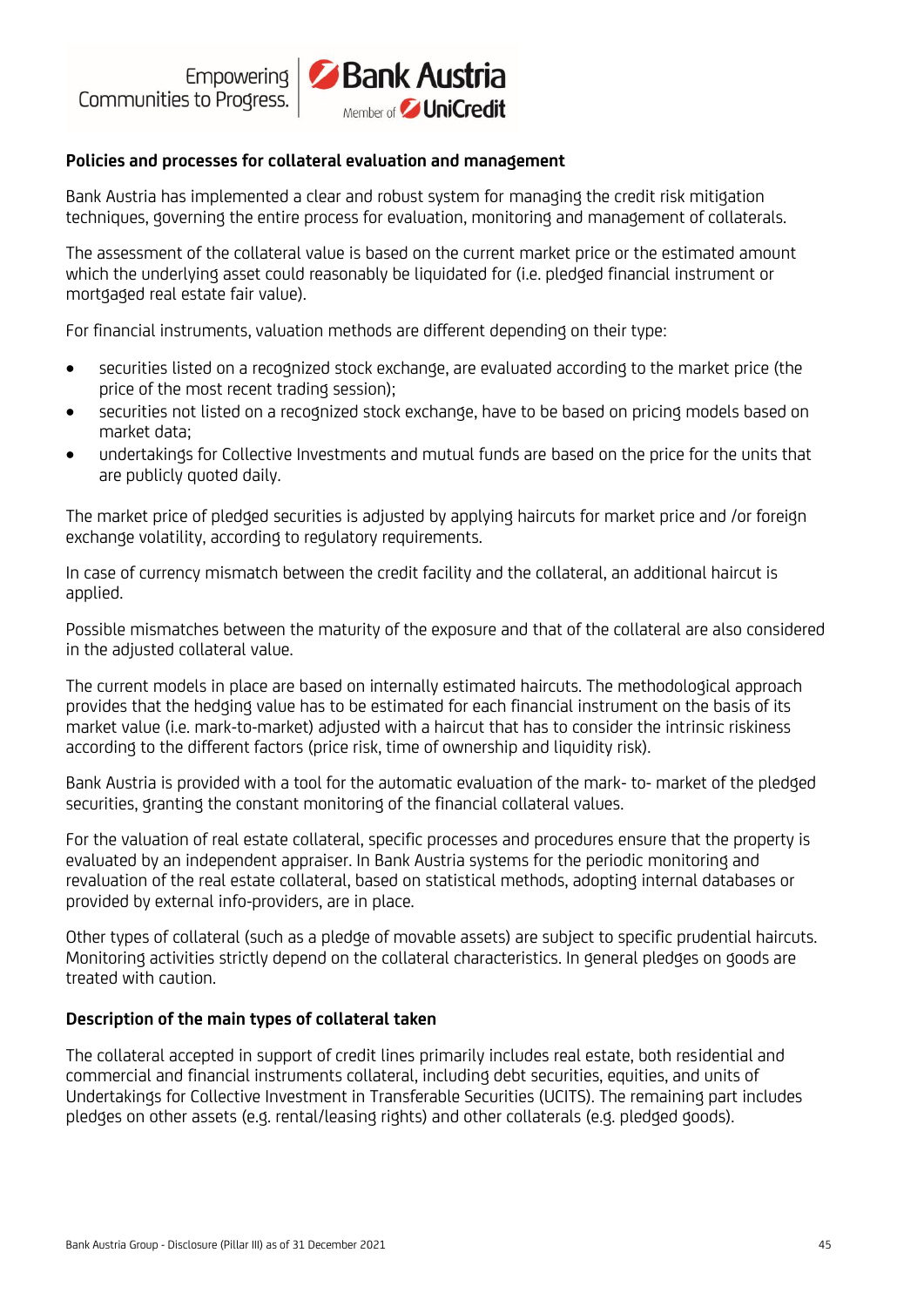

However, in order to be considered eligible for risk mitigation, the general requirements according to Supervisory Regulations must be met, along with the specific requirements for the approach adopted for purposes of calculating regulatory capital for the individual counterparty/exposure (Standardized, F-IRB, A-IRB), in accordance with the legal framework of the country in scope.

The UC Holding Company provides specific guidelines for the eligibility of all kind of collaterals and each Legal Entity shall define the list of eligible collateral, according to Group methods and procedures and in compliance with local legal and supervisory requirements and peculiarities.

#### **Main types of guarantors and credit derivative counterparties and their creditworthiness**

Personal guarantees can be accepted as module complementary and accessory to the granting of loans, for which the risk mitigation serves as additional security for repayment.

At portfolio level, personal guarantees are provided by banks, government, central banks and other public entities and others. The last category includes the personal guarantees provided by natural persons, whose eligibility for CRM depends on the specific approach.

Credit derivative protection providers are mainly banks and institutional counterparties.

The list of eligible protection providers depends on the specific approach, Bank Austria recognize guarantees provided if the relevant minimum requirements are satisfied and that the protection provider risk profile can be evaluated at the time that the guarantee is established and over its entire duration.

Before a personal guarantee is accepted, the protection provider (or the protection seller in case of credit default swap) has to be assessed in order to measure his/her creditworthiness and risk profile. The hedging effect of guarantees/credit derivatives for the purpose of credit protection depends basically on the creditworthiness of the protection provider which is assessed during the credit underwriting phase.

#### **Information about market or credit risk concentrations of the used credit risk mitigation instruments**

Concentration risk occurs when the major part of collateral financial assets (at portfolio level) is concentrated in a small number of collateral types, protection instruments, or specific providers of collaterals or sectors or when there is lack of proportion in the volume of collaterals taken.

Such concentration is monitored and controlled by the following processes/mechanisms:

- In case of personal guarantees/credit derivatives, a contingent liability (indirect risk) is charged to the protection provider. In the evaluation of the credit application, a secondary commitment is added to the guarantor and it is reflected in the guarantor's total credit exposure as deemed competent and approved in accordance with the bank's system of authority;
- In case the protection provider, directly or indirectly, is a Central Bank or a Sovereign, a specific credit limit has to be instructed and, if the guarantor is a foreign subject, a country limit must be obtained, if necessary.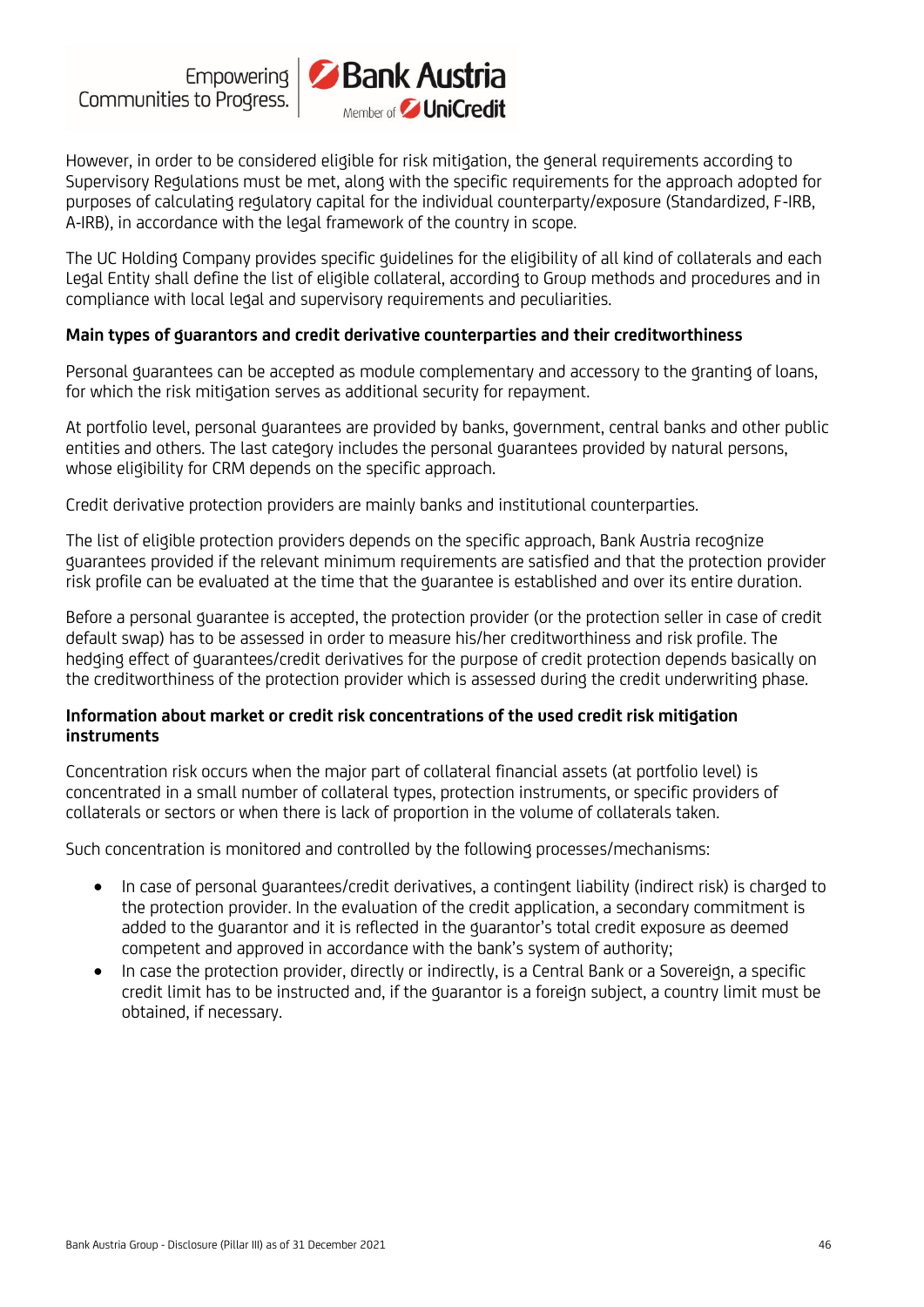

#### **EU CR3 – CRM techniques overview (Art. 453 CRR)**

|                |                                    |                                     |                         |                                      |                                                   | (EUR million)          |  |  |
|----------------|------------------------------------|-------------------------------------|-------------------------|--------------------------------------|---------------------------------------------------|------------------------|--|--|
|                |                                    | <b>Unsecured</b><br>carrying amount | Secured carrying amount |                                      |                                                   |                        |  |  |
|                |                                    |                                     |                         | of which<br>secured by<br>collateral | of which<br>secured by<br>financial<br>guarantees |                        |  |  |
|                |                                    |                                     |                         |                                      |                                                   | of which<br>secured by |  |  |
|                |                                    |                                     |                         |                                      |                                                   | credit                 |  |  |
|                |                                    |                                     |                         |                                      |                                                   | derivatives            |  |  |
|                |                                    | a                                   | b                       | c                                    | d                                                 | e                      |  |  |
| 1              | Loans and advances                 | 65,290.4                            | 32,301.1                | 25,289.1                             | 7,011.9                                           | 0.0                    |  |  |
| 2              | Debt securities                    | 15,465.5                            | 0.0                     | 0.0                                  | 0.0                                               |                        |  |  |
| 3              | Total                              | 80,755.8                            | 32,301.1                | 25,289.1                             | 7,011.9                                           | 0.0                    |  |  |
| $\overline{4}$ | of which: non-performing exposures | 1,332.4                             | 695.0                   | 457.1                                | 237.9                                             | 0.0                    |  |  |
| $EU-5$         | of which: defaulted                |                                     |                         |                                      |                                                   |                        |  |  |

#### **EU CR4 – Standardised approach – Credit risk exposure and CRM effects (Art. 453 CRR)**

|                    | (EUR million)                                                      |                                     |                             |                                   |                             |                             |                    |  |  |  |  |
|--------------------|--------------------------------------------------------------------|-------------------------------------|-----------------------------|-----------------------------------|-----------------------------|-----------------------------|--------------------|--|--|--|--|
|                    |                                                                    | a                                   | b                           | c                                 | d                           | e                           |                    |  |  |  |  |
|                    |                                                                    | <b>Exposures before CCF and CRM</b> |                             | <b>Exposures post CCF and CRM</b> |                             | <b>RWAs and RWA density</b> |                    |  |  |  |  |
| <b>Description</b> |                                                                    | On-balance-sheet<br>amount          | Off-balance-sheet<br>amount | On-balance-sheet<br>amount        | Off-balance-sheet<br>amount | <b>RWAs</b>                 | <b>RWA density</b> |  |  |  |  |
|                    | Central governments or central banks                               | 32,553.4                            | 645.8                       | 36,756.5                          | 72.4                        | 926.9                       | 2.5%               |  |  |  |  |
| $\overline{c}$     | Regional government or local authorities                           | 4,544.2                             | 620.2                       | 7.132.4                           | 67.0                        | 7.9                         | 0.1%               |  |  |  |  |
| $\overline{3}$     | Public sector entities                                             | 1,722.2                             | 268.5                       | 524.2                             | 2.9                         | 105.0                       | 19.9%              |  |  |  |  |
| 4                  | Multilateral development banks                                     | 337.9                               | 0.0                         | 439.1                             | 2.1                         | 0.0                         | 0.0%               |  |  |  |  |
| 5                  | International organisations                                        | 874.8                               | 0.1                         | 874.8                             | 0.1                         | 0.0                         | 0.0%               |  |  |  |  |
| 6                  | Institutions                                                       | 19.5                                | 3.7                         | 272.8                             | 38.3                        | 101.1                       | 32.5%              |  |  |  |  |
|                    | Corporates                                                         | 2.954.9                             | 2,794.2                     | 2,546.7                           | 270.6                       | 2,467.0                     | 87.6%              |  |  |  |  |
| 8                  | Retail                                                             | 839.3                               | 118.8                       | 549.9                             | 13.3                        | 398.3                       | 70.7%              |  |  |  |  |
| 9                  | Secured by mortgages on immovable property                         | 462.9                               | 4.0                         | 462.9                             | 2.0                         | 186.6                       | 40.1%              |  |  |  |  |
| 10                 | Exposures in default                                               | 111.6                               | 0.0                         | 104.5                             | 0.0                         | 127.5                       | 122.1%             |  |  |  |  |
| 11                 | Higher-risk categories                                             | 109.5                               | 0.0                         | 87.3                              | 0.0                         | 130.9                       | 150.0%             |  |  |  |  |
| 12                 | Covered bonds                                                      | 1.7                                 | 0.0                         | 1.7                               | 0.0                         | 0.2                         | 12.3%              |  |  |  |  |
| 13                 | Institutions and corporates with a short-term credit<br>assessment | 23.4                                | 0.0                         | 32.9                              | 0.0                         | 13.8                        | 41.8%              |  |  |  |  |
| 14                 | Collective investment undertakings                                 | 1.8                                 | 0.9                         | 1.8                               | 0.9                         | 22.9                        | 840.7%             |  |  |  |  |
| 15                 | Equity                                                             | 408.9                               | 0.0                         | 408.9                             | 0.0                         | 1.015.5                     | 248.4%             |  |  |  |  |
| 16                 | Other items                                                        | 636.8                               | 0.0                         | 636.8                             | 0.0                         | 553.1                       | 86.9%              |  |  |  |  |
| 17                 | <b>Total</b>                                                       | 45,602.8                            | 4,456.2                     | 50,833.1                          | 469.6                       | 6.056.9                     | 11.8%              |  |  |  |  |

Decrease of € 4.4 bn before credit conversion factor and credit risk mitigation and € 4.7 bn after credit conversion factor and credit risk mitigation, respectively, in the total on-balance sheet amount compared with 31 December 2020, mainly due to a decrease at central governments or central banks. RWA density (11.8%) increased slightly as compared to the previous year (11.3%).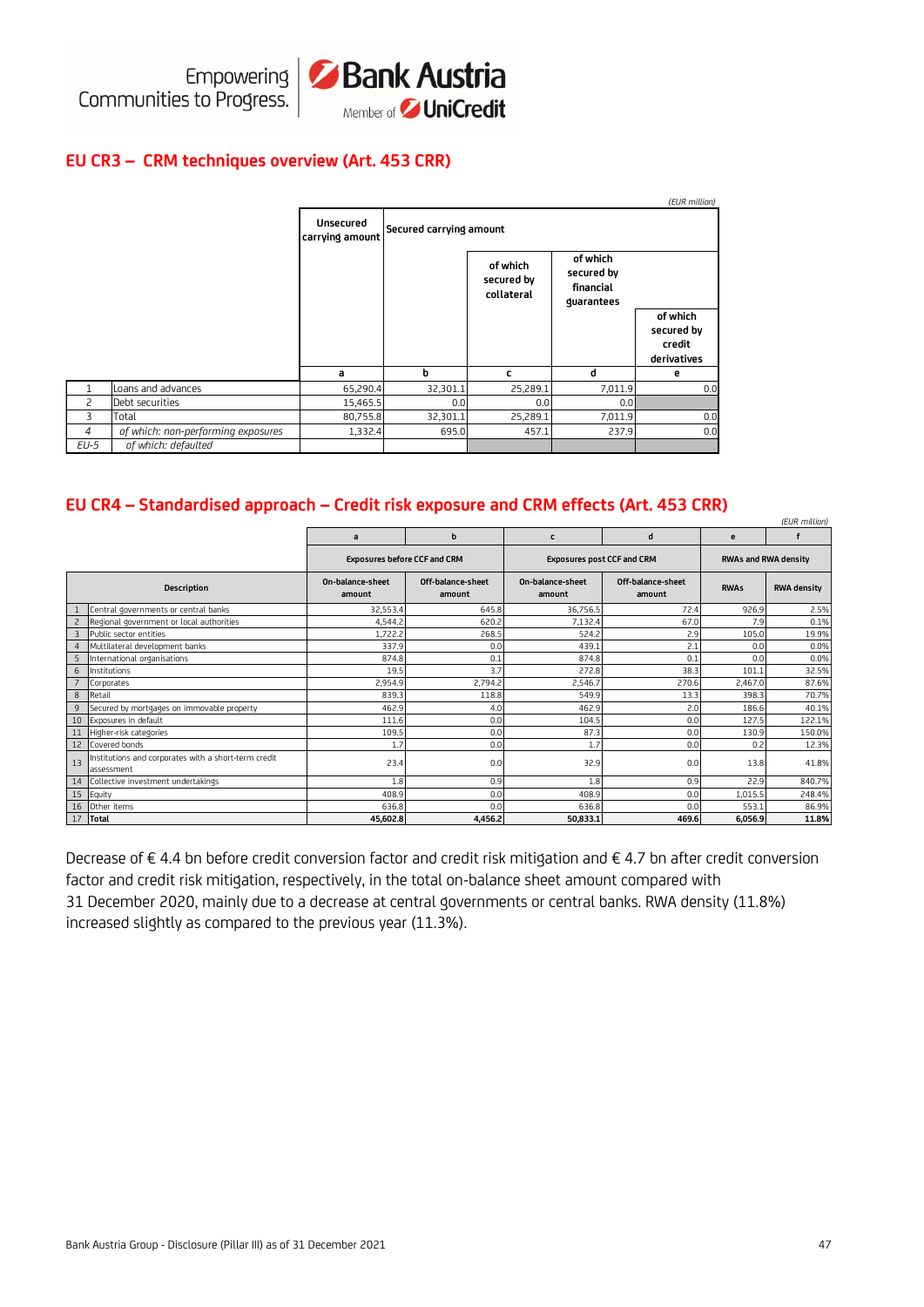

# **EU CR7 – IRB approach – Effect on the RWAs of credit derivatives used as CRM techniques (Art. 453 CRR)**

|                | (EUR million)                                                             |                                                         |                                              |  |  |  |  |  |  |  |  |
|----------------|---------------------------------------------------------------------------|---------------------------------------------------------|----------------------------------------------|--|--|--|--|--|--|--|--|
|                |                                                                           | a                                                       | b<br>Actual risk weighted exposure<br>amount |  |  |  |  |  |  |  |  |
|                | <b>Description</b>                                                        | Pre-credit derivatives risk<br>weighted exposure amount |                                              |  |  |  |  |  |  |  |  |
| $\mathbf 1$    | <b>Exposures under FIRB</b>                                               | 0.0                                                     | 0.0                                          |  |  |  |  |  |  |  |  |
| 2              | Central governments and central banks                                     | 0.0                                                     | 0.0                                          |  |  |  |  |  |  |  |  |
| 3              | Institutions                                                              | 0.0                                                     | 0.0                                          |  |  |  |  |  |  |  |  |
| $\overline{4}$ | Corporates                                                                | 0.0                                                     | 0.0                                          |  |  |  |  |  |  |  |  |
| 4.1            | of which: SMEs                                                            | 0.0                                                     | 0.0                                          |  |  |  |  |  |  |  |  |
| 4.2            | of which: Specialised lending                                             | 0.0                                                     | 0.0                                          |  |  |  |  |  |  |  |  |
| 5              | <b>Exposures under AIRB</b>                                               | 20,946.2                                                | 20,946.2                                     |  |  |  |  |  |  |  |  |
| 6              | Central governments and central banks                                     | 93.5                                                    | 93.5                                         |  |  |  |  |  |  |  |  |
| $\overline{7}$ | Institutions                                                              | 1,491.4                                                 | 1,491.4                                      |  |  |  |  |  |  |  |  |
| 8              | Corporates                                                                | 14,023.3                                                | 14,023.3                                     |  |  |  |  |  |  |  |  |
| 8.1            | of which: Corporates - SME                                                | 1,406.6                                                 | 1,406.6                                      |  |  |  |  |  |  |  |  |
| 8.2            | of which: Corporates - Specialised lending                                | 950.3                                                   | 950.3                                        |  |  |  |  |  |  |  |  |
| 9              | Retail                                                                    | 5,338.1                                                 | 5,338.1                                      |  |  |  |  |  |  |  |  |
| 9.1            | of which: Retail - SMEs - Secured by immovable property<br>collateral     | 248.8                                                   | 248.8                                        |  |  |  |  |  |  |  |  |
| 9.2            | of which: Retail - non-SMEs - Secured by immovable<br>property collateral | 1,649.5                                                 | 1,649.5                                      |  |  |  |  |  |  |  |  |
| 9.3            | of which: Retail - Qualifying revolving                                   | 445.2                                                   | 445.2                                        |  |  |  |  |  |  |  |  |
| 9.4            | of which: Retail - SMEs - Other                                           | 360.8                                                   | 360.8                                        |  |  |  |  |  |  |  |  |
| 9.5            | of which: Retail - Non-SMEs- Other                                        | 2,633.7                                                 | 2,633.7                                      |  |  |  |  |  |  |  |  |
| 10             | TOTAL (including FIRB exposures and AIRB exposures)                       | 20,946.2                                                | 20,946.2                                     |  |  |  |  |  |  |  |  |

The table illustrates the effect of Credit Derivatives on IRB approach capital requirements' calculation, comparing RWA before and after Credit Derivatives mitigation.

In Bank Austria, there is no effect from such mitigation techniques on RWA under the IRB approach.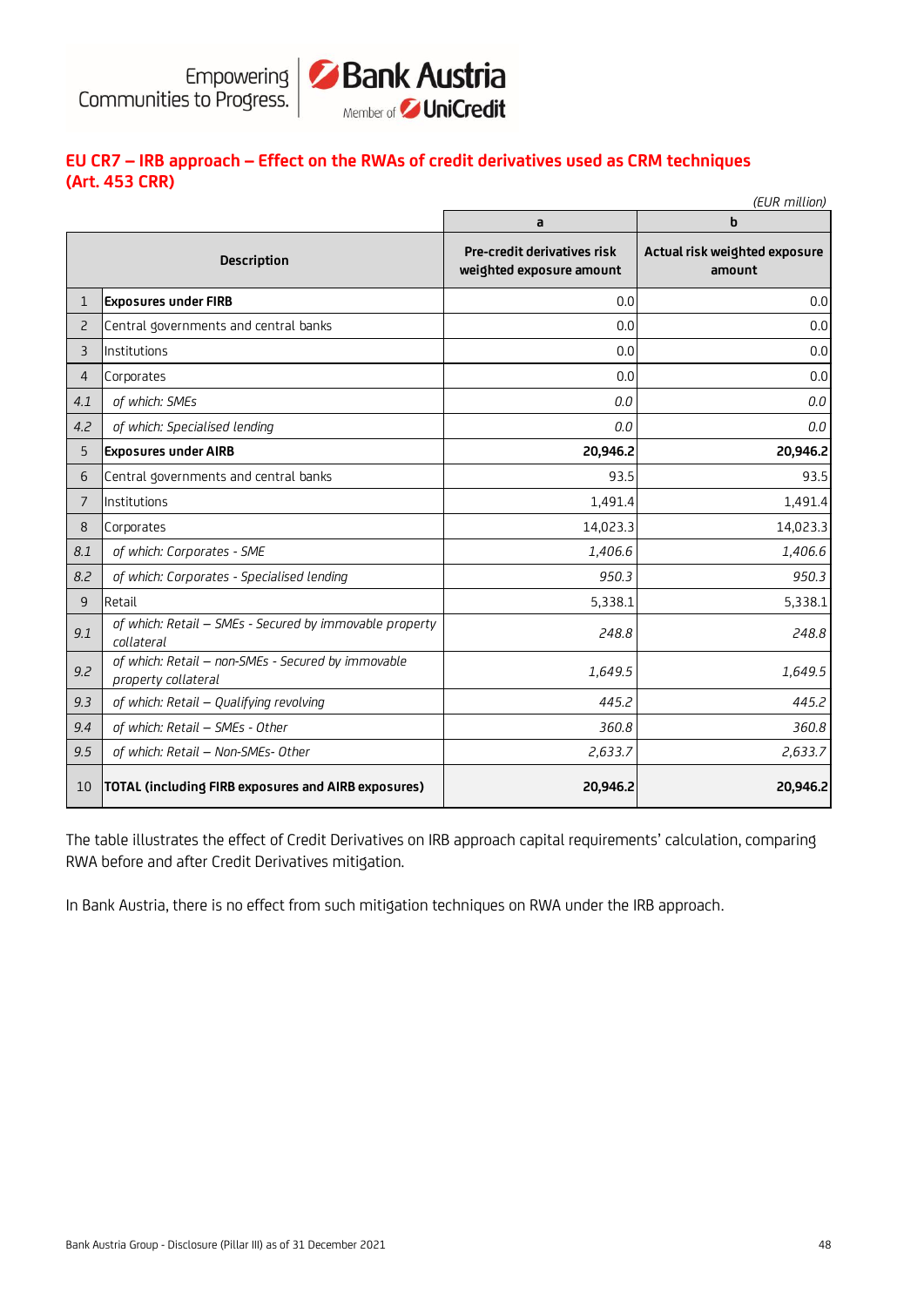

#### **EU CR7-A – IRB approach – Disclosure of the extent of the use of CRM techniques (Art. 453 CRR)**

|       |                                                |                 | Credit risk Mitigation techniques                                                      |                                                                |                                                                           |                                                     |                                                               |                                                                                     |                                                                   |                                                             |                                                                                              | Credit risk Mitigation methods in the<br>calculation of RWEAs |                                                         |                                                                  |                                                                               |
|-------|------------------------------------------------|-----------------|----------------------------------------------------------------------------------------|----------------------------------------------------------------|---------------------------------------------------------------------------|-----------------------------------------------------|---------------------------------------------------------------|-------------------------------------------------------------------------------------|-------------------------------------------------------------------|-------------------------------------------------------------|----------------------------------------------------------------------------------------------|---------------------------------------------------------------|---------------------------------------------------------|------------------------------------------------------------------|-------------------------------------------------------------------------------|
| A-IRB |                                                | Total exposures | Funded credit Protection (FCP)                                                         |                                                                |                                                                           |                                                     |                                                               |                                                                                     |                                                                   | Unfunded credit Protection (UFCP)                           |                                                                                              |                                                               |                                                         |                                                                  |                                                                               |
|       |                                                |                 | covered by<br>terals (%)<br>f exposures o<br>ncial Collate<br>능 등<br>Patt <sub>i</sub> | Part of exposures covered by<br>Other eligible collaterals (%) | ξ<br>f exposures covered t<br>nmovable property<br>Collaterals (%)<br>5 E | ed by<br>Part of exposures cover<br>Receivables (%) | Part of exposures covered by<br>Other physical collateral (%) | osures covered by<br>!d credit protection<br>(%)<br>Part of expos<br>Other funded o | sures covered by<br>deposit (%)<br>: of exposi<br>Cash on<br>Part | Part of exposures covered by<br>Life insurance policies (%) | pupa.<br>Papa.<br>exposures covere<br>ments held by a t<br>party (%)<br>Part of e<br>Instrum | ξ<br>۵ā<br>f exposures coven<br>Guarantees (%)<br>Ä           | 5<br>Part of exposures covered<br>Credt Derivatives (%) | RWEA without substitution<br>effects (reduction effects<br>only) | RWEA with substitution effects<br>(both reduction and sustitution<br>effects) |
|       |                                                | $\mathsf{a}$    | b                                                                                      | $\mathsf{C}$                                                   | d                                                                         | e                                                   | f                                                             | $\mathfrak{g}$                                                                      | h                                                                 |                                                             |                                                                                              |                                                               |                                                         | m                                                                | n                                                                             |
|       | 1 Central governments and central banks        | 1,064.9         | 0.05%                                                                                  | 0.00%                                                          | 0.00%                                                                     | 0.00%                                               | 0.00%                                                         | 0.00%                                                                               | 0.00%                                                             | 0.00%                                                       | 0.00%                                                                                        | $\mathbf 0$                                                   | $\mathbf 0$                                             |                                                                  | 93.5                                                                          |
|       | 2 Institutions                                 | 6,754.2         | 24.45%                                                                                 | 0.44%                                                          | 0.30%                                                                     | 0.14%                                               | 0.00%                                                         | 0.00%                                                                               | 0.00%                                                             | 0.00%                                                       | 0.00%                                                                                        | $\Omega$                                                      | $\mathbf 0$                                             |                                                                  | 1,491.4                                                                       |
|       | 3 Corporates                                   | 42,104.2        | 3.07%                                                                                  | 25.69%                                                         | 24.91%                                                                    | 0.61%                                               | 0.17%                                                         | 0.45%                                                                               | 0.00%                                                             | 0.04%                                                       | 0.41%                                                                                        | 0                                                             | $\mathsf 0$                                             |                                                                  | 14,023.3                                                                      |
| 3.1   | of which: Corporates - SMEs                    | 6,698.3         | 5.72%                                                                                  | 64.26%                                                         | 63.07%                                                                    | 1.08%                                               | 0.10%                                                         | 0.42%                                                                               | 0.00%                                                             | 0.24%                                                       | 0.18%                                                                                        | 0                                                             | 0                                                       |                                                                  | 1,406.6                                                                       |
| 3.2   | of which: Corporates - Specialised lending     | 1,909.4         | 2.48%                                                                                  | 83.02%                                                         | 83.02%                                                                    | 0.00%                                               | 0.00%                                                         | 0.18%                                                                               | 0.00%                                                             | 0.00%                                                       | 0.18%                                                                                        | 0                                                             | 0                                                       |                                                                  | 950.3                                                                         |
| 3.3   | of which: Corporates - Other                   | 33,496.5        | 2.57%                                                                                  | 14.71%                                                         | 13.97%                                                                    | 0.56%                                               | 0.19%                                                         | 0.47%                                                                               | 0.00%                                                             | 0.00%                                                       | 0.47%                                                                                        | 0                                                             | 0                                                       |                                                                  | 11,666.4                                                                      |
|       | 4 Retail                                       | 22,823.6        | 1.31%                                                                                  | 49.89%                                                         | 49.88%                                                                    | 0.01%                                               | 0.00%                                                         | 3.85%                                                                               | 0.00%                                                             | 3.85%                                                       | 0.00%                                                                                        | $\mathbf 0$                                                   | $\mathbf 0$                                             |                                                                  | 5,338.1                                                                       |
| 4.1   | of which: Retail - Immovable property SMEs     | 1,861.9         | 1.37%                                                                                  | 88.12%                                                         | 88.10%                                                                    | 0.02%                                               | 0.00%                                                         | 3.76%                                                                               | 0.00%                                                             | 3.76%                                                       | 0.00%                                                                                        | 0                                                             | 0                                                       |                                                                  | 248.8                                                                         |
| 4.2   | of which: Retail - Immovable property non-SMEs | 12,029.7        | 0.76%                                                                                  | 80.99%                                                         | 80.99%                                                                    | 0.00%                                               | 0.00%                                                         | 4.10%                                                                               | 0.00%                                                             | 4.09%                                                       | 0.00%                                                                                        | 0                                                             | 0                                                       |                                                                  | 1,649.5                                                                       |
| 4.3   | of which: Retail - Qualifying revolving        | 3,246.3         | 0.00%                                                                                  | 0.00%                                                          | 0.00%                                                                     | 0.00%                                               | 0.00%                                                         | 0.00%                                                                               | 0.00%                                                             | 0.00%                                                       | 0.00%                                                                                        | 0                                                             | 0                                                       |                                                                  | 445.2                                                                         |
| 4.4   | of which: Retail - Other SMEs                  | 936.3           | 8.46%                                                                                  | 0.29%                                                          | 0.04%                                                                     | 0.25%                                               | 0.00%                                                         | 6.36%                                                                               | 0.00%                                                             | 6.28%                                                       | 0.08%                                                                                        | 0                                                             | 0                                                       |                                                                  | 360.8                                                                         |
| 4.5   | of which: Retail - Other non-SMEs              | 4,749.3         | 2.20%                                                                                  | 0.00%                                                          | 0.00%                                                                     | 0.00%                                               | 0.00%                                                         | 5.42%                                                                               | 0.00%                                                             | 5.42%                                                       | 0.00%                                                                                        | 0                                                             | 0                                                       |                                                                  | 2,633.7                                                                       |
|       | 5 Total                                        | 72,746.9        | 4.46%                                                                                  | 30.56%                                                         | 30.10%                                                                    | 0.37%                                               | 0.10%                                                         | 1.47%                                                                               | 0.00%                                                             | 1.23%                                                       | 0.24%                                                                                        | 0                                                             | 0                                                       |                                                                  | 20,946.2                                                                      |